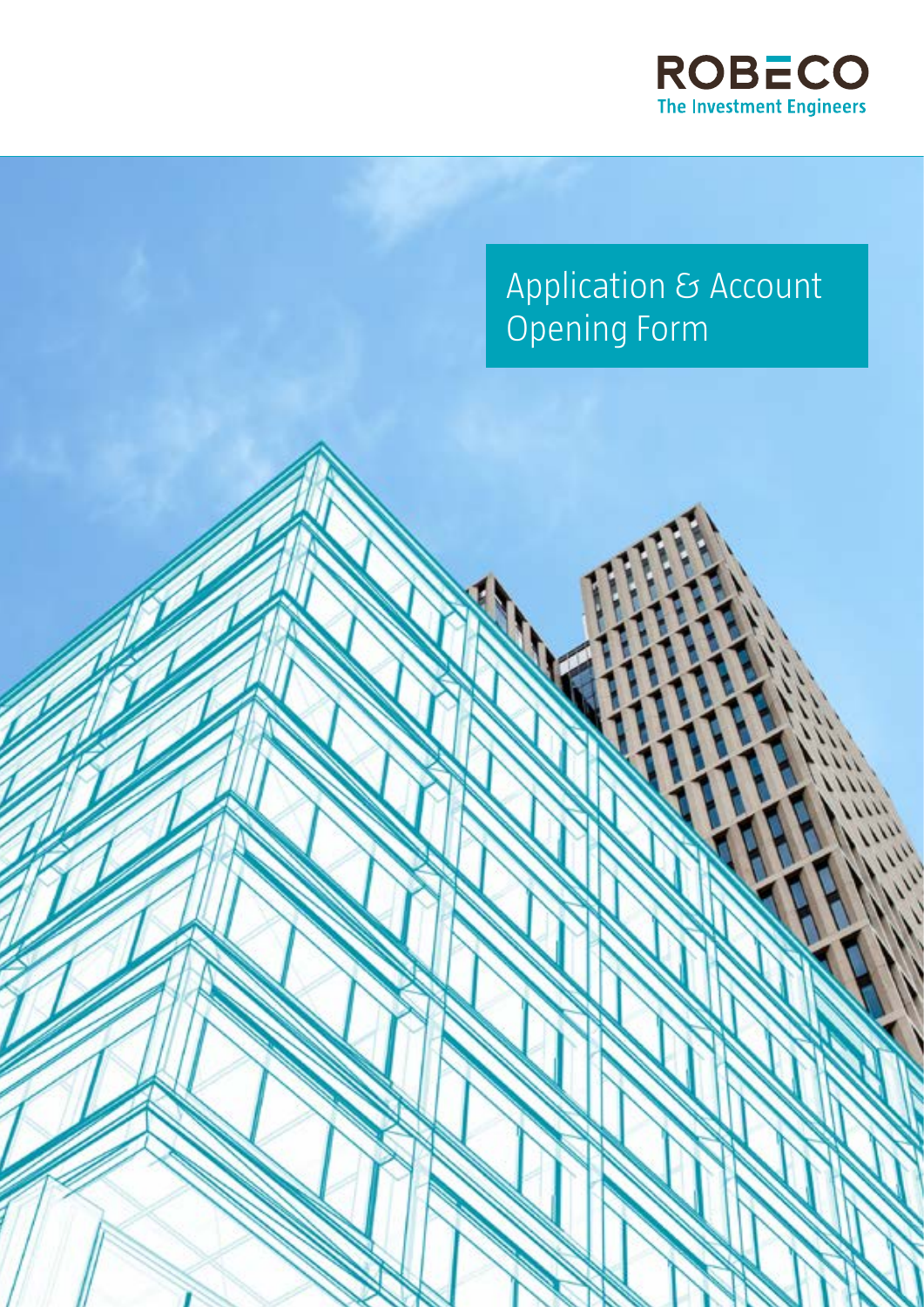# Application and account opening form

The undersigned applies to open a register account for the participation in one or more Robeco Funds (hereinafter the "Fund"), of which Robeco Institutional Asset Management B.V. (the "Company") is responsible for the distribution.

Please complete this form in capital letters and return it with relevant supporting documentation to the Registrar of the Fund (the "Registrar") by post or email.

> The postal address for the Registrar is: **J.P. Morgan SE 6c Route de Treves L-2633 Senningerberg Grand Duchy of Luxembourg**

> The email address for the Registrar is: **[robeco.ta@jpmorgan.com](mailto:robeco.ta%40jpmorgan.com?subject=)**

When submitting your application to the Registrar, please also copy client.service@robeco.nl and KYC.center@robeco.com to ensure a smooth on-boarding process. Please do not modify, change or delete any item in this form. The non-delivery of requested information or supporting documents may delay the account opening process.

If you have any questions, please contact the Registrar on (+352) 4626 85200 or send an email to **robeco.ta@jpmorgan.com**. Additional information can be found in the Investor Guide **(Robeco)** which also includes information regarding settlement instructions and cut-off times.

|                                         |                                                                                                                                                                                 | 3                                                                                                                                                                                                                                                                                                                                                                                                                                                                                                                                                                                 |
|-----------------------------------------|---------------------------------------------------------------------------------------------------------------------------------------------------------------------------------|-----------------------------------------------------------------------------------------------------------------------------------------------------------------------------------------------------------------------------------------------------------------------------------------------------------------------------------------------------------------------------------------------------------------------------------------------------------------------------------------------------------------------------------------------------------------------------------|
|                                         |                                                                                                                                                                                 | 4                                                                                                                                                                                                                                                                                                                                                                                                                                                                                                                                                                                 |
|                                         |                                                                                                                                                                                 | 7                                                                                                                                                                                                                                                                                                                                                                                                                                                                                                                                                                                 |
|                                         |                                                                                                                                                                                 | 8                                                                                                                                                                                                                                                                                                                                                                                                                                                                                                                                                                                 |
|                                         |                                                                                                                                                                                 | 9                                                                                                                                                                                                                                                                                                                                                                                                                                                                                                                                                                                 |
|                                         |                                                                                                                                                                                 | 10                                                                                                                                                                                                                                                                                                                                                                                                                                                                                                                                                                                |
|                                         |                                                                                                                                                                                 | 14                                                                                                                                                                                                                                                                                                                                                                                                                                                                                                                                                                                |
|                                         |                                                                                                                                                                                 | 15                                                                                                                                                                                                                                                                                                                                                                                                                                                                                                                                                                                |
|                                         |                                                                                                                                                                                 | 16                                                                                                                                                                                                                                                                                                                                                                                                                                                                                                                                                                                |
| <b>APPENDIX 1</b><br><b>APPENDIX 2a</b> | <b>General Terms and Conditions</b><br>Ultimate Economic Beneficiary Information for all entity types apart from Trusts,<br><b>Foundations &amp; Similar legal arrangements</b> | 17<br>19<br>23                                                                                                                                                                                                                                                                                                                                                                                                                                                                                                                                                                    |
|                                         |                                                                                                                                                                                 | 27                                                                                                                                                                                                                                                                                                                                                                                                                                                                                                                                                                                |
| <b>APPENDIX 4</b>                       | <b>FATCA Notes</b>                                                                                                                                                              | 28                                                                                                                                                                                                                                                                                                                                                                                                                                                                                                                                                                                |
| <b>APPENDIX 5</b>                       | <b>CRS Notes</b>                                                                                                                                                                | 30                                                                                                                                                                                                                                                                                                                                                                                                                                                                                                                                                                                |
| <b>APPENDIX 6</b>                       | <b>General Tax Notes</b>                                                                                                                                                        | 31                                                                                                                                                                                                                                                                                                                                                                                                                                                                                                                                                                                |
| <b>APPENDIX 7</b>                       | <b>SWIFT Set Up Form</b>                                                                                                                                                        | 32                                                                                                                                                                                                                                                                                                                                                                                                                                                                                                                                                                                |
| <b>APPENDIX 8</b>                       | JPM Online Transfer Agency Portal (TAP)                                                                                                                                         | 34                                                                                                                                                                                                                                                                                                                                                                                                                                                                                                                                                                                |
|                                         | <b>APPENDIX 2b</b><br><b>APPENDIX 3</b>                                                                                                                                         | Corporate investor information (including intermediary acting in its own name on behalf of third parties)<br>Type of investment & information (if applicable)<br>Ultimate economic beneficiary<br><b>Account information</b><br>Reporting and correspondence preferences<br><b>TAX information</b><br>Origin of the monies invested<br><b>Expected investment(s) and trade frequency</b><br>Declaration by the account holder<br>Ultimate Economic Beneficiary information for Trusts, Foundations & Similar legal arrangements<br><b>Institutional Investor Self-Declaration</b> |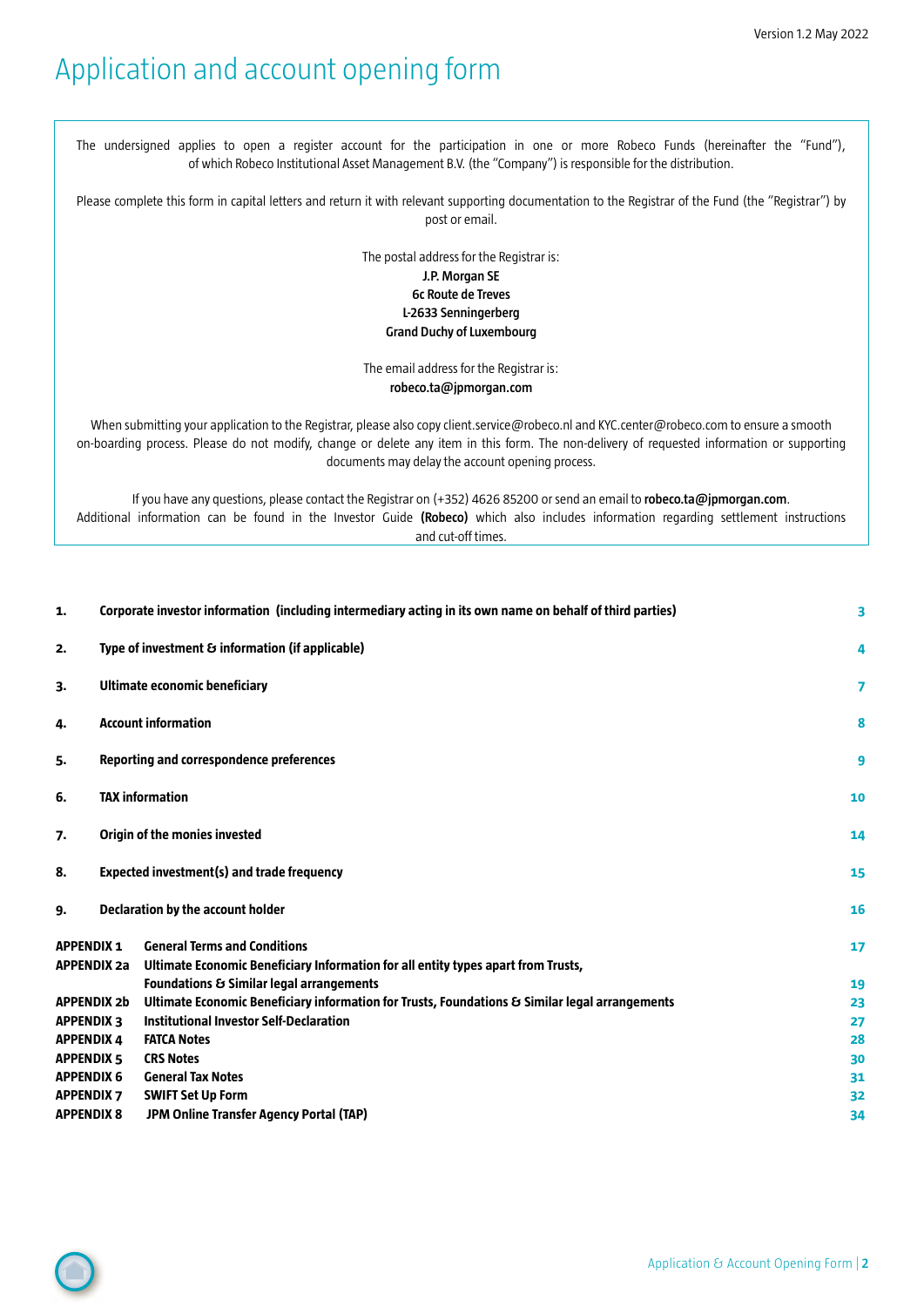# <span id="page-2-0"></span>**1. Corporate Investor Information (including intermediary acting in its own name on behalf of third parties)**

Please tick the Investor Type most applicable to your application below:

|                                                                                                                                            | k the investor type most applicable to your application selow.                                       |                                                                                      |                                                                                       |
|--------------------------------------------------------------------------------------------------------------------------------------------|------------------------------------------------------------------------------------------------------|--------------------------------------------------------------------------------------|---------------------------------------------------------------------------------------|
| Bank<br>Private Individual<br>Unregulated Fund<br>Regulated Occupational<br>Pension Scheme<br>Other (please specify):                      | Nominee<br>Foundation/Association<br>Insurance Company<br>Unregulated Occupational<br>Pension Scheme | Corporate<br>Government entity<br>Fiduciary/Trust<br>Collective Investment<br>Scheme | Pension Fund<br>Partnership<br>Investment/Mutual Fund<br>Foundation/Stichting/Charity |
| Company Name:                                                                                                                              |                                                                                                      | Parent company/Head office:                                                          |                                                                                       |
| Date of Incorporation (DD/MM/YYYY)<br>$\prime$<br>$\sqrt{2}$                                                                               | Country of Incorporation                                                                             | Company Register and number:                                                         | Principal place of business                                                           |
| Registered Address*<br>Street and number                                                                                                   | Registered Address<br>Town/Village:                                                                  | Registered Address<br>Post Code:                                                     | <b>Registered Address</b><br>Country:                                                 |
| Mailing Address if different from above<br>Street and number                                                                               | <b>Mailing Address</b><br>Town/Village:                                                              | <b>Mailing Address</b><br>Post Code:                                                 | <b>Mailing Address</b><br>Country:                                                    |
| Area of activity:                                                                                                                          | Stock exchange listing:<br>No                                                                        | Regulated Entity:<br>No                                                              | License number:                                                                       |
| If Private Banking/Private Wealth<br>Management, please tick:<br>If Investment Fund:<br>Publicly distributed Fund<br><b>Dedicated Fund</b> | Yes:<br>Listing Code:                                                                                | Yes:<br>Regulator:                                                                   | Regulator web-address:                                                                |
| Telephone**:                                                                                                                               | Fax**:                                                                                               | E-Mail**:                                                                            | Mobile-Phone**:                                                                       |
| Contact name 1:<br>E-Mail:                                                                                                                 | Contact name 1:<br>E-Mail:                                                                           | Contact name 1:<br>E-Mail:                                                           | Contact name 1:<br>E-Mail:                                                            |
| Contact number:                                                                                                                            | Contact number:                                                                                      | Contact number:                                                                      | Contact number:                                                                       |

\* P.O. Box and "in care of" addresses are not valid registered addresses and are only acceptable for mailing purposes.

\*\* This information is for communication purposes, section 5 is for reporting and correspondence purposes.

If you are an existing intermediary, please provide your agent number.

If you are an existing investor, please provide your current TA account number as a reference.

- Yes No We are an Institutional Investor, as defined in the Fund Prospectus, and have confirmed this by completing and signing Appendix 3. We confirm that, prior to deciding to invest, we and/or the underlying beneficial owner has had access to the applicable Key Investor Information Document ("KIID"). The latest version can be reviewed under the "Fund Selector" section of the www.robeco.com website.
- Yes No We confirm that, to the best of our knowledge, all applicable tax rules and regulations are complied with.
- Yes No We are (a) an employee benefit plan ("ERISA Plan"), as defined in Section 3(3) of ERISA, subject to Title 1 of ERISA or Section 4975 of the U.S. Internal

 Revenue Code of 1986, as amended, (b) a person acting on behalf of an ERISA Plan; or (c) a person the assets of whom constitute assets of an ERISA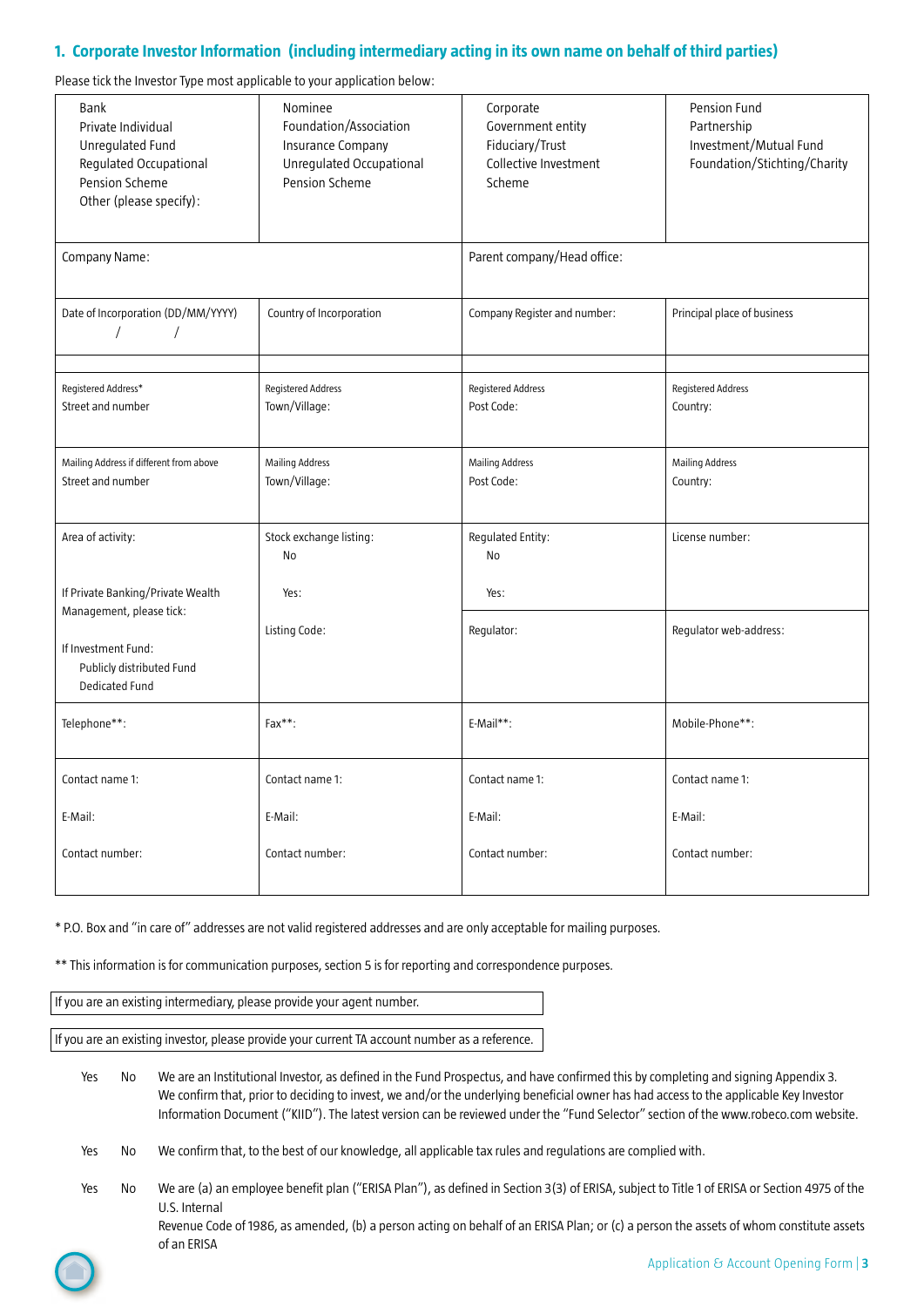# <span id="page-3-0"></span>**2. Type of investment & information (if applicable)**

I/we confirm that the investment into the Fund:

A) Is made on my/our own behalf and is not in favour of a third party

#### **Please proceed to section 3.**

Is made on behalf of third party and that the account will reflect:

 B) a Pooled Account (reflecting a pool of underlying clients typically with a generic designation such as "Clients account" or with a designation that makes reference to a region, product or multiple specific client)

 C) a Segregated Account (a specific account for a single underlying third party). In such case, please select either one option below:

the designation of the account will refer to the underlying client name

 the designation of the account is coded (the designation contains an internal reference, numbers or combination of letters which do not allow an external party to identify the underlying client)

#### **2.1. Intermediary (acting in its own name) MIFID Categorisation**

Please indicate the MIFID category under which you deal with the underlying investor(s) for this account. Please note that if you fail to indicate the category, the underlying investor(s) will be classified as a Retail Client.

Professional Client **Eligible Counterparty** 

#### **2.2. Intermediary (acting in its own name) Type of business**

Please indicate whether the account will be used to transact for "advised" or "execution-only" business. If both types of transactions are used, then two different accounts need to be opened.

Advised business Execution-only business

### **2.3. Intermediary (acting in its own name) Type of relationship**

Please indicate the type of intermediary relationship:

| Distributor/sub-distributor | Paying Agent | Platform |
|-----------------------------|--------------|----------|
| Custodian                   | Trustee      | Nominee  |

Other intermediary/agent type

**If you have indicated a Segregated Account, please proceed to section 2.5. If you have selected Pooled Account, please complete section 2.4 below.**

# **2.4. Intermediary (acting in its own name) Pooled accounts**

Pooled accounts need to be classified for different purposes (e.g. RDR Rules, RFA rules, etc.). Please indicate whether the account is used for one of the below mentioned distribution types:

UK Retail business (RDR) Jersey Retail business (RFA) Not applicable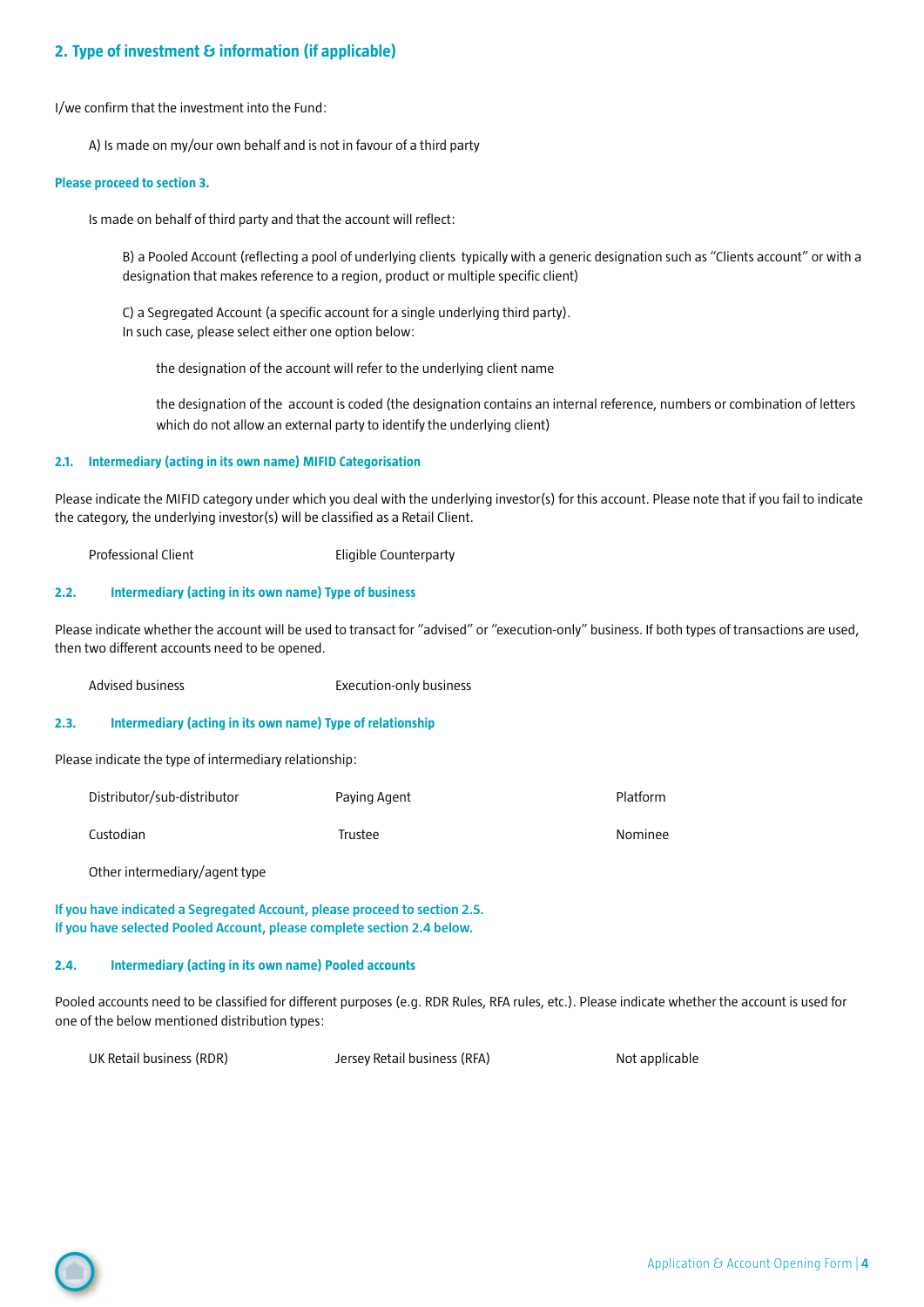# **2.5. Intermediary Information (not acting in its own name)**

| Bank                                                           | Nominee                  | <b>Other Financial Institution</b> | Insurance Company      |
|----------------------------------------------------------------|--------------------------|------------------------------------|------------------------|
| Other (please specify):                                        |                          |                                    |                        |
| Company Name:                                                  |                          | Parent company/Head office:        |                        |
|                                                                |                          |                                    |                        |
| Date of Incorporation (DD/MM/YYYY)<br>$\sqrt{2}$<br>$\sqrt{2}$ | Country of Incorporation | Company Register and number:       |                        |
| Registered Address*                                            | Registered Address       | Registered Address                 | Registered Address     |
| Street and number                                              | Town/Village:            | Post Code:                         | Country:               |
|                                                                |                          |                                    |                        |
| Mailing Address if different from above                        | <b>Mailing Address</b>   | <b>Mailing Address</b>             | <b>Mailing Address</b> |
| Street and number                                              | Town/Village:            | Post Code:                         | Country:               |
|                                                                |                          |                                    |                        |
| Area of activity:                                              | Stock exchange listing:  | Regulated Entity:                  | License number:        |
|                                                                | No                       | No                                 |                        |
|                                                                | Yes:                     | Yes:                               |                        |
|                                                                | Listing Code:            | Regulator:                         | Regulator web-address: |
|                                                                |                          |                                    |                        |
|                                                                |                          |                                    |                        |
| Telephone:                                                     | Fax:                     | E-Mail:                            | Mobile-Phone:          |
|                                                                |                          |                                    |                        |
| Contact name 1:                                                | Contact name 1:          | Contact name 1:                    | Contact name 1:        |
| E-Mail:                                                        | E-Mail:                  | E-Mail:                            | E-Mail:                |
| Contact number:                                                | Contact number:          | Contact number:                    | Contact number:        |
|                                                                |                          |                                    |                        |

\* P.O. Box and "in care of" addresses are not valid registered addresses and are only acceptable for mailing purposes.

 $\bigcirc$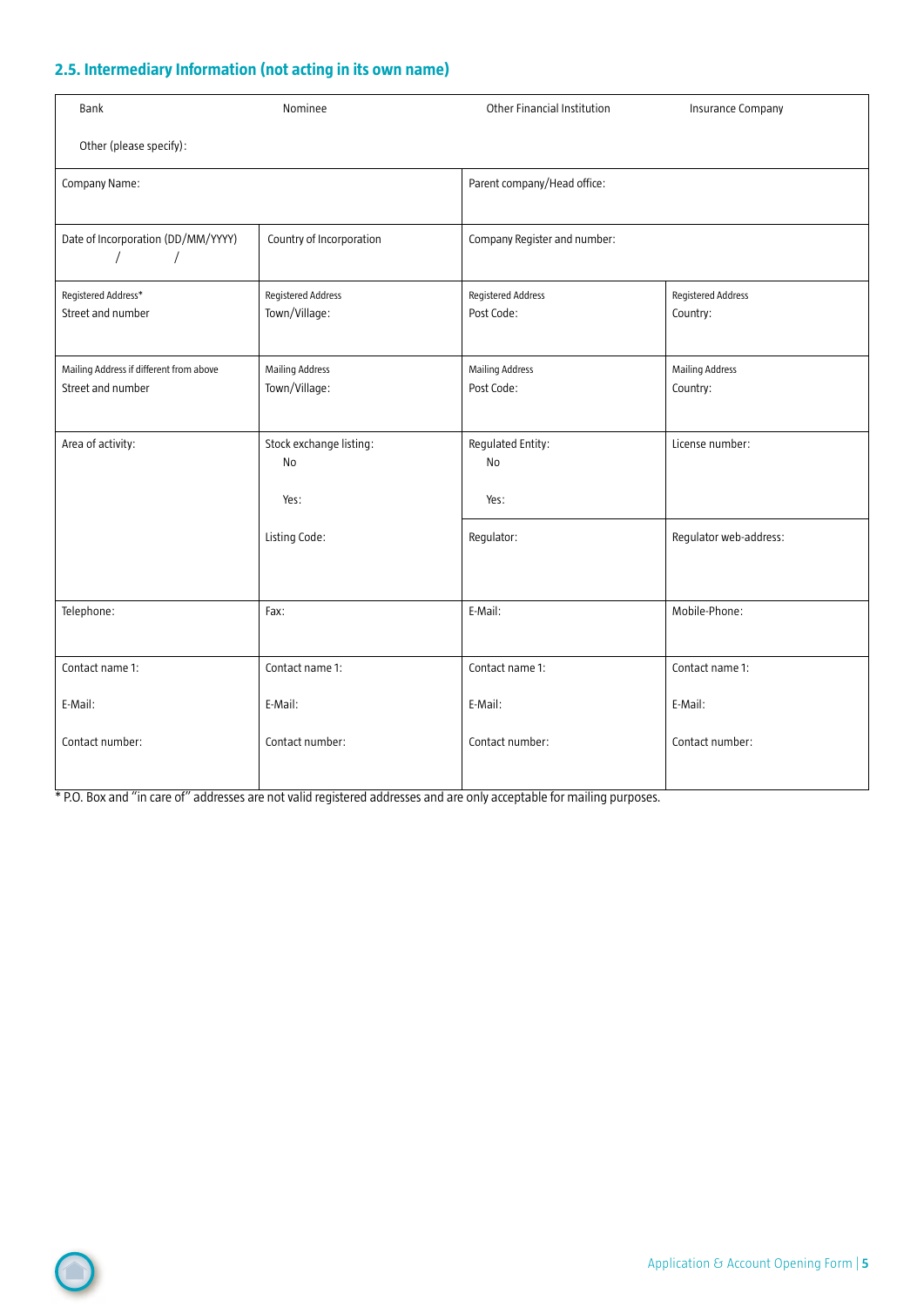# **2.6. Intermediary declaration**

The intermediary confirms that:

- 2.6.1. it has based on the regulation applicable in its country of incorporation appropriate means and internal procedures to prevent and avoid the utilization of the Fund for the purposes of money laundering (i.e. any activity involving the investment, concealment or conversion of the direct or indirect proceeds of criminal activities as listed in Luxembourg laws and regulations) or terrorism financing, and to detect and intercept money laundering channels or chains.
- 2.6.2. it substantiates, on the basis of probative of official documents, the true identity of
- 2.6.2.1. all its clients, both regular and occasional, including investors into funds for which it acts as intermediary, and
- 2.6.2.2. where its clients are not acting on their own behalf, of final economic beneficiaries (i.e. ultimate beneficial owners) and authorized representatives of the clients hereinafter collectively referred to as the "Client".
- 2.6.3. It retains related Client identification documentation for a period of at least 10 (ten) years during the relationship and at least (5) five years after the end of its relationship with the Client.
- 2.6.4. In case of segregated account for which the designation refers to the underlying investor name, when required by the Fund, the Company, the Registrar or any other competent body or authority, Client identification documents shall be immediately made available to the requesting entity.
- 2.6.5. Its procedures for the prevention of money laundering and terrorist financing include the monitoring of Client transactions, including, but not limited to, the monitoring of the source and destination of funds, the review of the purpose and object of the transaction, and, with a risk-based approach, applying enhanced checking procedures to transactions which it identifies as unusual in their size, conditions or nature.
- 2.6.6. It is aware of the terms and information contained in the prospectus, the articles of incorporation and the key investor

information document of the Fund and shall observe them. In particular it shall not allow the purchase or holding of shares of the Fund or any of its sub-funds by persons not authorized to purchase or hold them under the provisions of the prospectus.

- 2.6.7. It will make available to its Client that are investors of the Fund all information and notice received from or issued by the Fund, the Company or any of their agents and intended to be provided to the beneficiaries.
- 2.6.8. It shall not advertise for Clients, solicit Clients, or sell any of the shares of the Fund or its sub-funds, unless it may do so in compliance with the laws and regulation applicable in Luxembourg or in other country where such advertising, solicitation, offer or sale takes place.
- 2.6.9. It is aware of the UN EU, OFAC, CSSF, Egypt Asset Freeze watch lists contained in regulations concerning identification and declaration of business relations with suspected terrorist groups, persons or entities, or country subject to embargo, and has checked and will monitor that none of Clients does appear on such list.
- 2.6.10. Its officers, employees and all agents used by it comply strictly with all related procedures and controls in place.
- 2.6.11. It hereby certifies that it
- 2.6.11.1. is not a shell bank within the meaning given to these terms under U.S. Patriot Act: Uniting and Strengthening America by Providing Appropriate Tools Required to Intercept and Obstruct Terrorism Act) or any other similar legislation and
- 2.6.11.2. does not accept shell banks as a Client.
- 2.6.12. It is complying with FATCA regulation applicable in its country of incorporation and in particular it has appropriate means and internal procedures to identify and classify its clients according to applicable FATCA regulation.
- 2.6.13. It has taken knowledge of the applicable General Terms and Conditions.

This confirmations shall be deemed reiterated at the time of any order placed and shall continue throughout the period of its holdings in the Fund on behalf of its underlying clients. The Intermediary commits to inform the Fund, the Company and the Registrar if the Intermediary ceases to be regulated or if its license is altered and does not qualify the Intermediary anymore to act in its own name on behalf of third party.

| Signature of Intermediary representative 1 |                             |
|--------------------------------------------|-----------------------------|
| Name:                                      |                             |
| Title:                                     |                             |
|                                            |                             |
|                                            |                             |
| Signature of Intermediary representative 2 | Intermediary stamp          |
| Name:                                      |                             |
| Title:                                     | Date and place of signature |

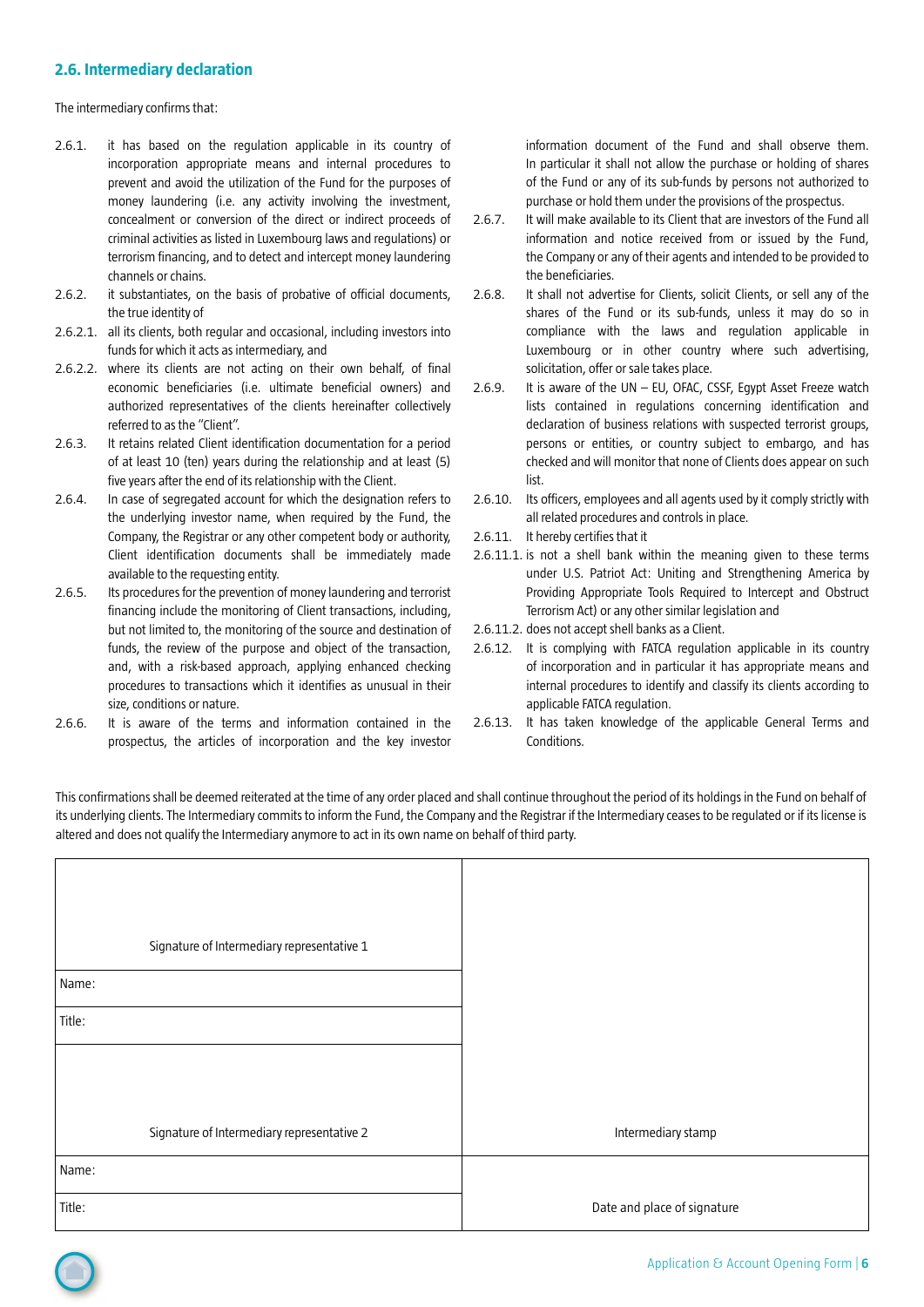# <span id="page-6-0"></span>**3. Ultimate economic beneficiary**

An ultimate economic beneficiary is the final beneficiary of the investment and who owns – directly or indirectly – more than 25% of the value of the shares subscribed. This final beneficiary can be either a private person(s) or a publicly quoted company(ies) for which more than 75% of their capital is listed on a recognized stock exchange. This also includes any natural person(s) who ultimately owns or controls the customer or any natural person(s) on whose behalf a transaction or activity is being conducted.

Important: In case of indirect ownership, please describe on a dated and signed chart all the intermediate levels of ownership with names and percentages. Please provide the information if any of the account holder or the ultimate economic beneficiary(ies) is/are either:

| person categorized as a Politically Exposed Person ("PEP").<br>This is an individual with a high profile political role, or who has been entrusted<br>with a prominent public function | If applicable, please describe: |
|----------------------------------------------------------------------------------------------------------------------------------------------------------------------------------------|---------------------------------|
| a relative of a PEP                                                                                                                                                                    |                                 |
| a close associate of a PEP                                                                                                                                                             |                                 |

\* The equivalency is determined on the country list applied by the fund, the company, the registrar or any agent appointed by them, please contact the Register for further details.

Please provide comfort letter together with this form to allow evaluation.

# **3.1 Ultimate Economic Beneficiary declaration**

I/we declare I/we am/are the ultimate economic beneficiary(ies) of the shares being subscribed.

| Signature of the account holder | Signature of the joint account holder (if any) |
|---------------------------------|------------------------------------------------|

# **Please proceed to section 5**.

I/we am/are not the ultimate economic beneficiary of the shares being subscribed

# **3.2 Ultimate Economic Beneficiary information1**

The following information for each individual, if any, who, directly or indirectly, through any contract, arrangement, understanding, relationship or otherwise, owns 25% or more of the equity interests of the legal entity listed above:

| (please tick the applicable box)<br>Mrs<br>Mr<br>Ms           |                                            |                                      |                                                          |
|---------------------------------------------------------------|--------------------------------------------|--------------------------------------|----------------------------------------------------------|
| Surname(s)                                                    |                                            | First Name                           |                                                          |
| Date of birth (DD/MM/YYYY)                                    | Place & Country of birth                   | Occupation and area of activity:     | Nationality                                              |
| Passport / ID Number: (circle the right choice)               | <b>Issuing Country:</b>                    | Expiration Date (DD/MM/YYYY)         | Double Nationality:<br>Renounced<br>Never<br>Yes, which: |
| Registered Address*<br>Street and number:                     | <b>Registered Address</b><br>Town/Village: | Registered Address<br>Post Code:     | Registered Address<br>Country:                           |
| Mailing Address if different from above<br>Street and number: | <b>Mailing Address</b><br>Town/Village:    | <b>Mailing Address</b><br>Post Code: | <b>Mailing Address</b><br>Country:                       |
| Telephone:                                                    | Fax:                                       | E-Mail:                              | Mobile-Phone:                                            |

 $*$  P.O. Box and "in care of" addresses are not valid registered addresses and are only acceptable for mailing purposes.

Signature of the account holder Signature of the joint account holder (if any)

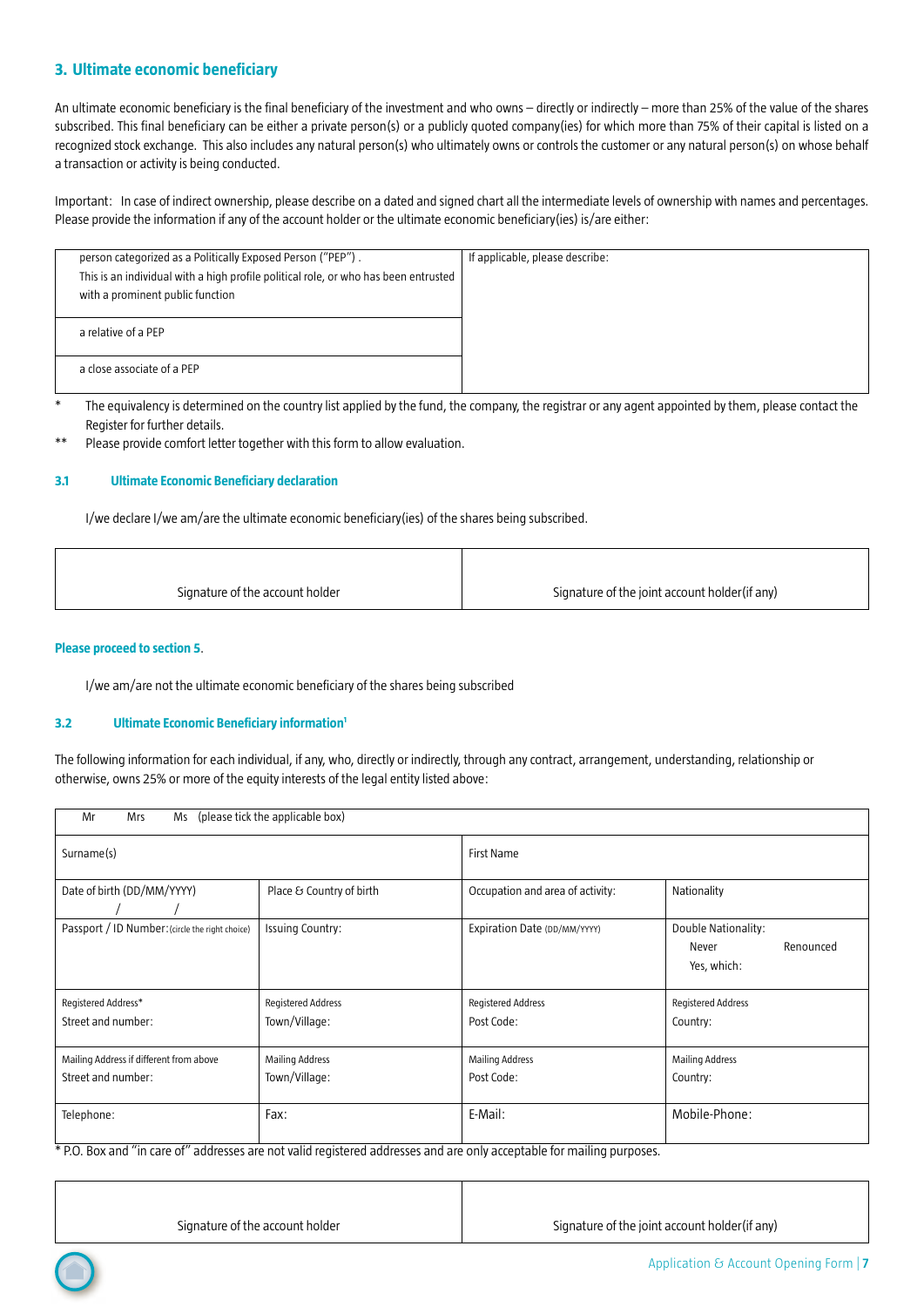# <span id="page-7-0"></span>**4. Account information**

# **4.1 Ultimate Economic Beneficiary declaration**

Designation: …………………………………….…………………………………….………………………………………………………………………….……………………………………

# **4.2. Bank Account Details\***

# **4.2.1. Subscription payments**

Please complete the bank account details from where subscriptions payments will be made from when investing into the Fund(s). The account must be in the name(s) of the account holder(s). No third party payments are allowed.

| Bank:                                 | Bank SWIFT / BIC / Sort Code: |
|---------------------------------------|-------------------------------|
|                                       |                               |
| Account holder / Name of the account: | IBAN Number                   |
|                                       |                               |

If payments are made through a corespondent bank, please provide the details below.

| Bank:                                 | Bank SWIFT / BIC / Sort Code: |
|---------------------------------------|-------------------------------|
|                                       |                               |
| Account holder / Name of the account: | IBAN Number                   |
|                                       |                               |

# **4.2.2. Redemption payments**

Please complete the bank account details which needs to be used for redemption proceeds. The account must be in the name(s) of the account holder(s). No third party payments are allowed.

| Bank:                                 | Bank SWIFT / BIC / Sort Code: |
|---------------------------------------|-------------------------------|
| Account holder / Name of the account: | IBAN Number                   |

If payments should be made through a corespondent bank, please provide the details below.

| Bank:                                 | Bank SWIFT / BIC / Sort Code: |
|---------------------------------------|-------------------------------|
| Account holder / Name of the account: | <b>IBAN Number</b>            |

# **4.3. Dividend instructions (Only applicable to Dutch Domiciled Funds)**

Dividends from all of Robeco's Luxembourg Domiciled Fund Range will be paid to the bank account provided in section 4.2.2. If you are investing in Robeco's Dutch Domiciled Fund Range, please choose one of the options below:

Dividends must be paid out to the bank account provided above Dividends must be automatically reinvested to purchase additional shares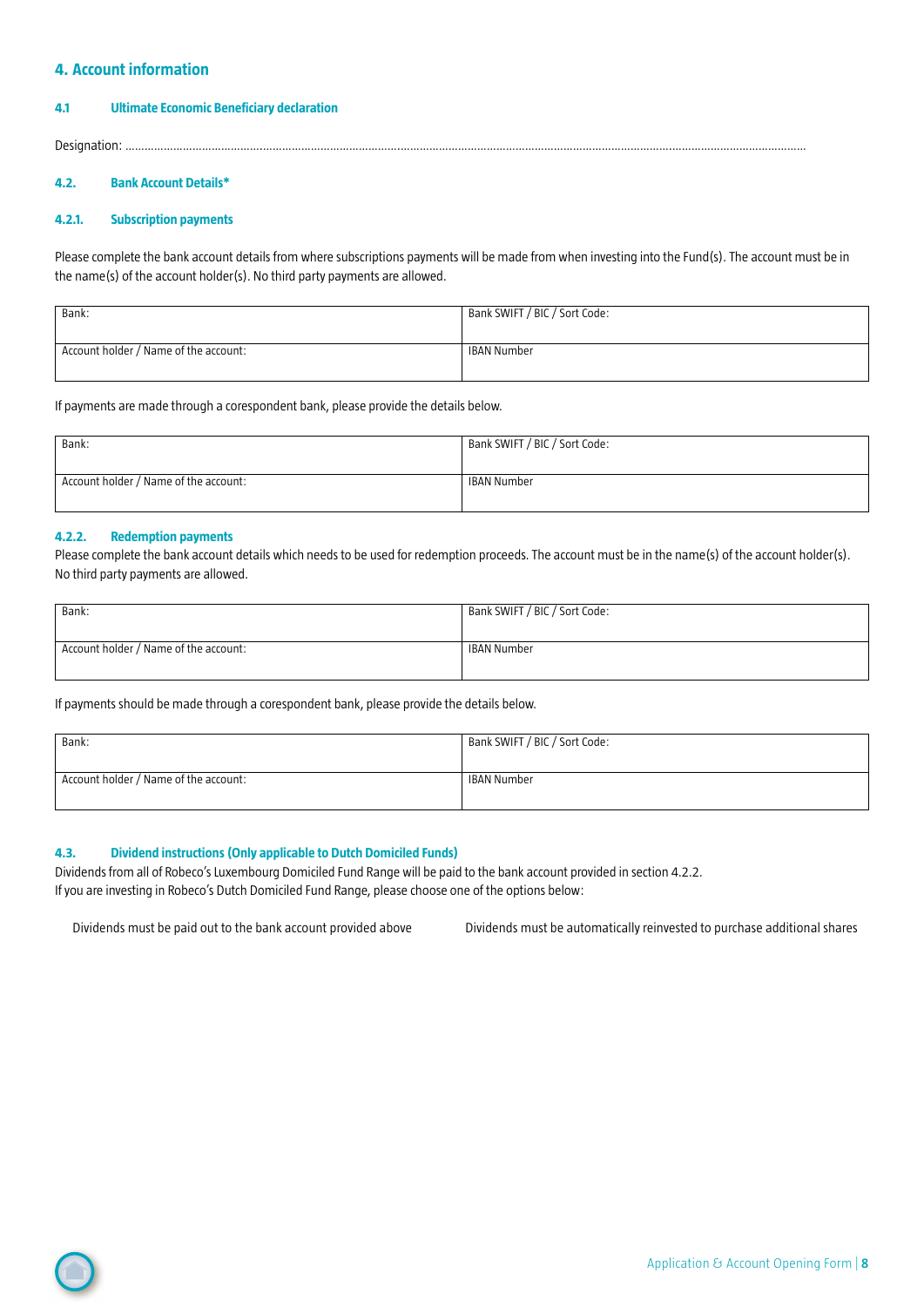# <span id="page-8-0"></span>**5. Reporting and correspondence**

Shareholder notices will always be delivered by post. In addition to post delivery, you can also receive Shareholder notices via email. Please provide the name, surname and email address(es) you would like to add to the Shareholder notice distribution list in the table below:

| Name & Surname | Email address |
|----------------|---------------|
|                |               |
|                |               |
|                |               |
|                |               |
|                |               |

Contract notes, statements & valuations, dividend vouchers and transfer confirmations can be delivered via post, fax, email or swift. Please indicate your preferred correspondence method below:

| Name & Surname | (drop down selection)<br>Email/Post/Fax/Swift | Provide applicable Email<br>Address(es)/Postal address/<br>Fax number/Swift | <b>Contract Notes</b> | Statements &<br>Valuations | Dividend<br>Vouchers | Transfer<br>Confirmations |
|----------------|-----------------------------------------------|-----------------------------------------------------------------------------|-----------------------|----------------------------|----------------------|---------------------------|
|                | E-mail                                        |                                                                             |                       |                            |                      |                           |
|                | E-mail                                        |                                                                             |                       |                            |                      |                           |
|                | E-mail                                        |                                                                             |                       |                            |                      |                           |
|                | E-mail                                        |                                                                             |                       |                            |                      |                           |
|                | E-mail                                        |                                                                             |                       |                            |                      |                           |
|                | E-mail                                        |                                                                             |                       |                            |                      |                           |
|                | E-mail                                        |                                                                             |                       |                            |                      |                           |
|                | E-mail                                        |                                                                             |                       |                            |                      |                           |
|                | E-mail                                        |                                                                             |                       |                            |                      |                           |

If you prefer to receive your correspondence via Swift, please complete Appendix 7. Please also provide your swift code and tick the relevant boxe(s) below: SWIFT code

Swift MT535 Swift MT536 SWIFT XML (Format)

# **JPM Online Transfer Agency Portal (TAP)**

JPM offers a free secure online Transfer Agency Portal (TAP) which allows investors to view their account information online. Real time valuation information on holdings, price information, transaction information (e.g. subscriptions, redemptions), distribution information, account documentation (e.g. contract notes, statements) delivery are all available via the online portal.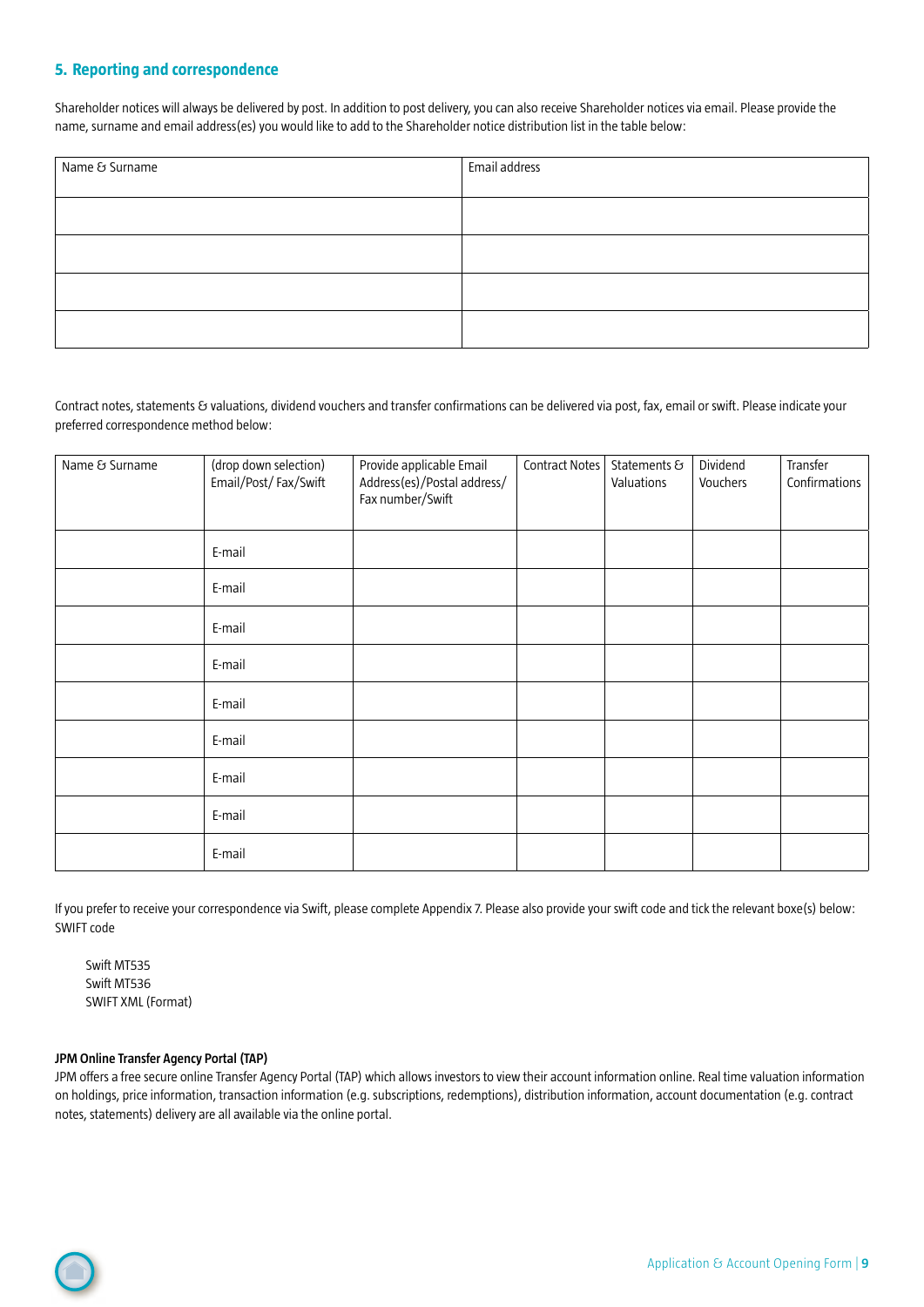# <span id="page-9-0"></span>**6. Tax information**

As per the international and local tax laws and regulations applicable to the Fund, the Company and their investments, the Fund and the Company have a **mandatory duty** to collect tax related information about the Account Holder and as the case may be the final beneficiary owner(s). In certain circumstances, the Fund and the Company may be obliged to share this information with relevant tax authorities according to applicable tax laws and regulations.

### **If you have any questions about your tax residency, please contact your tax advisor.**

Alternatively, please consult OECD website to help determine your tax residence: [www.oecd.org/tax/automatic-exchange/crs-implementation-and-assistance/tax-residency](http://www.oecd.org/tax/automatic-exchange/crs-implementation-and-assistance/tax-residency)

For FATCA related questions you may also consult the IRS website: [www.irs.gov/Businesses/Corporations/Foreign-Account-Tax-Compliance-Act-FATCA](http://www.irs.gov/Businesses/Corporations/Foreign-Account-Tax-Compliance-Act-FATCA)

### **6.1. Entity Section**

**Please complete all sections below as directed, referring to the explanatory notes in the Appendices to this form for key definitions.**

- **–** Appendix 4 FATCA Notes will provide definitions and instructions to complete sections 6.1.2 to 6.1.4
- **–** Appendix 5 CRS Notes will provide definitions and instructions to complete sections 6.1.5 to 6.1.6 controlling persons.
- **–** Where the Account Holder is a Passive Non-Financial Foreign Entity, or an Investment Entity located in a Non-Participating Jurisdiction managed by another Financial Institution—Please provide information on the natural person(s) who exercise control over the Account Holder (individuals referred to as "Controlling Person(s)") in section 6.1.6 controlling persons of this document or by completing an "Individual self-certification form" for each Controlling Person.

### **6.1.1. U.S.Person**

If you are not a U.S. Person, please proceed to sub-section 6.1.2 or 6.1.4 accordingly. Please tick and complete as appropriate.

The Entity is a Specified U.S. Person and the Entity's U.S. Federal Taxpayer Identifying number (U.S. EIN) is as follows: **U.S. EIN:** \_\_\_\_\_\_\_\_\_\_\_\_\_\_\_\_\_\_\_\_\_\_\_\_\_\_\_\_\_\_\_\_\_\_\_\_\_\_\_\_\_\_\_\_\_\_\_\_\_

The Entity is a U.S.Person but not Specified and the Entity's U.S. Federal Taxpayer Identifying number (U.S. EIN) is as follows: **U.S. EIN:** \_\_\_\_\_\_\_\_\_\_\_\_\_\_\_\_\_\_\_\_\_\_\_\_\_\_\_\_\_\_\_\_\_\_\_\_\_\_\_\_\_\_\_\_\_\_\_\_\_

# **6.1.2. Financial Institutions – FATCA classification**

Please tick and complete as appropriate. You might refer to FATCA classification notes in Appendix 4 or to [www.irs.gov/Businesses/Corporations/Foreign-Account-Tax-Compliance-Act-FATCA](http://www.irs.gov/Businesses/Corporations/Foreign-Account-Tax-Compliance-Act-FATCA ) 

Is the entity a custodial institution, a depository institution, an investment entity or an insurance company that offers insurance contracts with an investment component or annuity contracts?

 **Yes No** (If no, please proceed to section 6.1.4)

# **Select from one of the options below as a Foreign (Non-U.S.) Financial Institution (FFI):**

Reporting Model 1 FFI Reporting Model 2 FFI Participating FFI

Registered Deemed Compliant FFI (other than Reporting Model 1 FFI or sponsored FFI)

Sponsored FFI (in an IGA model 2 country or in a non IGA country – sponsored entity's GIIN to be provided in this section ) please proceed also to section 6.1.3

Sponsored FFI (in an IGA model 1 country with US reportable accounts or with its own GIIN number available – sponsored entity's GIIN to be provided in this section) please proceed also to section 6.1.3

A list of the Partner Jurisdictions is available on the U.S. Treasury's website: https://www.treasury.gov/resource-center/tax-policy/treaties/Pages/FATCA-archive.aspx

#### **If any of the boxes above is checked, please provide your Global Intermediary Identification Number (GIIN) below:**

\_\_\_ \_\_\_ \_\_\_ \_\_\_ \_\_\_ \_\_\_.\_\_\_ \_\_\_ \_\_\_ \_\_\_ \_\_\_.\_\_\_ \_\_\_.\_\_\_ \_\_\_ \_\_\_

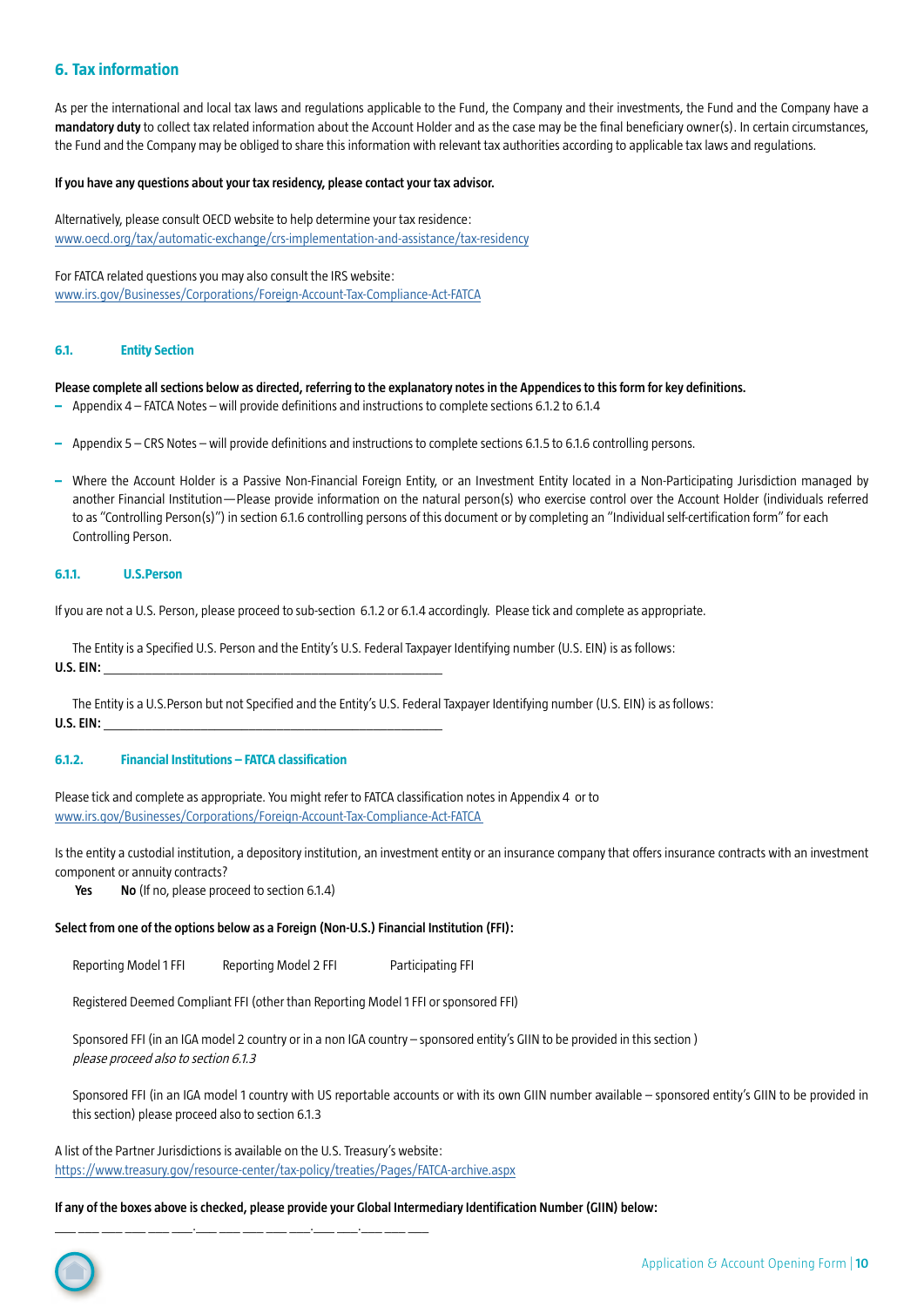## **If you are a Financial Institution but do not have a GIIN, please tick one of the below reasons:**

Non-Participating Foreign (Non-US) Financial Institution (NPFI)

Non-Reporting IGA Model 1 Foreign (Non-US) Financial Institution that is a sponsored entity that doesn't require a GIIN (where this box is checked and the sponsored entity subsequently requires a GIIN, the GIIN should be provided within 30 days of obtaining it.)

Non-Reporting IGA Foreign (Non-US) Financial Institution. Please specify:

a. The IGA country:

b. The Non- reporting category applicable:

Exempt Beneficial Owner. Please specify the type of Exempt Beneficial Owner that the Entity is: Government Organization Central Bank Exempt Retirement Fund International Organization Entity wholly owned by an Exempt Beneficial Owner(s) Other (Please specify)

**If "Other" box is checked, please provide us with the applicable W-8 form as available on the IRS website at [www.irs.gov](http://www.irs.gov).**

### **6.1.3. Sponsored Entity – FATCA classification**

Additional Information required for all Sponsored Entities:

Name of the sponsoring Entity

GIIN number of the sponsoring Entity \_\_\_ \_\_\_ \_\_\_ \_\_\_ \_\_\_ \_\_\_.\_\_\_ \_\_\_ \_\_\_ \_\_\_ \_\_\_.\_\_\_ \_\_\_.\_\_\_ \_\_\_ \_\_\_

# **6.1.4. Non-Financial Institutions - FATCA classification**

If the Entity is not a U.S. person and not a Financial Institution, please tick and complete as appropriate:

The Entity is an Active Non-Financial Foreign Entity.

The Entity is a Passive Non-Financial Foreign Entity (please provide details of any Controlling Persons (whose percentage of ownership is 25% or greater) which are U.S. citizens or residents in the U.S. for tax purposes in section 6.1.6. The term Controlling Persons is to be interpreted in a manner consistent with the recommendations of the Financial Action Task Force.

The Entity is an Excepted Non-Financial Foreign Entity.

Other, please specify:

**If "Other" box is checked, please provide us with the applicable W-8 form as available on the IRS website at [www.irs.gov](http://www.irs.gov )**

#### **6.1.5. CRS Classification**

# **6.1.5.1. Declaration of Tax Residence-CRS**

Please indicate the Entity's country of tax residence. If the Entity is a tax resident in more than one country, please detail all countries of tax residence and associated Tax ID numbers or equivalents. Should below space be insufficient, please provide information on a separate sheet.

| <b>Country of Tax residence</b> | Tax ID Number (TIN) or equivalent | TIN or equivalent not<br>available | Reason if TIN or equivalent not available: |
|---------------------------------|-----------------------------------|------------------------------------|--------------------------------------------|
|                                 |                                   |                                    |                                            |
|                                 |                                   |                                    |                                            |
|                                 |                                   |                                    |                                            |

# **6.1.5.2. Entity type identification**

Please tick and complete as appropriate. You might refer to CRS classification notes in Appendix 5.

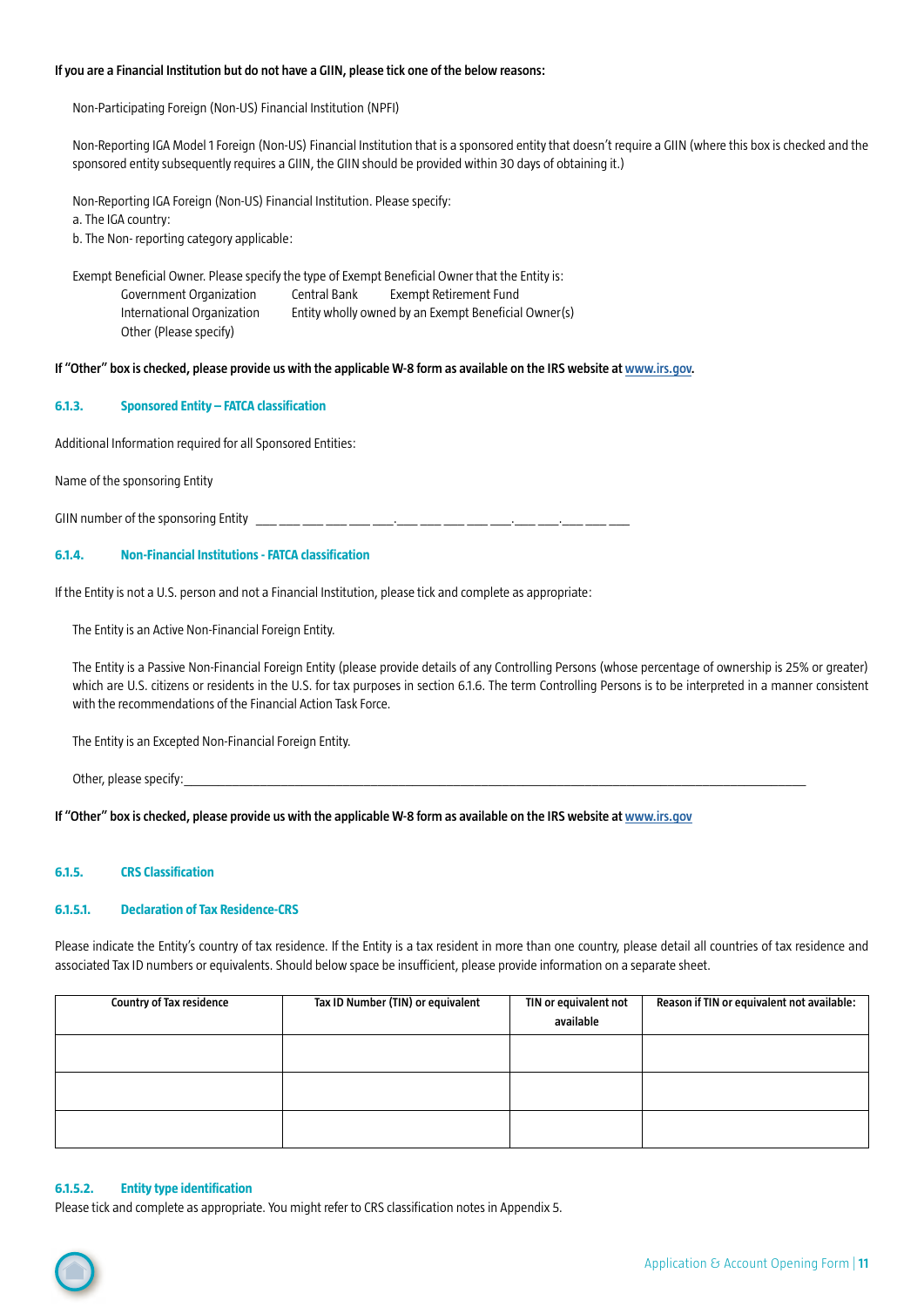# **I- Financial Institution (FI)**

Investment Entity with tax residence in non-participating jurisdiction and managed by another FI (please fill in Section 6.1.6) Other Investment Entity Financial Institution other than above Investment Entity (Depositary Institution, Custodial Institution, Specified Insurance Company)0 Financial Institution Non Reporting according to your local jurisdiction legislation where you are resident Enter precise category below :

#### **II- Non Financial Entity (NFE)**

Active Non Financial Entity - Corporation that is regularly traded or an affiliate of such corporation Active Non Financial Entity - Governmental Entity or Central bank Active Non Financial Entity - International Organisation Active Non-Financial Entity other than above Active Non Financial Entity classifications

Passive Non-Financial Entity (please fill in Section 6.1.5)

If the Entity is a Passive Non-Financial Entity or Investment Entity with tax residence in non-participating jurisdiction, please provide details of any Controlling Persons. The term Controlling Persons is to be interpreted in a manner consistent with the Financial Action Task Force Recommendations.

#### **6.1.6. Controlling Persons identification**

This section is mandatory if Entity Type is indicated:

- **–** In section **6.1.4** as **Passive Non-Financial Foreign (Non-U.S.) Entity**
- **–** In Section **6.1.5.2** as **Passive Non-Financial Entity**
- **–** In Section **6.1.5.2** as **Investment Entity with tax residence in non-participating jurisdiction**

Please provide details below of any Controlling Persons. Should below space not be sufficient – please provide information on a separate sheet. Should Controlling Persons have more than one tax residence, please use the below space or provide information on a separate sheet. Select if there are no Individuals that are Controlling Persons of the Entity.

| Full name* | Date of | <b>Place of</b> | <b>Full residence</b> | % of      | Tax residence | TIN or      | Comments if no     | Role number          |
|------------|---------|-----------------|-----------------------|-----------|---------------|-------------|--------------------|----------------------|
|            | birth*  | Birth           | Address*              | ownership | country*      | equivalent* | TIN or Equivalent* | (please see below    |
|            |         |                 |                       |           |               |             |                    | table for reference) |
|            |         |                 |                       |           |               |             |                    |                      |
|            |         |                 |                       |           |               |             |                    |                      |
|            |         |                 |                       |           |               |             |                    |                      |
|            |         |                 |                       |           |               |             |                    |                      |
|            |         |                 |                       |           |               |             |                    |                      |
|            |         |                 |                       |           |               |             |                    |                      |
|            |         |                 |                       |           |               |             |                    |                      |

\* Mandatory Fields

# **Controlling Persons Type - allowed Role number entries:**

| $ CP$ of legal person $-$ ownership                  | 801 | $ CP$ of legal arrangement $-$ trust $-$ other              | 808 |
|------------------------------------------------------|-----|-------------------------------------------------------------|-----|
| $ CP$ of legal person – other means                  | 802 | $ CP$ of legal arrangement – other – settlor-equivalent     | 809 |
| CP of legal person - senior managing official        | 803 | $ CP$ of legal arrangement – other – trustee-equivalent     | 810 |
| $ CP$ of legal arrangement - trust - settlor         | 804 | $ CP$ of legal arrangement – other – protector-equivalent   | 811 |
| $ CP$ of legal arrangement – trust – trustee         | 805 | $ CP$ of legal arrangement – other – beneficiary-equivalent | 812 |
| $ CP$ of legal arrangement - trust - protector       | 806 | $ CP$ of legal arrangement – other – other-equivalent       | 813 |
| $ CP$ of legal arrangement $-$ trust $-$ beneficiary | 807 |                                                             |     |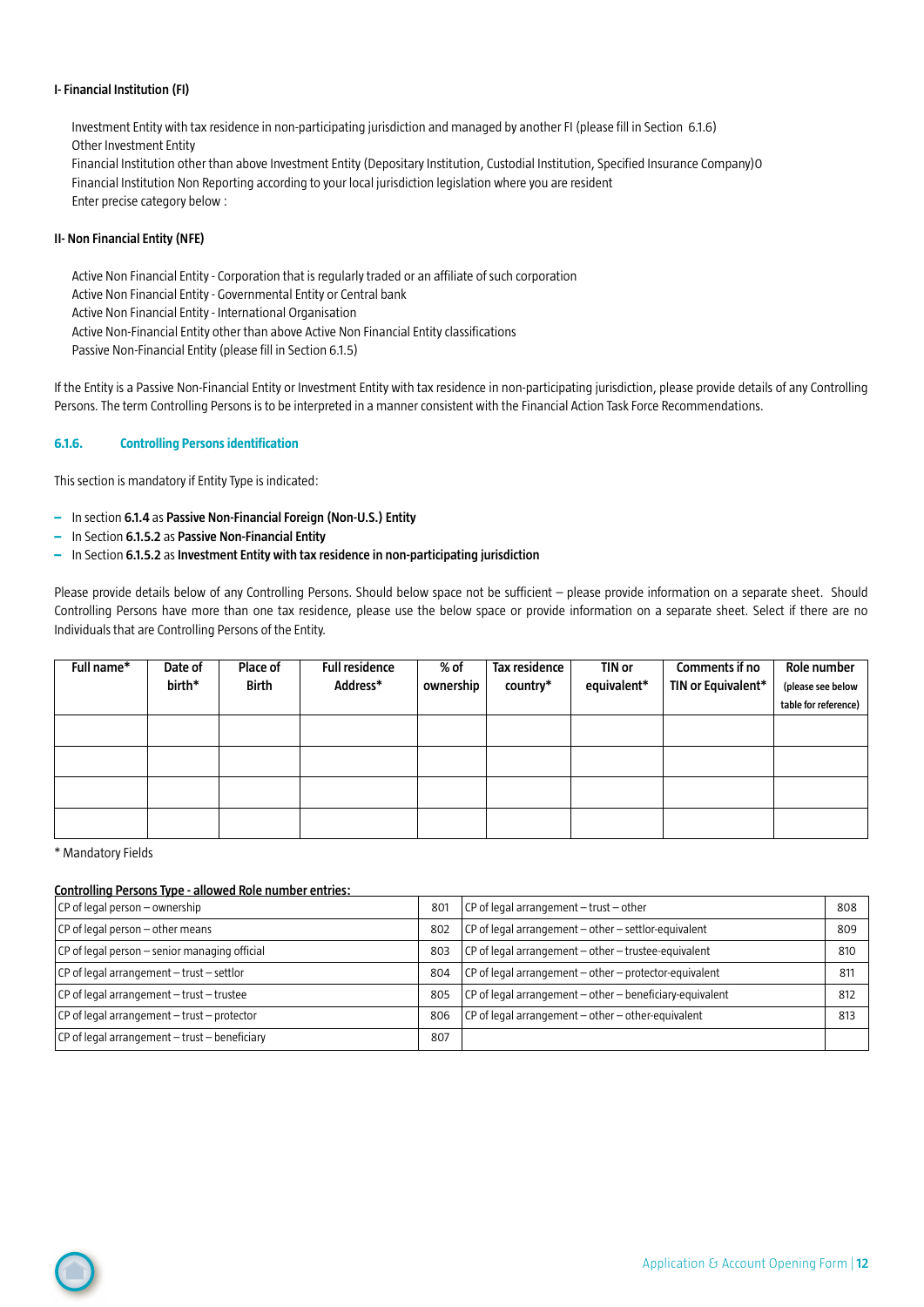### **6.1.7. Declaration and Signature**

**The account holder declares by its signature of this self certification form that the above information is true, complete and accurate and undertakes to advise the recipient ( the Fund/ the Company and the Registrar) promptly and provide an updated Self- Certification form within 30 days of any change in circumstances occurring, which causes any of the information contained in this form to be inaccurate or incomplete.**

The account holder understands that the information supplied by them is covered by the full provisions of the General Terms and Conditions governing the Account Holder's relationship with the Fund/ the Company , setting out how the Fund/ the Company or the Registrar may use and share the information supplied by them. The account holder acknowledges, in particular, that the information provided is subject to the General Terms and Conditions.

Further, the account holder acknowledges that the information contained in this form and information regarding the Account Holder/controlling person(s) and any Reportable Account(s) may be provided to the tax authorities of the country in which this account(s) is / are maintained and exchanged with tax authorities of another country or countries in which the Account Holder may be tax resident pursuant to intergovernmental agreements regarding the exchange of financial account information, or otherwise where required by law.

The consent to the communication of the relevant information set out in the foregoing paragraph will be valid for as long as the Entity is a customer of the Fund/Company maintaining the account(s) and beyond in order to enable the Fund/Company and the Registrar maintaining the account(s) to fulfil its statutory obligations.

The applicant(s) will indemnify upon first demand the Fund, the Company, the Registrar or any other agent used by them against any actions, proceedings, claims, losses, damages, costs and expenses which may be brought against, suffered or incurred by them arising either directly or indirectly out of or in connection with a breach by the applicant(s) or out of the Fund, the Company, the Registrar or any other agent used by them relying on, accepting or failing to act on any instruction or declaration or information given by or on behalf of the applicant(s) unless due to the willful default, fraud or gross negligence of the Fund, the Company, the Registrar or any other agent used by them.

| Signature Account Holder 1 | Signature Account Holder 2 (if any) |
|----------------------------|-------------------------------------|
| Date of signature          | Date of signature                   |
| Name:                      | Name:                               |
| Title:                     | Title:                              |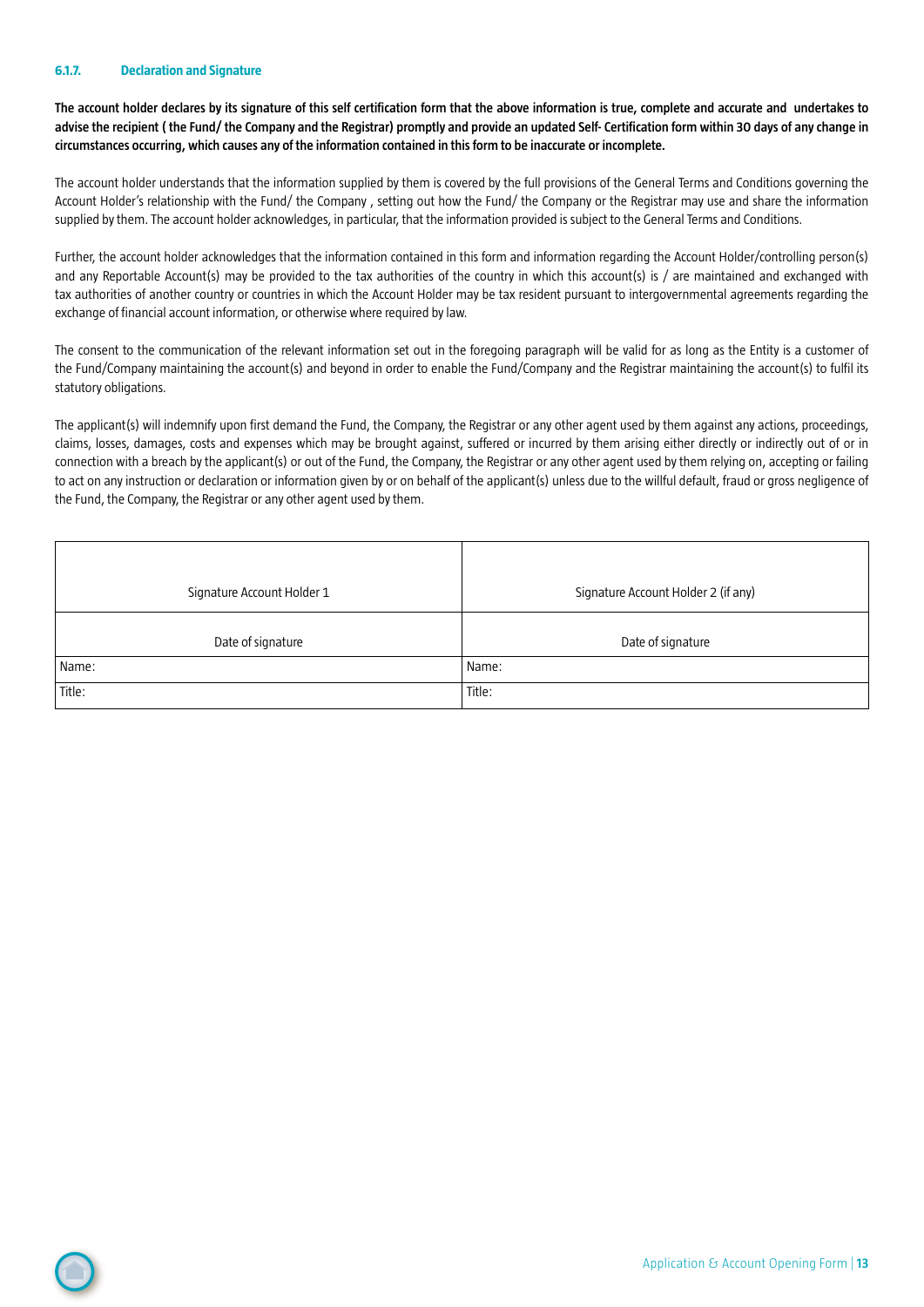# <span id="page-13-0"></span>**7. Origin of the monies invested**

If the Account Holder is a regulated financial institution in an equivalent country acting on behalf of third parties, or is covered by a KYC/AML comfort letter from a parent company regulated in an equivalent country, please proceed to Section 8.

# **7.1.Where investing in own name but on behalf of third party:**

The Account Holder declares that the origin of the funds used for subscription is coming from:

Retail Customers Please tick if High Net Worth Customers Details:

Institutional Customers

Other (please describe)

Main country of origin of Client base: \_\_\_\_\_\_\_\_\_\_\_\_\_\_\_\_\_\_\_\_\_\_\_\_\_\_\_

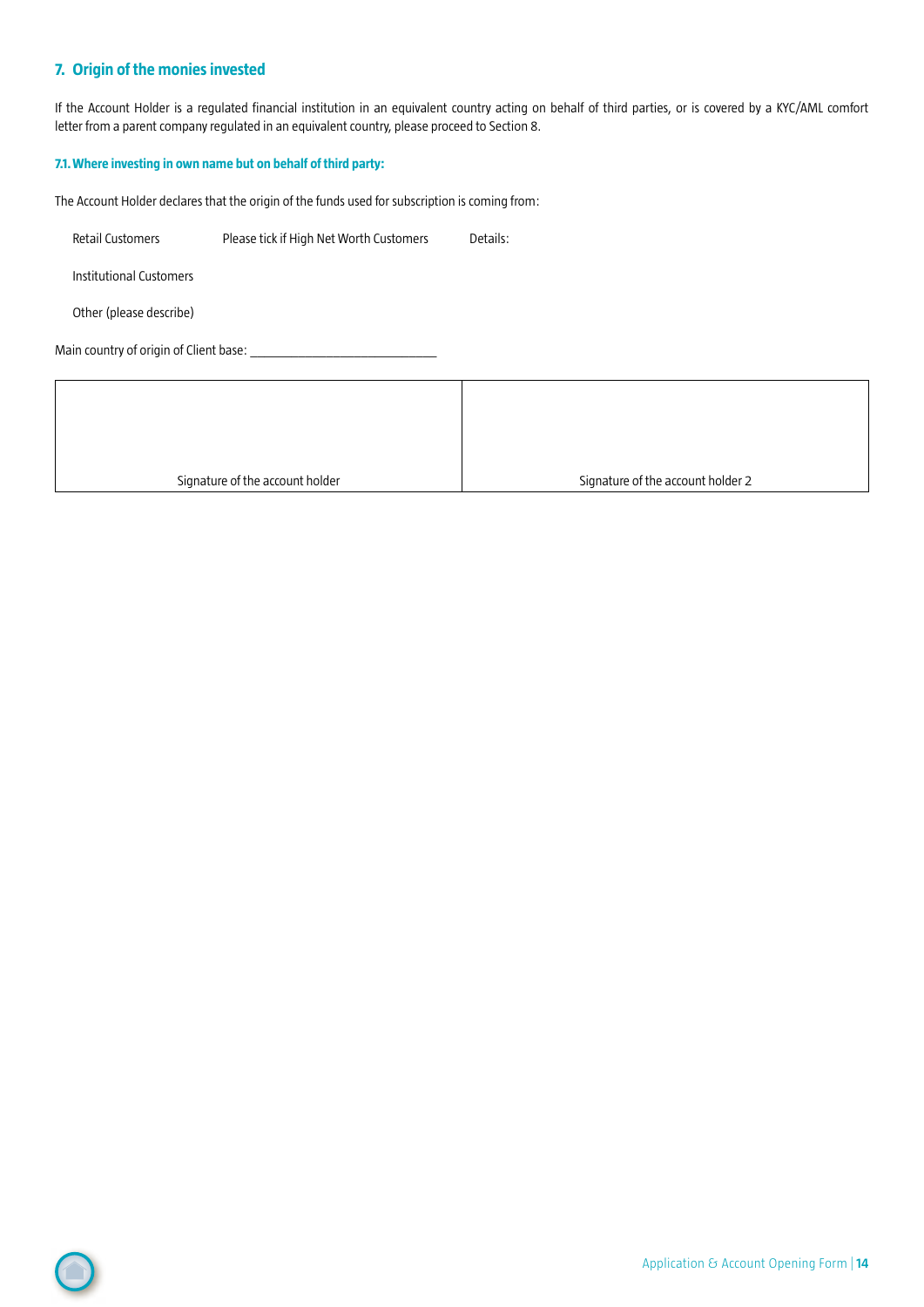# <span id="page-14-0"></span>**8. Expected investment(s) and trade frequency**

Please complete the below section with your expectations in terms of investment in the fund. **The expected investments and trade frequency provided will not form any kind of commitment from the account holder, the beneficial owners or the intermediary.** 

# **8.1. Expected frequency of trading**

Please tick the anticipated frequency of trading:

| Single<br>transaction | Daily | Weekly | Monthly | Quarterly | Semi-annual | Annual | Ad-hoc |
|-----------------------|-------|--------|---------|-----------|-------------|--------|--------|
|                       |       |        |         |           |             |        |        |

# **8.2. Expected investment amount \***

| <b>Individuals</b>        | By transaction:       | Up to EUR 10.000 (or<br>equivalent)        | between EUR 10.000 and<br>50.000 (or equivalent)         | over EUR 50.000 (or equivalent)         |
|---------------------------|-----------------------|--------------------------------------------|----------------------------------------------------------|-----------------------------------------|
|                           | <b>Expected Total</b> | Less than EUR 25.000 (or                   | between EUR 25,000 and                                   | over EUR 100,000 (or                    |
|                           | Investment:           | equivalent)                                | 100.000 (or equivalent)                                  | equivalent)                             |
| Financial Institutions,   | By transaction:       | Less than EUR 10 millions (or              | between EUR 10 millions and 50                           | over EUR 50 millions (or                |
| Insurance Companies,      |                       | equivalent)                                | millions (or equivalent)                                 | equivalent)                             |
| Pension Funds, Investment | <b>Expected Total</b> | Less than EUR 10 millions (or              | between EUR 10 millions and 50                           | over EUR 50 millions (or                |
| Funds, Listed Companies   | Investment:           | equivalent)                                | millions (or equivalent)                                 | equivalent)                             |
| Other types of investors  | By transaction:       | Less than EUR 1 million (or<br>equivalent) | between EUR 1 million and 10<br>millions (or equivalent) | over EUR 10 millions (or<br>equivalent) |
|                           | <b>Expected Total</b> | Less than EUR 1 million (or                | between EUR 1 million and 10                             | over EUR 10 millions (or                |
|                           | Investment:           | equivalent)                                | millions (or equivalent)                                 | equivalent)                             |

**8.3. Please provide the ISIN/CUSIP code(s) of the fund for the initial investment**

\* Mandatory information

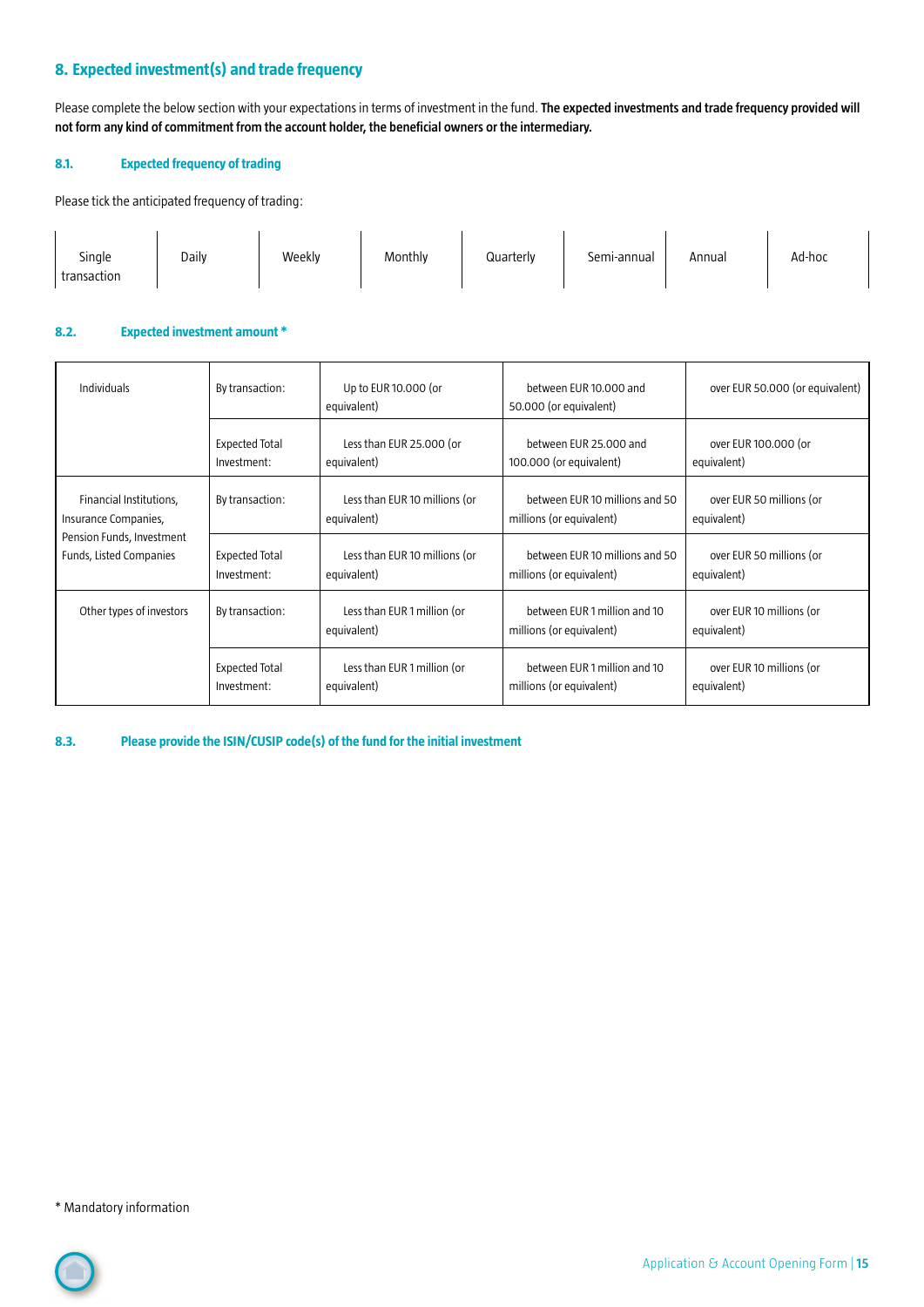# <span id="page-15-0"></span>**9. Declaration by the account holder**

The following declaration is to be signed by each Account Holder:

- **–** Corporate: The declaration must be signed by a legal representative of the company, supported by documentary evidence of the authorisation to sign on behalf of the corporate.
- **–** Intermediary: The declaration must be signed by a legal representative of the intermediary, supported by documentary evidence of the authorisation to act on behalf of the Account Holder.

### **The Account Holder:**

- 11.1. declares to be over 18 years old and having full capacity to subscribe, hold and deal in shares of the Fund;
- 11.2. understands that its application is subject to verification for receipt and acceptance by the Fund, the Company, the Registrar or any other agent appointed by them;
- 11.3. declares and agrees that any further application for shares by it shall be (i) made or be deemed to be made in accordance with the then relevant documentation and (ii) understood as reiteration of all information made herein;
- 11.4. hereby confirms that the money or assets invested by it are neither directly nor indirectly the proceeds of any criminal act within the meaning of applicable Luxembourg law.
- 11.5. declares to have received, read, understood and agreed the applicable Key Investor Information document(s) at the time of the signature of this application form related to the share-classes or sub-funds of the Fund.
- 11.6. declares to agree to provide upon request of the Fund, The Company, the Registrar or any agent they may use, the necessary supporting identification documentation as requested by Luxembourg laws.
- 11.7. declares that the information contained in this application form is correct at the time of completion and undertakes to promptly inform the Registrar of any changes.
- 11.8. **declares it has been advised about and taken knowledge of the applicable General Terms and Conditions.**

| Signature Account Holder 1 | Signature Account Holder 2 (if any) |
|----------------------------|-------------------------------------|
|                            |                                     |
|                            |                                     |
| Date of signature          | Date of signature                   |
| Name:                      | Name:                               |
| Title:                     | Title:                              |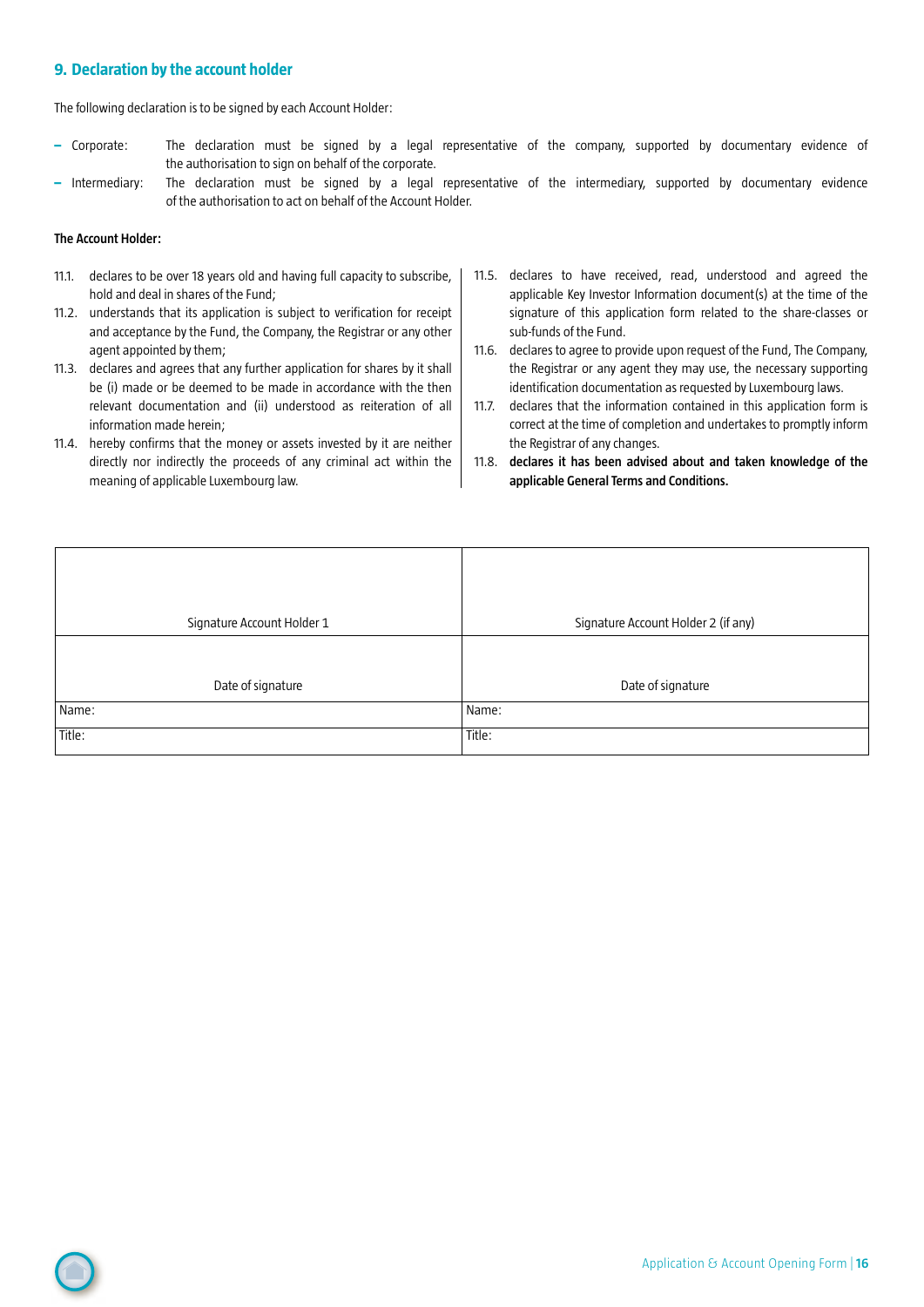# <span id="page-16-0"></span>**APPENDIX 1**

### **General Terms and Conditions**

- **1. General**
- **1.1.** These Terms and Conditions relate to the opening of a register account for the purposes of subscription of shares in the Fund. The Fund – if applicable – the Company has delegated to the Registrar the registrar and transfer agent duties. i.e. to maintain and keep the investors register - and the Applicant(s) agree(s) to be bound by these Terms and Conditions in addition to any other official documents issued by the Fund.
- **1.2.** The Fund, the Company, the Registrar or any other agent used by them reserves the right to
- **1.2.1.** reject any application in whole or in part which is not complete, supported by required documentation or for any other reason at their sole discretion.
- **1.2.2.** to request additional information and documentation, including, but not limited to, translations and certifications relating to such additional requests from the Applicant(s) and existing investors in compliance with the legislation and regulations in force from time to time.

#### **2. Prevention of Money Laundering and fight of terrorist financing**

- **2.1.** All Applicants understand that due to the changing nature of laws and regulations and the possible extensions of applicable rules, the Fund, the Company, as well as the Registrar or any other agent used by them may update and amend its procedures as might be required from time to time to comply with such amendments.
- **2.2.** In compliance with applicable anti-money laundering laws and regulations, the Fund, the Company, the Registrar or any other agent used by them may require.
- **2.2.1.** further information to carry out the required identification of the Applicants or an existing investor before the application can be processed or the redemption proceeds paid out; and
- **2.2.2.** the documentation to be renewed in accordance with applicable regulation and market practice.
- **2.3.** The Fund, the Company and the Registrar may agree to open accounts upon electronic documentation only to ease the timely subscription to the Fund.
- **2.4.** The Fund, the Company and the Registrar reserve the right to charge an Account Holder additional fees, if the Account Holder generates additional costs through non-collaboration for the purposes of this clause.

#### **3. Power of Attorney**

**3.1.** Where a Power of Attorney Form is required, an original version must be provided.

#### **4. Indemnity**

**4.1.** The Applicant(s) will indemnify upon first demand the Fund, the Company, the Registrar or any other agent used by them against any actions, proceedings, claims, losses, damages, costs and expenses which may be brought against, suffered or incurred by them arising either directly or indirectly out of or in connection with a breach by the Applicant(s) of these Terms and Conditions or out of the Fund, the Company, the Registrar or any other agent used by them relying on, accepting or failing to act on any instruction or declaration or information given by or on behalf of the Applicant(s) unless due to the willful default, fraud or gross negligence of the Fund, the Company, the Registrar or any other agent used by them.

#### **5. Confidentiality, data processing and professional secrecy**

- **5.1.** The Fund, the Company, the Registrar or any other agent used by them, acting as data controller or as data processor, may process personal data (such as the name, gender, e-mail address, postal address, address, account number) from Applicant(s) in digital form or otherwise in accordance with the EU General Data Protection Regulation for the purpose of managing the business relationship, including the processing of subscriptions and redemption orders, the keeping of shareholders' register of the Company and the provision of financial and other information to the shareholders, and in order to comply with their applicable legal or regulatory obligations, including anti-money laundering or tax reporting obligations (under FATCA, common reporting standard ("CRS") or equivalent legislation e.g. at OECD or EU level).
- **5.2.** The Fund, the Company, the Registrar or any other agent used by them will only process personal data on the basis of a contract, legal obligation or legitimate interest.
- **5.3.** The Fund, the Company, the Registrar or any other agent used by them will hold any personal information provided by investors in confidence and in accordance with the EU General Data Protection Regulation.
- **5.4.** The processing of personal data by the Fund, the Company, the Registrar or any other agent used by them may be required by applicable laws and regulation to provide the Investor Information to tax, supervisory or other authorities in various jurisdictions, in particular those where (i) the Fund is or is seeking to be registered for public or limited offering of its shares,

(ii) investors are resident, domiciled or citizens, (iii) the Fund, as well as, where relevant the Company, the Registrar and those companies to which the Fund, the Company or the Registrar (sub-)delegate distribution or investor servicing duties, the distributors or any other service providers such as representatives or third-party agents is or is seeking to be registered, licensed or otherwise authorised to invest. The Company, the Fund or the Registrar shall not be liable for any consequences resulting from such disclosure.

- **5.5.** The processing of personal data by the Fund, the Company, the Registrar or any other agent used by them can imply the transfer to and processing of personal data by affiliated persons or entities that are established in countries outside of the European Union. In this case, a level of protection comparable to that offered by EU laws will be aimed for.
- **5.6.** The Applicant(s) mandate(s), authorize(s) and instruct(s) the Investor Information to be disclosed by the Fund, the Company, or any other agent used by them to external parties such as the Fund's sponsor, the Fund's Authorized Distributors or as deemed necessary by the Fund, the Company, the Registrar or any other agent used by them for the provision of enhanced shareholders' related services and, particularly in the case of Registrar, for the delegation of data processing activities as part of its Transfer and Registrar Agent duties. The Applicant(s) further agree(s) to Investor Information (subject to the application of local laws and/or regulations) being used outside Luxembourg, and therefore being potentially subject to the scrutiny of regulatory and tax authorities outside Luxembourg.
- **5.7.** The Applicant(s) is/are aware that the Investor Information, once disclosed by the Registrar shall be processed by the recipient under the control of the Registrar and shall not be subject to the Luxembourg professional secrecy and confidentiality standards applicable to the Registrar but to professional secrecy and confidentiality standards applicable to such recipient.
- **5.8.** The Applicant(s) is/are aware that, notwithstanding the foregoing, it will be able, at any time, to exercise his rights provided for by the EU General Data Protection Regulation by contacting the Fund, the Company or the Registrar using the contact details mentioned on this Application Form. As such action may affect the existence or continuation of the provision of services by the Fund, the Company, the Registrar or any other agent used by them, the Applicant(s) acknowledge(s) that neither the Fund, the Company, the Registrar nor any other agent used by them will be liable for any loss or damage incurred by the Applicant(s) in the context of such action according to (i) to (iv) by the Company. The Fund, the Company, will, however reserve the right to redeem the participation of the Applicant(s) to ensure full compliance with the applicable laws and regulations and remain liable for the proper handling and fulfillment of its data protection duties.
- **5.9.** In connection with personal data, the Applicant shall inform any relevant individual that data relating to them may be shared as described in this General Terms and Conditions.

#### **6. Document and information retention**

- **6.1.** The Applicant(s) acknowledge(s) and agree(s) that Investor Information will be held by the Fund, the Company, the Registrar or any other agent used by them and may be subject to data processing.
- **6.2.** The Fund, the Company, the Registrar or any other agent used by them will keep the Investor Information at least 10 years during the relationship and 5 years after the end of the relationship between the Applicant(s) and the Fund, unless otherwise required by applicable laws.

#### **7. Instructions**

- **7.1.** All notices, reports, statements, documents and communications will be sent at the risk of the Applicant(s) by ordinary mail or where otherwise specified by Luxembourg legislation or the Fund's constitutional documents, by registered mail to the address of the First Applicant unless otherwise specified by the Applicant(s) in writing. The Applicant(s) assume(s) all risks and in particular those arising from delays in delivery including but not limited to errors in communication. The Applicant(s) hold(s) harmless the Fund, the Company, the Registrar or any other agent used by them of all responsibility in this respect.
- **7.2.** Where you have opted to receive account statements, contract notes and dividend advices by way of electronic message, you understand that Robeco has instructed and authorised J.P. Morgan Bank SE (acting as data processor) to send such documentation by way of electronic message via its agent, Victor Buck Services S.A. (acting as sub-data processor) to your email address or the email address of your financial adviser that you have supplied above. You further accept that email communication is not a secure medium or error free, privacy cannot be assured and that emails can contain viruses or other defects and may be delayed. Neither Robeco, J.P. Morgan Bank SE nor its agent Victor Buck Services S.A. will be responsible for any such occurrences nor for any damages you may suffer by transmitting personal or confidential information to you as requested. You further agree that the sender may monitor, record, transfer cross border and retain electronic messages.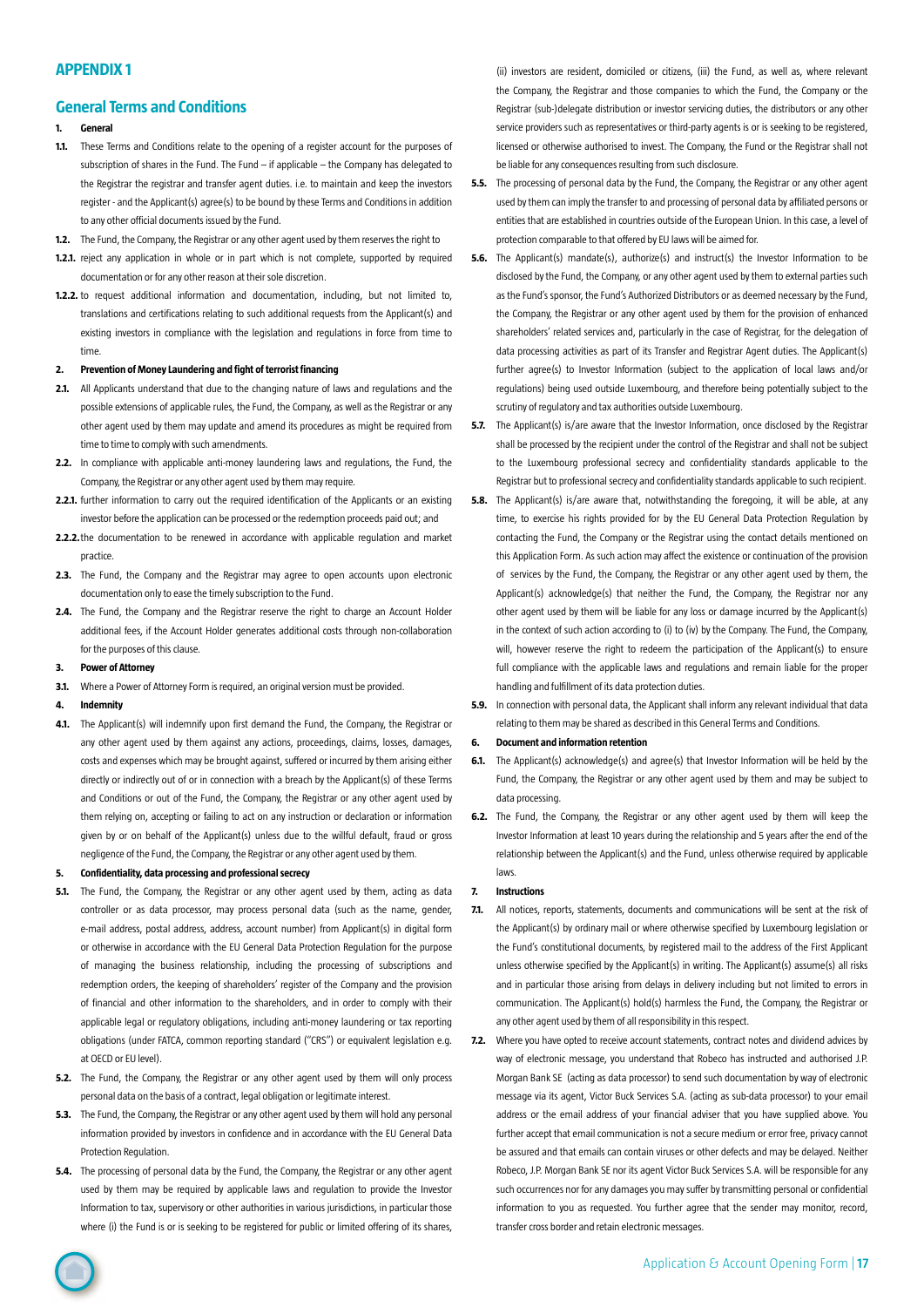- **7.3.** All notices, reports, statements, documents and communications sent to the address of the first Applicant are deemed to have been effected to all the Applicants on the date sent to the first Applicant's address.
- **7.4.** Instructions may be given by letter or facsimile and are at the risk of the Applicant(s). The Applicant(s) assume(s) all risks and in particular those arising from delays in delivery, errors in communication, or comprehension, including but not limited to, errors as to the information contained in the instruction. The Applicant(s) hold(s) harmless the Fund, the Company, the Registrar or any other agent used by them of all responsibility in this respect.
- **7.5.** The Applicant(s) specifically agree(s) that for instructions sent by fax he/they hold the Fund, the Company, the Registrar or any other agent used by them fully indemnified from and against all liabilities, losses, costs, actions, proceedings, claims and demands which may be incurred by or brought or made against the Fund, the Company, the Registrar or any other agent used by them arising directly or indirectly from having acted upon such instructions.
- **7.6.** In case the application form is sent by fax, the original must also be sent to the Fund, the Company, the Registrar or any other agent used by them.
- **7.7.** A fax authority is not sufficient for notifications of change of name, notification of death, deed of pledges and appointment of an attorney or any other notification or instruction where original documentation is required to be sent by post to the Fund, the Company, the Registrar or any other agent used by them.
- **7.8.** The Applicant(s) shall check the accuracy of the details contained in the contract notes and statements of accounts sent by the Fund, the Company, the Registrar or any other agent used by them. Failure to report any inaccuracy within 30 business days of their dispatch will result in the confirmation details to be deemed accurate by the Applicant(s).

#### **8. Telephone Recording**

8.1. The Applicant(s) specifically accept(s) that telephone-recording procedures may be used by the Fund, the Company, the Registrar or any other agent used by them and agree(s) that these records may be used in court or any legal proceeding, with the same value as written evidence.

#### **9. Fraudulent use of signature**

- **9.1.** Neither the Fund, the Company, the Registrar or any other agent used by them shall be liable for the fraudulent use by a third party of the Applicant's signature, whether this signature be authentic or forged ("Fraudulent Instruction").
- **9.2.** Except in the event of gross negligence on the part of the Fund, the Company, the Registrar or any other agent used by them in the verification of the signatures and signatory powers on the documentation, the Fund, the Company, the Registrar or any other agent used by them shall not be liable for any damage, loss, expense or liability of any nature which the Applicant(s) may suffer due to the reliance by the Fund, the Company, the Registrar or any other agent used by them on a Fraudulent Instruction which the Fund, the Company, the Registrar or any other agent used by them believe in good faith to be genuine and to have been given or signed by the Applicant(s).

#### **10. Severance**

**10.1.** If any provision or clause of these Terms and Conditions is or becomes void or unenforceable in whole or in part for any reason such enforceability or invalidity shall not affect the validity of the remaining terms and conditions. Terms and Conditions corresponding in sense must replace the invalid terms and conditions.

#### **11. Applicable law**

**11.1.** The laws of the Grand Duchy of Luxembourg shall govern the validity and construction of these Terms and Conditions and the parties agree to be bound by the exclusive jurisdiction of the courts of Luxembourg City, Grand Duchy of Luxembourg.

#### **12. Final Provision**

**12.1.** These Terms and Conditions form an integral part of the Application and Account Opening Form, which Applicant(s) declare(s) having accepted by signing this Application and Account Opening Form.

#### **13. Holding, processing and disclosure of Investor Data by the administrative agent**

**13.1.** By subscribing for shares in the Fund, the Investor: (i) acknowledges that authorities (including regulatory or governmental authorities) or courts in a jurisdiction (including jurisdictions where the Authorised Entities are established or hold or process Investor Data) may obtain access to Investor Data held or processed in such jurisdiction or access through automatic reporting, information exchange or otherwise in accordance with the applicable laws and regulations, and (ii) mandates, authorises and instructs J.P. Morgan SE and the Authorised Entities to disclose or make available Investor Data to such authorities or courts, to the extent required by the applicable laws and regulations.

- **13.2.** The purpose of the holding and processing of Investor Data by, and the disclosure to and within the Authorised Entities, is to enable the processing for the Permitted Purposes. By subscribing for shares in the Fund the Investor acknowledges that such disclosure of Investor Data is in order for it to be held and/or processed by Authorised Entities inside or outside Luxembourg.
- **13.3.** Subject to the foregoing J.P. Morgan SE shall inform the Authorised Entities which hold or process Investor Data (a) to do so only for the Permitted Purposes and in accordance with applicable laws, and (b) that access to such Investor Data within an Authorised Entity is limited to those persons who need to know the Investor Data for the Permitted Purposes.

**13.4.** In this this application **13.4.** In form: "Authorised Entities" means any of: (a) J.P. Morgan Chase Bank, N.A., an entity established in the United States of America, J.P. Morgan Bank (Ireland) plc, an entity established in the Republic of Ireland, J.P. Morgan Europe Limited, an entity established in the United Kingdom, J.P. Morgan Services India Private Limited, an entity established in the Republic of India, and/or any other entity within the JP Morgan Chase group of companies worldwide, the ultimate holding company of which is JP Morgan Chase Bank N.A. ("JP Morgan Group") that may be contracted from time to time by J.P. Morgan SE to facilitate its provision of services to the Fund; (b) the Fund, the management company, the custodian and the investment manager(s) of the Fund (the "Manager") and their respective agents, delegates and/or service providers contracted from time to time to facilitate the provision of services to the Fund; (c) a firm in Luxembourg that is engaged in the business of providing client communication services to professionals of the financial sector; or (d) a third party in the United Kingdom engaged in the provision of transfer agency software and technology solutions; "Investor Data" means investor identifying confidential information received by J.P. Morgan SE in its capacity as service provider for the Fund, whether received from the Investor, the Manager, the Fund, or a third party on behalf of any of them; and "Permitted Purposes" means any of the following purposes: (a) the opening of accounts, including the processing and maintenance of anti-money laundering/counterterrorism financing/know-your-client records; (b) the processing of subscriptions, payments, redemptions and switches in holdings made by or for the Investor; (c) maintaining the account records of the Investor and providing and maintaining the register of the Fund; (d) any ancillary or related functions or activities necessary for the performance of the Permitted Purposes and/or to J.P. Morgan SE's provision of fund administration, paying agency, transfer agency and other related services to the Fund, and (e) global risk management within the J.P. Morgan Group (as appropriate), including by retaining Investor Data as reasonably required to keep a proof of a transaction or related communications.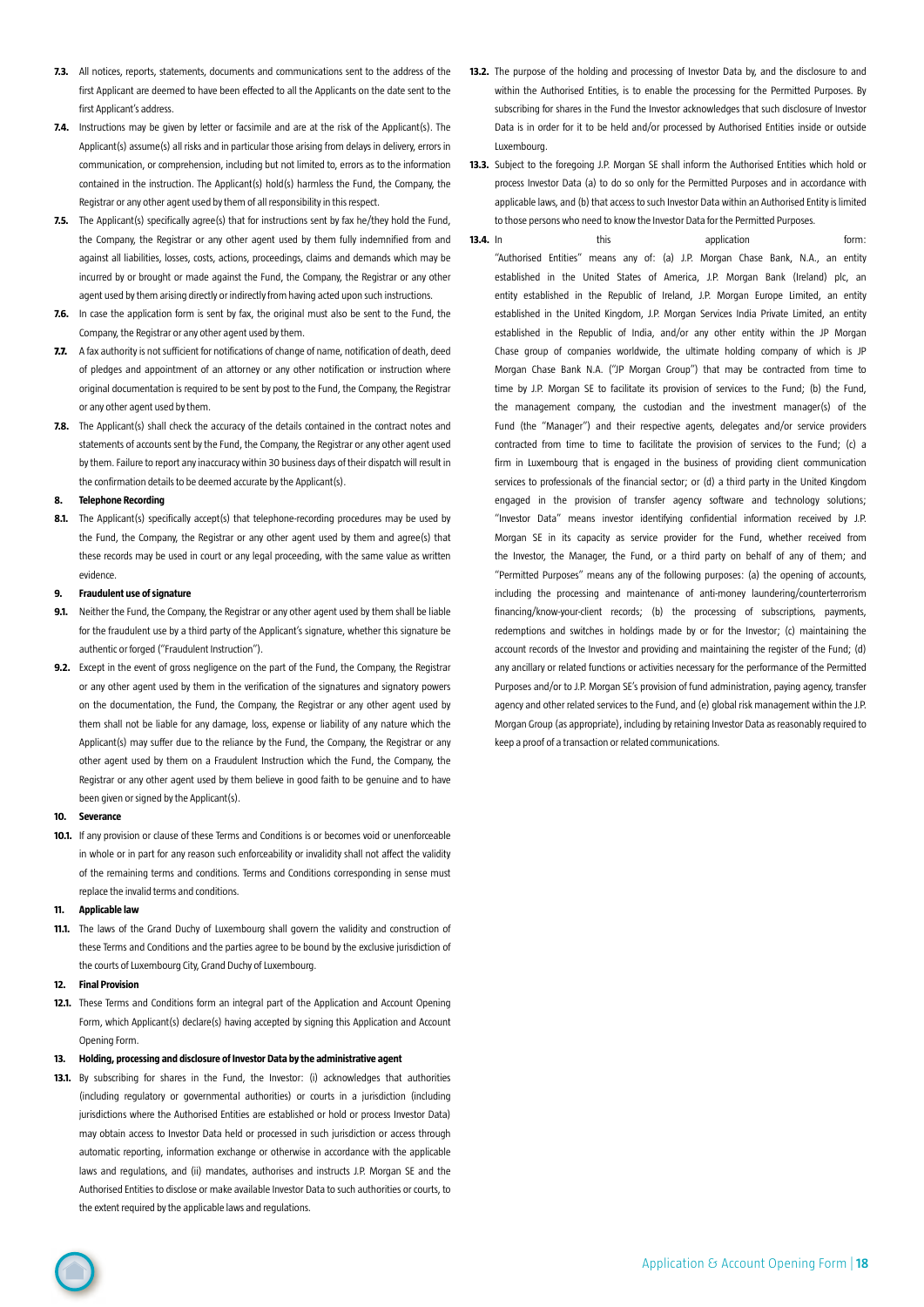# <span id="page-18-0"></span>**APPENDIX 2a**

# **Ultimate Economic Beneficiary information for all entity types apart from Trusts, Foundations & Similar legal arrangements**

**Please note this declaration is applicable to all entity types, including Listed Entities, Regulated Financial Institutions, Regulated Nominees and subsidiaries of Regulated Financial Institution or Listed Entities. For Trusts, Foundations and similar legal arrangements, please refer to Appendix 2b.**

Investors full name:

Fund name:

Account number (if existing investor):

Please tick one of the below boxes and complete the relevant section in block capitals. Please note that sections 2, 3 and 4 are not alternative options but cascading measures. **Section 4 must only be completed if section 2 and 3 do not apply.**

 I/we confirm that the investing entity is a company whose shares are admitted to trading on a Regulated Market\*. Please complete section 1 of this declaration. (This does not apply to subsidiaries, including wholly owned).

I/we confirm there is a natural person(s) who ultimately owns or controls (directly or indirectly) equal or greater than 25% of the value of the shares, voting rights or ownership in the investing entity, including through bearer shares. Please complete section 2 of this declaration.

I/we confirm there is a natural person(s) who control(s) the investing entity by other means. Please complete section 3 of this declaration.

I/we confirm there is no natural person(s) who ultimately owns or controls (directly or indirectly) equal or greater than 25% of the value of the shares, voting rights or ownership in the investing entity, including through bearer shares or through control by other means. Please complete section 4 of this declaration.

#### **Section 1: Listed on a Regulated Market**

Country in which the entity is traded:

Full name of the regulated market:

Stock exchange identifier:

\* Listed companies on a regulated market in the European Union, the European Economic Area, or in another third country that imposes obligations recognised as equivalent by the European Commission need only to disclose on which market they are listed as per EU Directive 2004/109/CE requirements.

Please tick one of the below boxes:

I/we hereby confirm I/we are investing on our own behalf and I am/we are the ultimate beneficial owner of the funds

I/we hereby confirm that I/we are investing on behalf of a third party/ies who is/are the ultimate beneficial owners of the funds.

Where acting as an intermediary/nominee, please also complete the AML representation letter in Appendix 2.

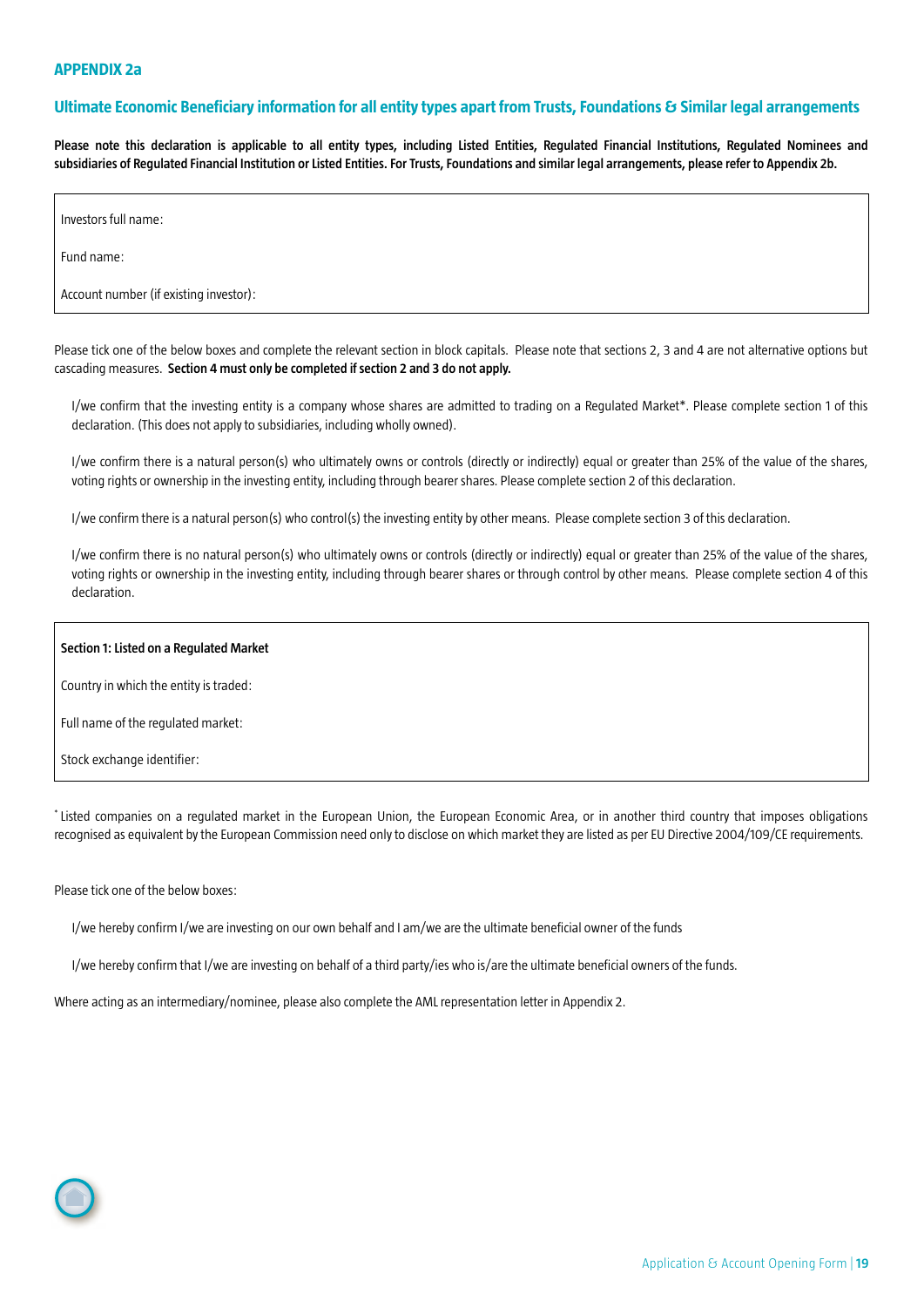# **Section 2: Control by Ownership**

Beneficial Owner 1

| Surname                    | First name(s) |  |
|----------------------------|---------------|--|
| Date of birth (DD-MM-YYYY) | Nationality   |  |
| Place of birth             |               |  |
| Percentage Ownership       |               |  |
| Residential Address*       |               |  |
| Street and number          | City / Town   |  |
| Postcode / Zipcode         | Country       |  |
| Identification number      |               |  |

\* P.O. Box and "in care of" addresses are not valid registered addresses and are only acceptable for mailing purposes.

# Beneficial Owner 2

| Surname                    | First name(s) |
|----------------------------|---------------|
| Date of birth (DD-MM-YYYY) | Nationality   |
| Place of birth             |               |
| Percentage Ownership       |               |
| Residential Address*       |               |
| Street and number          | City / Town   |
| Postcode / Zipcode         | Country       |
| I Identification number    |               |

\* P.O. Box and "in care of" addresses are not valid registered addresses and are only acceptable for mailing purposes.

If needed, please add additional beneficial owners on a separate sheet.

# **Please provide a certified true copy of a valid passport or government issued ID for the individual(s) named in Section 2.**

#### **Section 3: Control by other means**

| Surname                    | First name(s) |
|----------------------------|---------------|
| Date of birth (DD-MM-YYYY) | Nationality   |
| Place of birth             |               |
| Residential Address*       |               |
| Street and number          | City / Town   |
| Postcode / Zipcode         | Country       |
| Identification number      |               |

\* P.O. Box and "in care of" addresses are not valid registered addresses and are only acceptable for mailing purposes.

If needed, please add additional beneficial owners on a separate sheet. Please provide below an explanation on how the control is derived such as for example through a shareholder's agreement, the exercise of dominant influence or the power to appoint senior management. Please note depending on the details provided we may require further information or documentation.

**Please provide a certified true copy of a valid passport or government issued ID for the individual(s) named in Section 3.**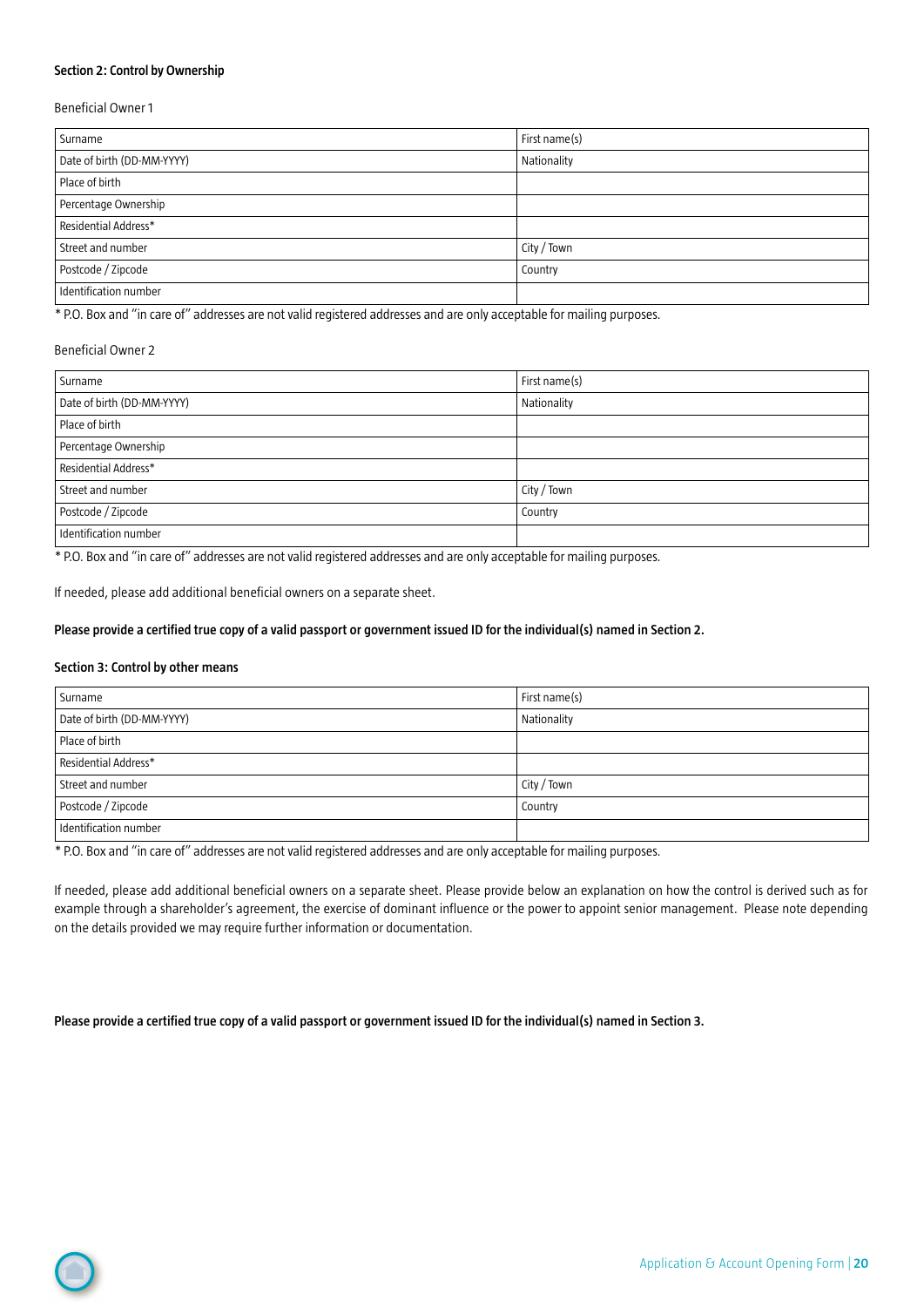# **Section 4: Control Senior Managing Official (SMO)**

In the event that section 2 or 3 above do not apply, a Senior Managing Official\* will be recorded as the "Ultimate Beneficial Owner – Senior Managing Official", as defined in Directive (EU) 2015/849. This will apply at investing entity level in whose name the shares are registered. Where a collegial or jointly responsible body is in charge, details of more than one Senior Managing Official may be detailed below.

In completing the below, we confirm we have read and understood the definition of Senior Managing Official and we have provided below details of a Senior Managing Official who should be recorded as the "Ultimate Beneficial Owner – Senior Managing Official (SMO)".

#### Senior Managing Official 1

| Surname                    | First name(s)       |
|----------------------------|---------------------|
| Date of birth (DD-MM-YYYY) | Nationality         |
| Place of birth             |                     |
| Business Address*          |                     |
| Street and number          | City / Town         |
| Postcode / Zipcode         | Country             |
| Identification number      |                     |
| Name of Company            | Position in company |

\* P.O. Box and "in care of" addresses are not valid registered addresses and are only acceptable for mailing purposes.

# Senior Managing Official 2

| Surname                    | First name(s)       |
|----------------------------|---------------------|
| Date of birth (DD-MM-YYYY) | Nationality         |
| Place of birth             |                     |
| Business Address*          |                     |
| Street and number          | City / Town         |
| Postcode / Zipcode         | Country             |
| I Identification number    |                     |
| Name of Company            | Position in company |

\* P.O. Box and "in care of" addresses are not valid registered addresses and are only acceptable for mailing purposes.

If needed, please add additional beneficial owners on a separate sheet.

#### **Please provide a certified true copy of a valid passport or government issued ID for the individual(s) named in Section 4.**

\* Senior Managing Official means any natural person(s) responsible for strategic decisions that fundamentally affect the business practices or general direction of the legal entity and any natural person(s) who exercises executive control over the daily and regular business of the legal entity through a senior management position, such as Director, Chief Executive Officer (CEO), Chief Financial Officer (CFO), Managing or Executive Director, President or Chairman.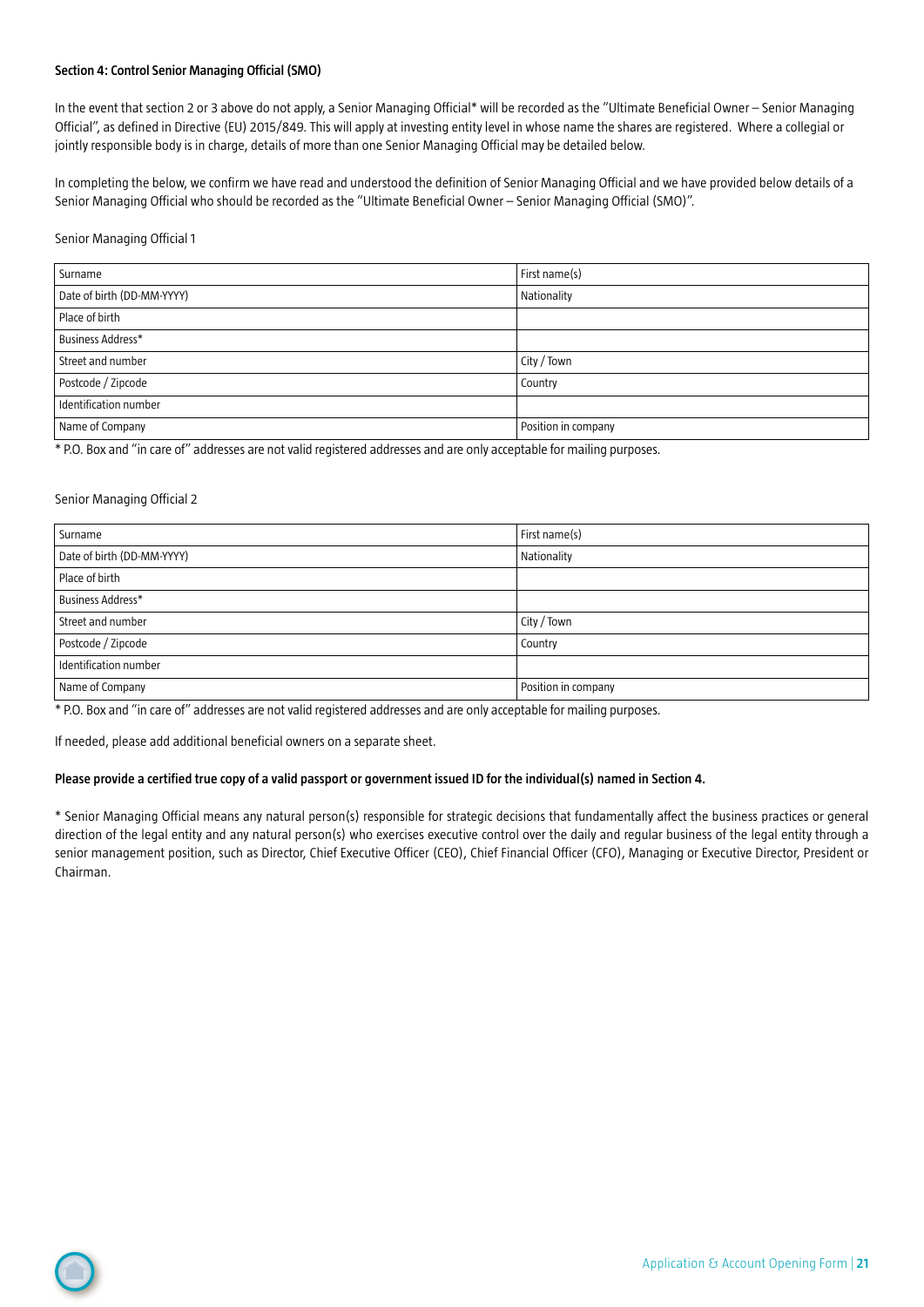# **Please ensure you have provided a certified true copy of a valid passport or government issued ID for any individual(s) named in Sections 2, 3 or 4.**

We, the undersigned, confirm that the above information accurately reflects all details relating to the beneficial owners of the investing entity. Should this information change we confirm that we will promptly notify J.P. Morgan Bank SE as appointed Transfer Agent of the fund immediately. We confirm that where the above information includes details of a senior manager, the individual(s) is aware their personal information has been provided and will be recorded by J.P. Morgan Bank SE. in accordance with our privacy policy available at [www.jpmorgan.com/privacy/EMEA.](http://www.jpmorgan.com/privacy/EMEA)

Authorised Signer's signature\* and a state of the Authorised Signer's signature and Authorised Signer's signature and Authorised Signer's signature and Authorised Signer's signature and Authorised Signer's signature and Au

Full Name: Full Name: Title: Title: Date: Date: Date: Date: Date: Date: Date: Date: Date: Date: Date: Date: Date: Date: Date: Date: Date: Date: Date: Date: Date: Date: Date: Date: Date: Date: Date: Date: Date: Date: Date: Date: Date: Date: Date: Date: Date:

**\* This form should be signed in accordance with the investors Authorised Signatory List.**

---------------------------------------------------- ------------------------------------------------------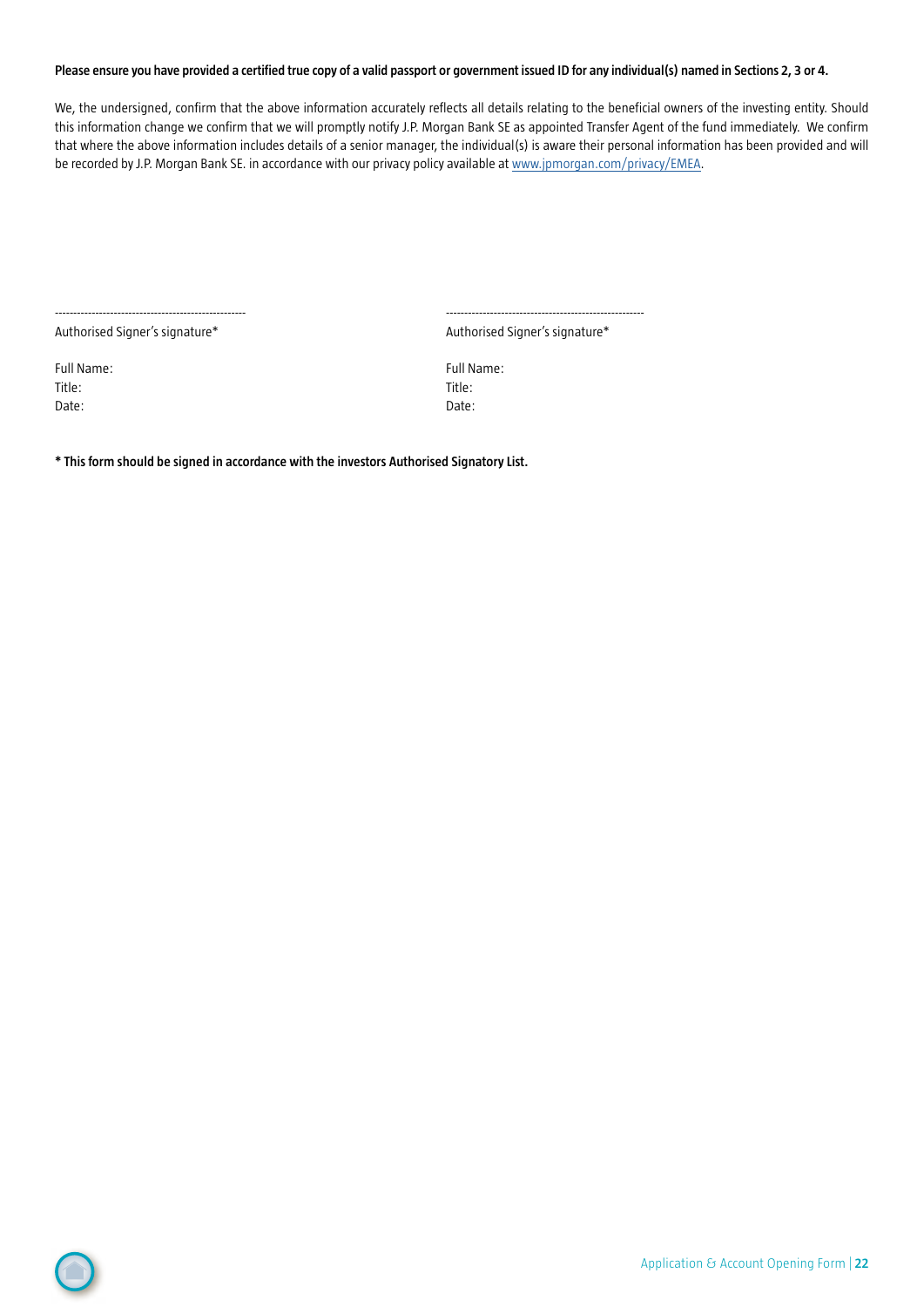# <span id="page-22-0"></span>**Ultimate Economic Beneficiary information for Trusts, Foundations & Similar legal arrangements**

Tick this box if this declaration is to apply to all new and existing accounts, including those with a designation and state 'all' in the above account number field. Where investments are held in a number of differing funds where J.P. Morgan Bank S.A. acts as transfer agent, please state 'all' in the above name of the fund holding the investment.

### **Section 1: Protector(s)**

Please tick one of the below boxes:

I/we hereby confirm I/we are investing on our own behalf and I am/we are the ultimate beneficial owner of the funds

I/we hereby confirm that I/we are investing on behalf of a third party/ies who is/are the ultimate beneficial owners of the funds.

I/we confirm there is no protector

I/ we confirm there is a protector (please complete the below information)

| Surname                    | First name(s) |
|----------------------------|---------------|
| Date of birth (DD-MM-YYYY) | Nationality   |
| Place of birth             |               |
| Residential Address*       |               |
| Street and number          | City / Town   |
| Postcode / Zipcode         | Country       |
| Identification number      |               |

\* P.O. Box and "in care of" addresses are not valid registered addresses and are only acceptable for mailing purposes.

**If needed, please add additional beneficial owners on a separate sheet. Please provide a certified true copy of a valid passport or government issued ID for any individual named in Section 1.**

#### **Section 2: Settlor**

| Surname                    | First name(s) |
|----------------------------|---------------|
| Date of birth (DD-MM-YYYY) | Nationality   |
| Place of birth             |               |
| Residential Address*       |               |
| Street and number          | City / Town   |
| Postcode / Zipcode         | Country       |
| Identification number      |               |

\* P.O. Box and "in care of" addresses are not valid registered addresses and are only acceptable for mailing purposes.

**If needed, please add additional beneficial owners on a separate sheet. Please provide a certified true copy of a valid passport or government issued ID for any individual named in Section 2.** 

**Please tick below if the settlor(s) has deceased (no ID will be required).**

I/we confirm the settlor is deceased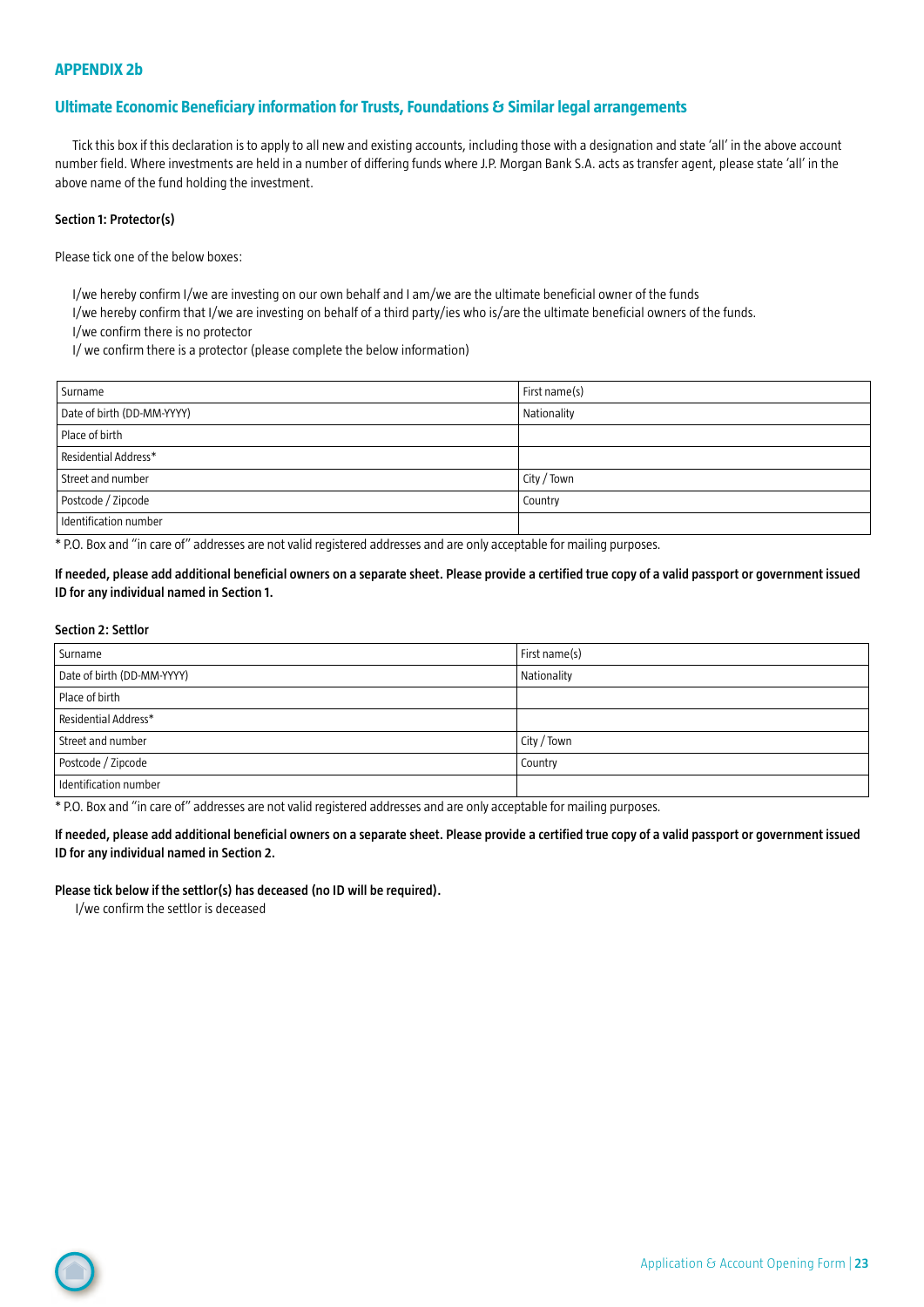# **Section 3: Trustee(s)**

### Individual Trustee 1

| Surname                    | First name(s) |
|----------------------------|---------------|
| Date of birth (DD-MM-YYYY) | Nationality   |
| Place of birth             |               |
| Residential Address*       |               |
| Street and number          | City / Town   |
| Postcode / Zipcode         | Country       |
| Identification number      |               |

\* P.O. Box and "in care of" addresses are not valid registered addresses and are only acceptable for mailing purposes.

# Individual Trustee 2

| Surname                    | First name(s) |
|----------------------------|---------------|
| Date of birth (DD-MM-YYYY) | Nationality   |
| Place of birth             |               |
| Residential Address*       |               |
| Street and number          | City / Town   |
| Postcode / Zipcode         | Country       |
| Identification number      |               |

\* P.O. Box and "in care of" addresses are not valid registered addresses and are only acceptable for mailing purposes.

# Corporate Trustee 1

| Full Name of the Legal Entity | First name(s) |
|-------------------------------|---------------|
| Place of incorporation        | Nationality   |
| Date of Incorporation         |               |
| Business Address*             |               |
| Street and number             | City / Town   |
| Postcode / Zipcode            | Country       |
| Identification number         |               |

\* P.O. Box and "in care of" addresses are not valid registered addresses and are only acceptable for mailing purposes.

**If needed, please add additional beneficial owners on a separate sheet. Please provide a certified true copy of a valid passport or government issued ID for any individual(s) named in Section 3. If a Corporate entity, further documents will be required.**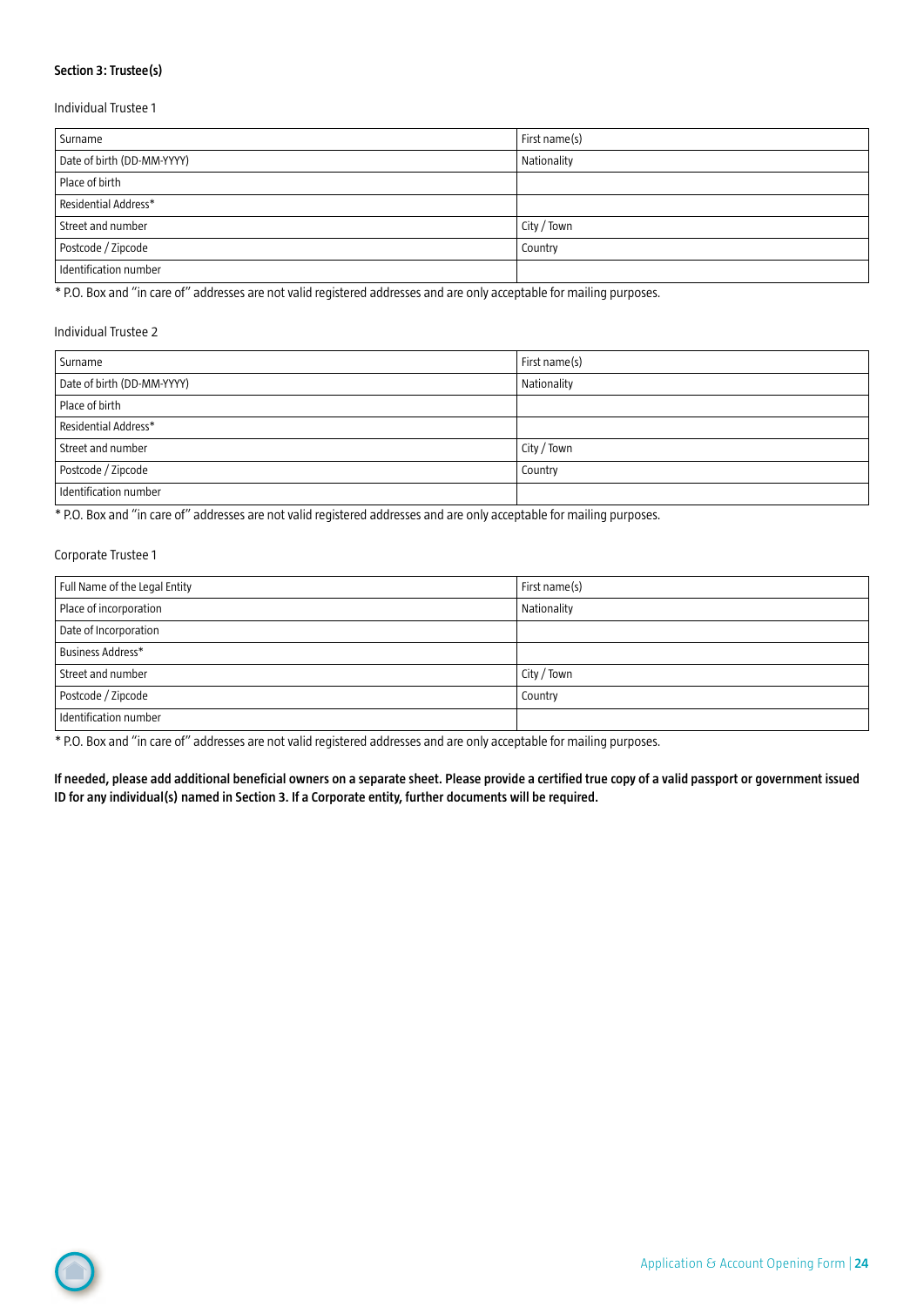# **Section 4: Beneficiary(ies)**

### Beneficiary 1

| Surname                    | First name(s)       |
|----------------------------|---------------------|
| Date of birth (DD-MM-YYYY) | Nationality         |
| Place of birth             |                     |
| Business Address*          |                     |
| Street and number          | City / Town         |
| Postcode / Zipcode         | Country             |
| Identification number      |                     |
| Name of Company            | Position in company |

\* P.O. Box and "in care of" addresses are not valid registered addresses and are only acceptable for mailing purposes.

# Beneficiary 2

| Surname                    | First name(s)       |
|----------------------------|---------------------|
| Date of birth (DD-MM-YYYY) | Nationality         |
| Place of birth             |                     |
| Business Address*          |                     |
| Street and number          | City / Town         |
| Postcode / Zipcode         | Country             |
| Identification number      |                     |
| Name of Company            | Position in company |

\* P.O. Box and "in care of" addresses are not valid registered addresses and are only acceptable for mailing purposes.

# Beneficiary 3

| Surname                    | First name(s)       |
|----------------------------|---------------------|
| Date of birth (DD-MM-YYYY) | Nationality         |
| Place of birth             |                     |
| Business Address*          |                     |
| Street and number          | City / Town         |
| Postcode / Zipcode         | Country             |
| I Identification number    |                     |
| Name of Company            | Position in company |

\* P.O. Box and "in care of" addresses are not valid registered addresses and are only acceptable for mailing purposes.

# Beneficiary 4

| Surname                    | First name(s)       |
|----------------------------|---------------------|
| Date of birth (DD-MM-YYYY) | Nationality         |
| Place of birth             |                     |
| Business Address*          |                     |
| Street and number          | City / Town         |
| Postcode / Zipcode         | Country             |
| Identification number      |                     |
| Name of Company            | Position in company |

\* P.O. Box and "in care of" addresses are not valid registered addresses and are only acceptable for mailing purposes.

In the event all beneficiaries have not been designated please provide below the category of persons for which the trust or Foundation is to benefit.

**If needed, please add additional beneficial owners on a separate sheet. Please provide a certified true copy of a valid passport or government issued ID for any individual(s) named in Section 4.**

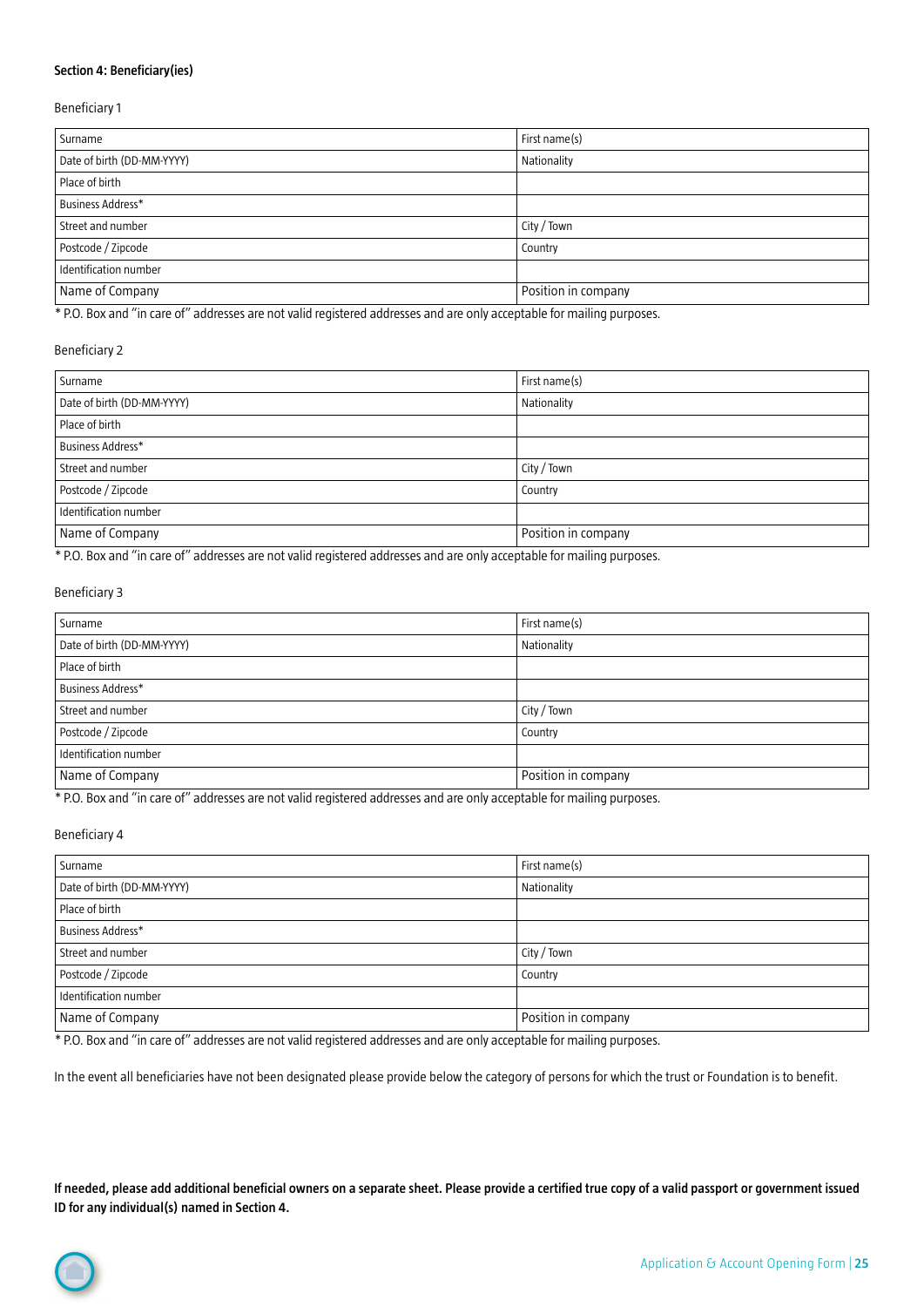# **Section 5: Control by other means\***

I/we confirm there is no other natural person exercising ultimate control or influence over the legal arrangement by means of direct or indirect ownership or by any other means,

I/we confirm there is another natural person exercising ultimate control or influence over the legal arrangement by means of direct or indirect ownership or by any other means (please complete the below section)

# **\* for example through a shareholder's agreement, the exercise of dominant influence or the power to appoint senior management**

| Surname                    | First name(s) |
|----------------------------|---------------|
| Date of birth (DD-MM-YYYY) | Nationality   |
| Place of birth             |               |
| Residential Address*       |               |
| Street and number          | City / Town   |
| Postcode / Zipcode         | Country       |
| Identification number      |               |

\* P.O. Box and "in care of" addresses are not valid registered addresses and are only acceptable for mailing purposes.

Please provide below an explanation on how the control is derived. Please note depending on the details provided we may require further information or documentation.

We, the undersigned, confirm that the above information accurately reflects all details relating to the beneficial owners of the subscribing entity. Should this information change we confirm that we will notify J.P. Morgan Bank SE as appointed Transfer Agent of the fund immediately. We confirm, the individuals listed are aware their information has been provided and will be recorded by J.P. Morgan Bank SE in accordance with our privacy policy available at www.jpmorgan.com/privacy/EMEA.

Authorised Signer's signature Authorised Signer's signature Authorised Signer's signature

Full Name: Full Name: Title: Title: Date: **Date:** Date: **Date: Date: Date: Date: Date: Date: Date: Date: Date: Date: Date: Date: Date: Date: Date: Date: Date: Date: Date: Date: Date: Date: Date: Date: Date: D** 

---------------------------------------------------- ------------------------------------------------------

**This form should be signed by the Trustee(s) or equivalent.**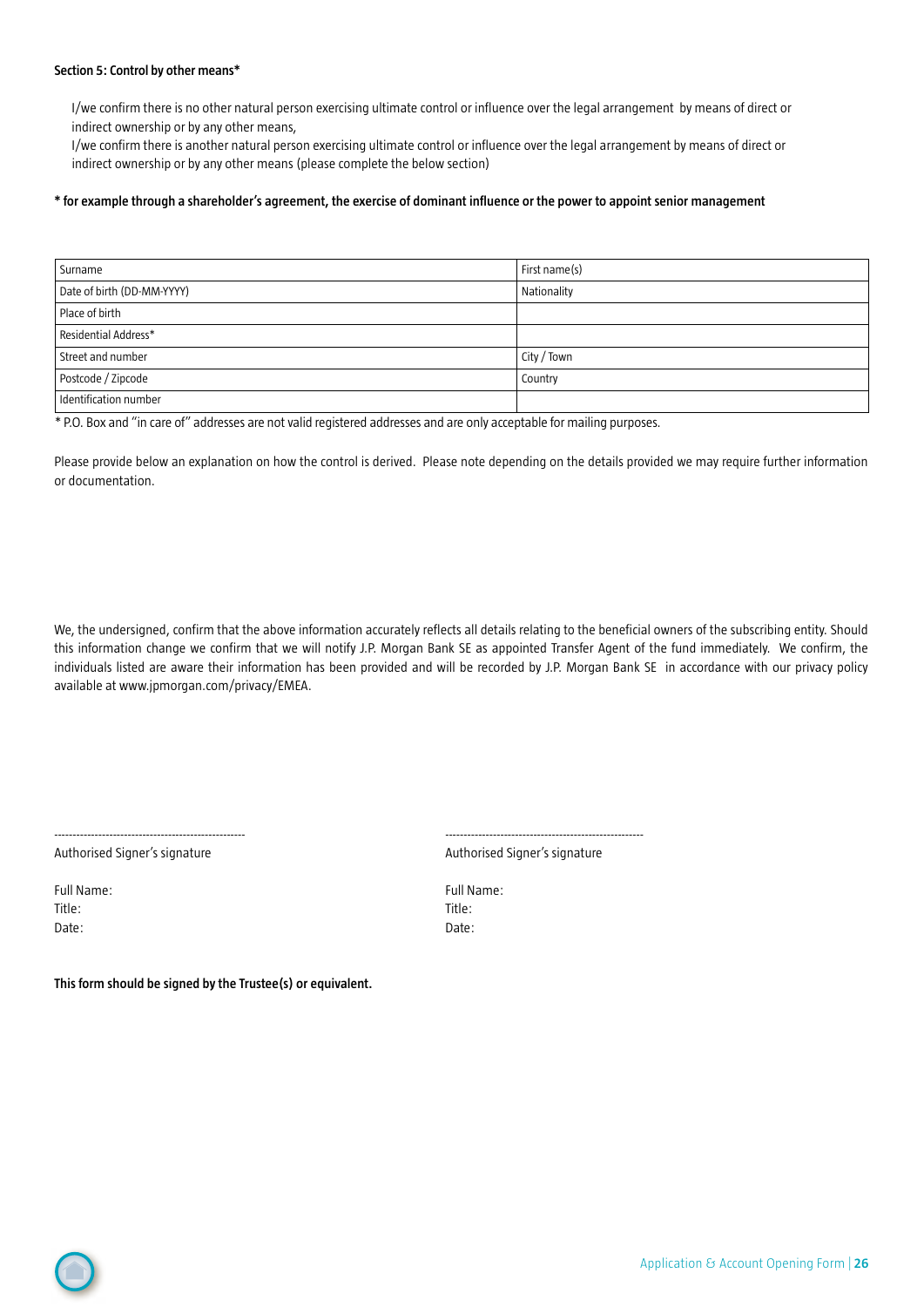# <span id="page-26-0"></span>**APPENDIX 3**

# **Institutional Investor Self-Declaration**

In accordance with the Fund prospectus, before an investment into an Institutional Share class ("I" shares) is accepted by the fund, it is mandatory to confirm which investor profile matches your status. Please only tick one applicable box below:

Institutional Investors stricto sensu, such as banks and other professionals of the financial sector, insurance and reinsurance companies, social security institutions and pension funds, charitable institutions, industrial commercial and financial group companies, all subscribing on their own behalf, and the structures which such Institutional Investors put into place for the management of their own assets.

Credit institutions and other professionals of the financial sector investing in their own name but on behalf of Institutional Investors as defined under point 1. above.

Credit institutions and other professionals of the financial sector established in Luxembourg or abroad which invest in their own name but on behalf of their non institutional clients on the basis of a discretional management mandate.

Collective investment undertakings established in Luxembourg or abroad.

Holding companies or similar entities, whether Luxembourg based or not, whose shareholders are Institutional Investors as described in the foregoing paragraphs.

Holding company or similar entities, whether Luxembourg based or not, whose shareholder(s)/beneficial owner(s) is (are) individual person(s) which is (are) extremely wealthy and may reasonably be regarded as sophisticated investor(s) and where the purpose of the holding company is to hold important financial interests/investments for an individual or a family.

A holding company or similar entity, whether Luxembourg based or not, which as a result of its structure and activity has a true substance and holds important financial interests/investments.

Or

None of the above (not eligible to hold Institutional Share Classes)

### **Please confirm your details:**

| Registered Company Address:                 |
|---------------------------------------------|
|                                             |
| Name of underlying investor (if applicable) |
|                                             |
|                                             |

I declare by signing this certification form that the above information is true, complete and accurate. Furthermore, I undertake to inform Robeco should there be any change in investor profile. I understand that, should the investor profile change the eligibility to hold an Institutional Share Class, Robeco will be required to convert any "I" shares to "D" shares.

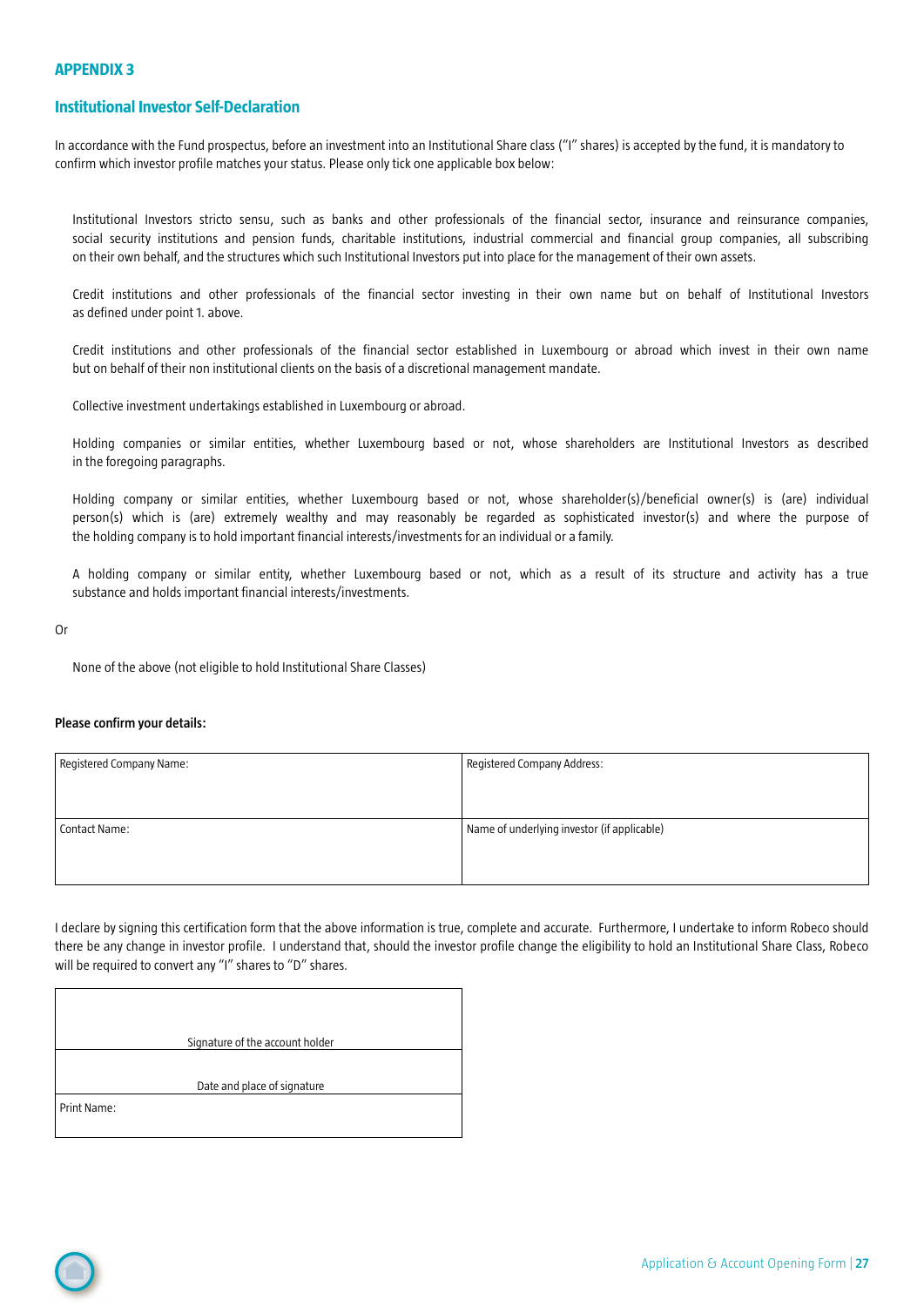# <span id="page-27-0"></span>**APPENDIX 4**

# **FATCA Notes\***

 $\bigcirc$ 

| Active Non Financial Foreign<br>Entity (NFFE)   | The term Active NFFE means any NFFE which meets any of the following criteria:<br>a) Less than 50 per cent of the NFFE's gross income for the preceding calendar year or other appropriate reporting period is passive income and less than 50 per cent of the assets held by the NFFE during<br>the preceding calendar year or other appropriate reporting period are assets that produce or are held for the production of passive income;<br>b) The stock of the NFFE is reqularly traded on an established securities market or the NFFE is a Related Entity of an Entity the stock of which is reqularly traded on an established securities market;<br>c) The NFFE is organized in a U.S. Territory and all of the owners of the payee are bona fide residents of that U.S. Territory;<br>d) The NFFE is a government (other than the U.S. government), a political subdivision of such government (which, for the avoidance of doubt, includes a state, province, county, or municipality), or a public |
|-------------------------------------------------|----------------------------------------------------------------------------------------------------------------------------------------------------------------------------------------------------------------------------------------------------------------------------------------------------------------------------------------------------------------------------------------------------------------------------------------------------------------------------------------------------------------------------------------------------------------------------------------------------------------------------------------------------------------------------------------------------------------------------------------------------------------------------------------------------------------------------------------------------------------------------------------------------------------------------------------------------------------------------------------------------------------|
|                                                 | body performing a function of such government or a political subdivision thereof, a government of a U.S.Territory, an international organization, a non-U.S.central bank of issue, or an Entity wholly owned<br>by one or more of the foregoing;<br>e) Substantially all of the activities of the NFFE consist of holding (in whole or in part) the outstanding stock of, or providing financing and services to, one or more subsidiaries that engage in trades or                                                                                                                                                                                                                                                                                                                                                                                                                                                                                                                                            |
|                                                 | businesses other than the business of a Financial Institution, except that an NFFE shall not qualify for this status if the NFFE functions (or holds itself out) as an investment fund, such as a private equity<br>fund, venture capital fund, leveraged buyout fund, or any investment vehicle whose purpose is to acquire or fund companies and then hold interests in those companies as capital assets for investment<br>purposes;                                                                                                                                                                                                                                                                                                                                                                                                                                                                                                                                                                        |
|                                                 | f)<br>The NFFE is not yet operating a business and has no prior operating history, but is investing capital into assets with the intent to operate a business other than that of a Financial Institution, provided that<br>the NFFE shall not qualify for this exception after the date that is 24 months after the date of the initial organization of the NFFE;<br>g) The NFFE was not a Financial Institution in the past five years, and is in the process of liquidating its assets or is reorganizing with the intent to continue or recommence operations in a business other than                                                                                                                                                                                                                                                                                                                                                                                                                      |
|                                                 | that of a Financial Institution;<br>h) The NFFE primarily engages in financing and hedging transactions with, or for, Related Entities that are not Financial Institutions, and does not provide financing or hedging services to any Entity that is<br>not a Related Entity, provided that the group of any such Related Entities is primarily engaged in a business other than that of a Financial Institution;                                                                                                                                                                                                                                                                                                                                                                                                                                                                                                                                                                                              |
|                                                 | The NFFE is an "excepted NFFE" as described in relevant U.S. Treasury Regulations (This category includes essentially certain retirement funds); or<br>i).<br>j<br>The NFFE meets all of the following requirements:<br>i. It is established and operated in its jurisdiction of residence exclusively for religious, charitable, scientific, artistic, cultural, athletic, or educational purposes; or it is established and operated in its                                                                                                                                                                                                                                                                                                                                                                                                                                                                                                                                                                  |
|                                                 | jurisdiction of residence and it is a professional organization, business league, chamber of commerce, labour organization, agricultural or horticultural organization, civic league or an organization<br>operated exclusively for the promotion of social welfare;<br>ii. It is exempt from income tax in its jurisdiction of residence;                                                                                                                                                                                                                                                                                                                                                                                                                                                                                                                                                                                                                                                                     |
|                                                 | iii. It has no shareholders or members who have a proprietary or beneficial interest in its income or assets;<br>iv. The applicable laws of the NFFE's jurisdiction of residence or the NFFE's formation documents do not permit any income or assets of the NFFE to be distributed to, or applied for the benefit of, a private                                                                                                                                                                                                                                                                                                                                                                                                                                                                                                                                                                                                                                                                               |
|                                                 | person or non-charitable Entity other than pursuant to the conduct of the NFFE's charitable activities, or as payment of reasonable compensation for services rendered, or as payment representing the<br>fair market value of property which the NFFE has purchased; and<br>v. The applicable laws of the NFFE's jurisdiction of residence or the NFFE's formation documents require that, upon the NFFE's liquidation or dissolution, all of its assets be distributed to a governmental                                                                                                                                                                                                                                                                                                                                                                                                                                                                                                                     |
|                                                 | entity or other non-profit organization, or escheat to the government of the NFFE's jurisdiction of residence or any political subdivision thereof.                                                                                                                                                                                                                                                                                                                                                                                                                                                                                                                                                                                                                                                                                                                                                                                                                                                            |
| Deemed-compliant FFI                            | The term deemed-compliant FFI means,<br>Under the IRS Regulations:<br>1) A registered deemed-compliant FFI                                                                                                                                                                                                                                                                                                                                                                                                                                                                                                                                                                                                                                                                                                                                                                                                                                                                                                     |
|                                                 | 2) A certified deemed-compliant FFI<br>3) An owner-documented FFI                                                                                                                                                                                                                                                                                                                                                                                                                                                                                                                                                                                                                                                                                                                                                                                                                                                                                                                                              |
|                                                 | 4) A QI branch of a U.S. financial institution that is a reporting FFI under IGA Model 1<br>Under the Luxembourg IGA (concerning investments funds)<br>1) Sponsored Investment Entity and Sponsored Controlled Foreign Corporation                                                                                                                                                                                                                                                                                                                                                                                                                                                                                                                                                                                                                                                                                                                                                                             |
|                                                 | 2) Sponsored, Closely Held Investment Vehicle<br>3) Investment Advisors and Investment Managers                                                                                                                                                                                                                                                                                                                                                                                                                                                                                                                                                                                                                                                                                                                                                                                                                                                                                                                |
|                                                 | 4) Collective Investment Vehicles<br>5) Restricted Fund                                                                                                                                                                                                                                                                                                                                                                                                                                                                                                                                                                                                                                                                                                                                                                                                                                                                                                                                                        |
| <b>Exempt Beneficial owner</b>                  | The following Entities shall be treated as Exempt Beneficial Owners:<br>1) Exempt Beneficial Owners other than Funds.                                                                                                                                                                                                                                                                                                                                                                                                                                                                                                                                                                                                                                                                                                                                                                                                                                                                                          |
|                                                 | a. Governmental Entity.<br>b. International Organization.                                                                                                                                                                                                                                                                                                                                                                                                                                                                                                                                                                                                                                                                                                                                                                                                                                                                                                                                                      |
|                                                 | c. Central Bank.<br>2) Funds that Qualify as Exempt Beneficial Owners<br>a. Treaty-Qualified Retirement Fund                                                                                                                                                                                                                                                                                                                                                                                                                                                                                                                                                                                                                                                                                                                                                                                                                                                                                                   |
|                                                 | b. Broad Participation Retirement Fund<br>c. Narrow Participation Retirement Fund                                                                                                                                                                                                                                                                                                                                                                                                                                                                                                                                                                                                                                                                                                                                                                                                                                                                                                                              |
|                                                 | d. Pension Fund of an Exempt Beneficial Owner<br>e. Investment Entity Wholly Owned by Exempt Beneficial Owners                                                                                                                                                                                                                                                                                                                                                                                                                                                                                                                                                                                                                                                                                                                                                                                                                                                                                                 |
|                                                 | Under the Luxembourg IGA, with respect to funds:<br>3) SEPCAVs                                                                                                                                                                                                                                                                                                                                                                                                                                                                                                                                                                                                                                                                                                                                                                                                                                                                                                                                                 |
|                                                 | 4) ASSEPs,<br>5) Pension funds subject to the supervision of the Commissariat aux Assurances.                                                                                                                                                                                                                                                                                                                                                                                                                                                                                                                                                                                                                                                                                                                                                                                                                                                                                                                  |
| Financial Institution (FI)                      | 6) Investment Entity Wholly Owned by Exempt Beneficial Owners<br>The term "Financial Institution" means a Custodial Institution, a Depository Institution, an Investment Entity, or a Specified Insurance Company.                                                                                                                                                                                                                                                                                                                                                                                                                                                                                                                                                                                                                                                                                                                                                                                             |
| Foreign Financial Institution (FFI)             | The term Participating FFI means a Financial Institution that has agreed to comply with the requirements of an FFI agreement, including a Financial Institution described in a Model 2 IGA that has agreed to comply<br>with the requirements of an FFI Agreement. The term Participating FFI also in includes a qualified intermediary branch of a Reporting U.S. Financial Institution, unless such branch is a Reporting Model 1 FFI.                                                                                                                                                                                                                                                                                                                                                                                                                                                                                                                                                                       |
| <b>Investment Entity</b>                        | The term Investment Entity means any entity that primarily conducts as a business (or is managed by an entity that conducts as a business) one or more of the following<br>activities or operations for or on behalf of a customer:<br>1) trading in money market instruments (cheques, bills, certificates of deposit, derivatives, etc.); foreign exchange; exchange, interest rate and index instruments;                                                                                                                                                                                                                                                                                                                                                                                                                                                                                                                                                                                                   |
|                                                 | 2) transferable securities; or commodity futures trading;<br>3) individual and collective portfolio management; or<br>4) otherwise investing, administering, or managing funds or money on behalf of other persons.                                                                                                                                                                                                                                                                                                                                                                                                                                                                                                                                                                                                                                                                                                                                                                                            |
| Non-Participating Financial                     | 5) This term shall be interpreted in a manner consistent with similar language set forth in the definition of "financial institution" in the Financial Action Task Force Recommendations.<br>The term "Non-Participating Financial Institution" means an FI, which is neither a Participating FFI, nor a Deemed Compliant FFI, nor an Exempt Beneficial Owner. The definition includes a Luxembourg Financial                                                                                                                                                                                                                                                                                                                                                                                                                                                                                                                                                                                                  |
| Institution                                     | Institution or other Partner Jurisdiction<br>Financial Institution treated as a Non-participating Financial Institution pursuant to subparagraph 2(b) of Article 5 of the Luxembourg IGA or the corresponding provision in an agreement between the United States<br>and a Partner Jurisdiction. Pursuant to subparagraph 2(b) of Article 5 of the Luxembourg IGA, a Non-participating Financial Institution is a Financial Institution that has not solved its non-compliance within a period of                                                                                                                                                                                                                                                                                                                                                                                                                                                                                                              |
| Non-Reporting Financial<br>Institution          | 18 months after notification of significant non-compliance is first provided.<br>The term "Non-Reporting Financial Institution" means any Financial Institution, or other Entity resident in a FATCA partner jurisdiction that is described in Annex II as a Non-Reporting Financial Institution or that<br>otherwise qualifies as a deemed-compliant FFI or an exempt beneficial owner under relevant U.S. Treasury Requlations in effect on the date of signature of the relevant Intergovernmental Agreement.                                                                                                                                                                                                                                                                                                                                                                                                                                                                                               |
| Participating FFI                               | The term Participating FFI means a Financial Institution that has agreed to comply with the requirements of an FFI agreement, including a Financial Institution described in a Model 2 IGA that has agreed to comply<br>with the requirements of an FFI Agreement. The term Participating FFI also in includes a qualified intermediary branch of a Reporting U.S. Financial Institution, unless such branch is a Reporting Model 1 FFI.                                                                                                                                                                                                                                                                                                                                                                                                                                                                                                                                                                       |
| Passive NFFE<br>Registered Deemed-compliant FFI | A "Passive NFFE" means any NFFE that is not (i) an Active NFFE, or (ii) a withholding foreign partnership or withholding foreign trust pursuant to relevant U.S. Treasury Regulations.<br>Under the IRS Regulations, the term registered deemed-compliant FFI, means an FFI registers with the IRS to declare its status, and includes:                                                                                                                                                                                                                                                                                                                                                                                                                                                                                                                                                                                                                                                                        |
|                                                 | 1) Local FFIs<br>2) Non-reporting members of participating FFI groups<br>3) Qualified collective investment vehicles                                                                                                                                                                                                                                                                                                                                                                                                                                                                                                                                                                                                                                                                                                                                                                                                                                                                                           |
|                                                 | 4) Restricted funds<br>5) Qualified credit card issuers                                                                                                                                                                                                                                                                                                                                                                                                                                                                                                                                                                                                                                                                                                                                                                                                                                                                                                                                                        |
|                                                 | 6) Sponsored investment entities and controlled foreign corporations.<br>Under the Luxembourg IGA, there are not registered deemed compliant statuses, all deemed compliant status are non-reporting and therefore do not need to register with the IRS.                                                                                                                                                                                                                                                                                                                                                                                                                                                                                                                                                                                                                                                                                                                                                       |
| Reporting Financial Institution                 | The term "Reporting Financial Institution" means a Reporting FATCA Partner Financial Institution or a Reporting U.S. Financial Institution, as the context requires.<br>In the context of the Luxembourg IGA means a Reporting Luxembourg Financial Institution ("Luxembourg Fi")                                                                                                                                                                                                                                                                                                                                                                                                                                                                                                                                                                                                                                                                                                                              |
| Restricted distributor                          | The notion of Restricted Distributor is not mentioned in the IGA. A restricted distributors is a very small distributor (less than 30 customers of which at least half are related persons), which acts locally; i.e. it has n<br>fixed place of business outside its country of incorporation. For a full definition, please refer to the U.S. Treasury Regulations at "definition of a restricted distributor".                                                                                                                                                                                                                                                                                                                                                                                                                                                                                                                                                                                              |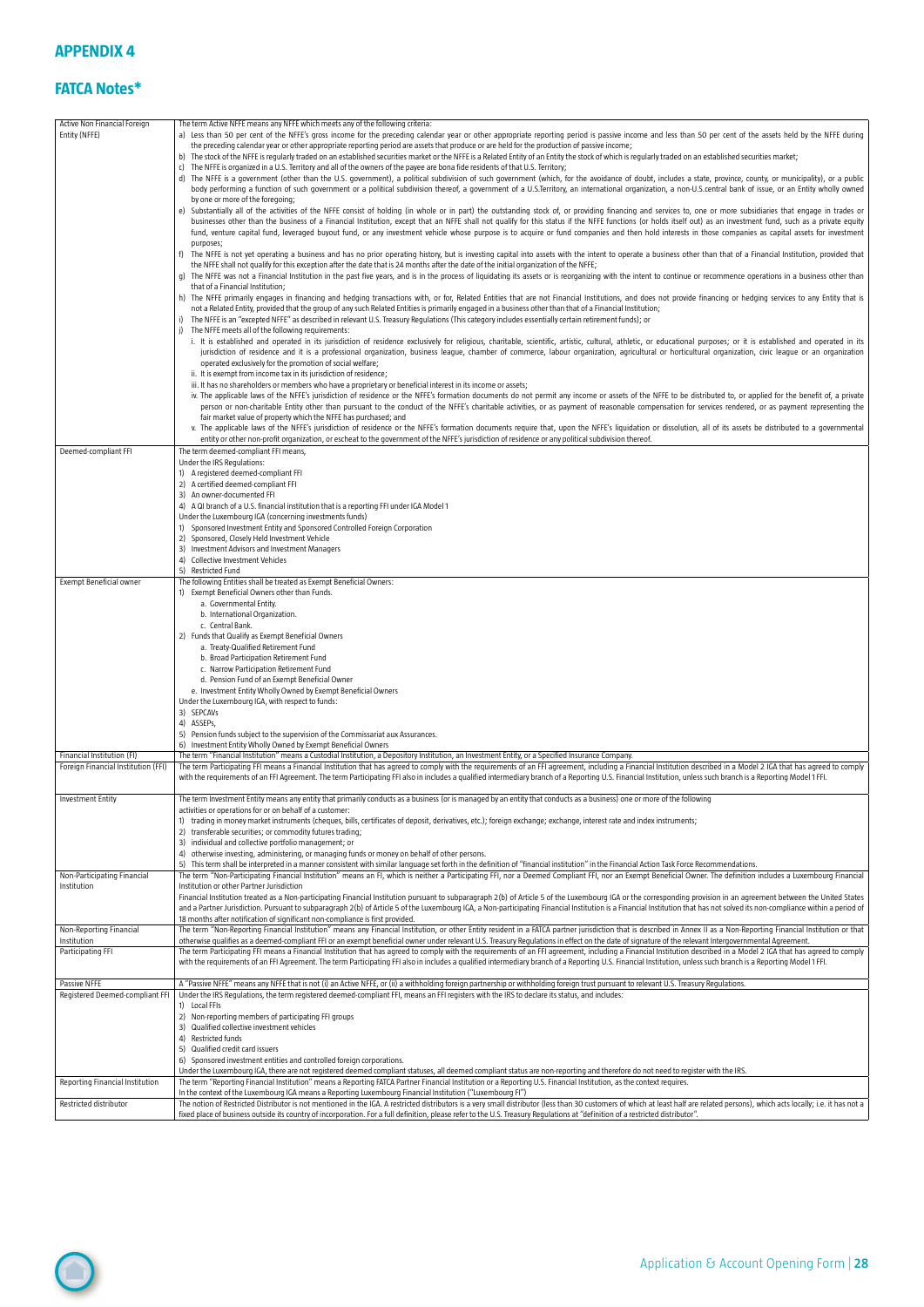| Specified U.S. person | The term Specified U.S. Person means a U.S. Person, other than:                                                                                                                                       |
|-----------------------|-------------------------------------------------------------------------------------------------------------------------------------------------------------------------------------------------------|
|                       | a corporation the stock of which is regularly traded on one or more established securities markets;                                                                                                   |
|                       | 2) any corporation that is a member of the same expanded affiliated group as a corporation described in clause (i) above;                                                                             |
|                       | 3) the United States or any wholly owned agency or instrumentality thereof;                                                                                                                           |
|                       | 4) any State of the United States, any U.S. Territory, any political subdivision of any of the foregoing, or any wholly owned agency or instrumentality of any one or more of the foregoing;          |
|                       | 5) any organization exempt from taxation under section 501(a) of the U.S. Internal Revenue Code or an individual retirement plan as defined in section 7701(a)(37) of the U.S. Internal Revenue Code: |
|                       | 6) any bank as defined in section 581 of the U.S. Internal Revenue Code;                                                                                                                              |
|                       | any real estate investment trust as defined in section 856 of the U.S. Internal Revenue Code:                                                                                                         |
|                       |                                                                                                                                                                                                       |

\* Extract from ABBL - Guidance notes on the implementation of FATCA rules in Luxembourg. Version 1 as of 20 May 2014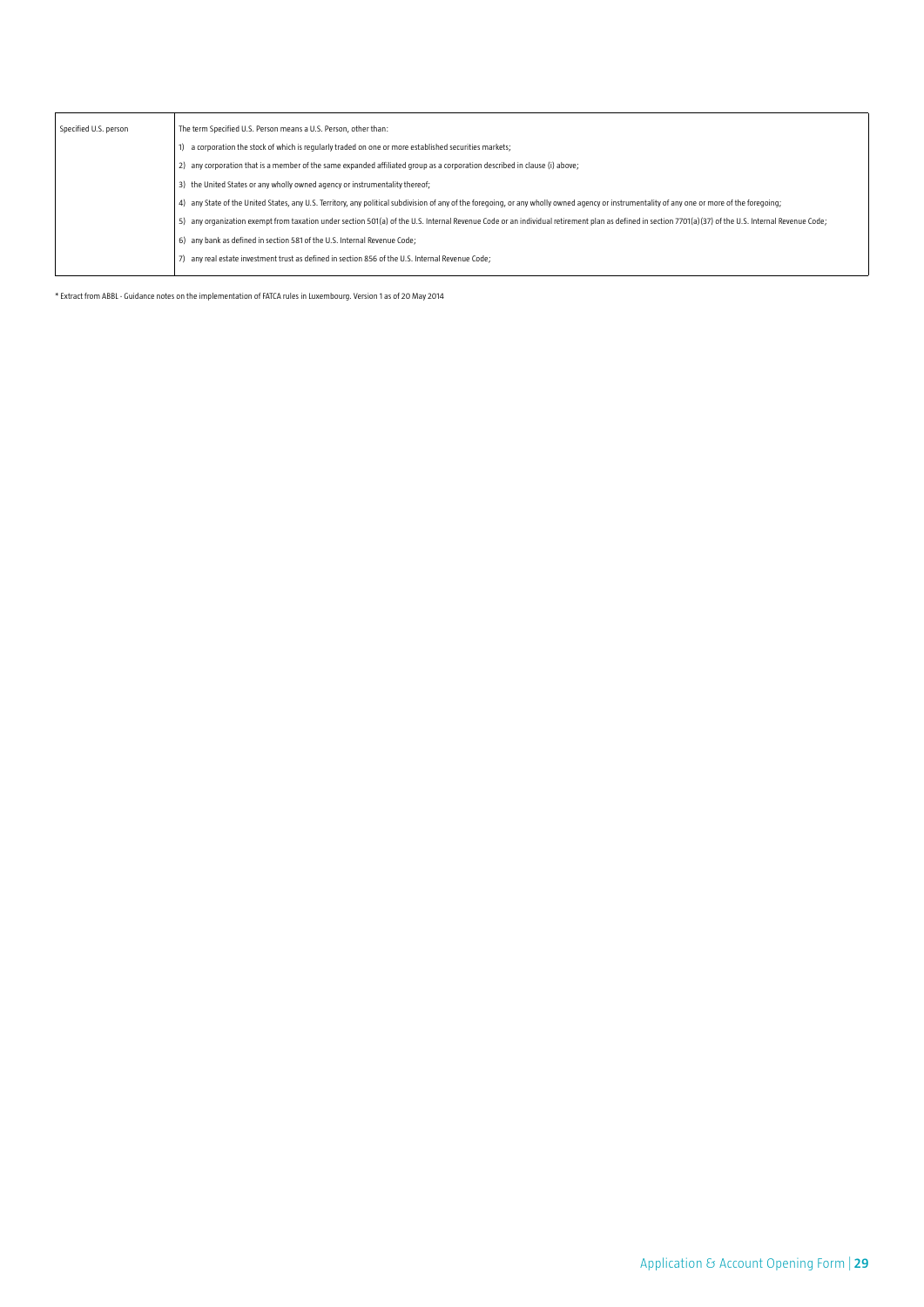# <span id="page-29-0"></span>**APPENDIX 5**

# **CRS Notes**

 $\bigcirc$ 

| <b>Financial Institution</b>                                                                                                                                                      |                                                                                                                                                                                                                                                                                                                                                                                                                                       |  |  |  |
|-----------------------------------------------------------------------------------------------------------------------------------------------------------------------------------|---------------------------------------------------------------------------------------------------------------------------------------------------------------------------------------------------------------------------------------------------------------------------------------------------------------------------------------------------------------------------------------------------------------------------------------|--|--|--|
| <b>Financial Institution</b><br>The term "Financial Institution" means a Custodial Institution, a Depository Institution, an Investment Entity, or a Specified Insurance Company. |                                                                                                                                                                                                                                                                                                                                                                                                                                       |  |  |  |
| Investment Entity with tax                                                                                                                                                        | Any Entity the gross income of which is primarily attributable to investing, reinvesting, or trading in Financial Assets if the Entity is (i) managed by a Financial Institution and (ii) not a Participating Jurisdiction Fin                                                                                                                                                                                                        |  |  |  |
| residence in non-participating                                                                                                                                                    | Institution.                                                                                                                                                                                                                                                                                                                                                                                                                          |  |  |  |
| jurisdiction and managed by an                                                                                                                                                    | "An Entity is "managed by" another Entity if the managing Entity performs, either directly or through another service provider on behalf of the managed Entity, any of the activities or operations described in clause (i)                                                                                                                                                                                                           |  |  |  |
| other FI (please fill in Section 4)                                                                                                                                               | above in the definition of 'Investment Entity'.                                                                                                                                                                                                                                                                                                                                                                                       |  |  |  |
|                                                                                                                                                                                   | An Entity only manages another Entity if it has discretionary authority to manage the other Entity's assets (either in whole or part). Where an Entity is managed by a mix of Financial Institutions, NFEs or individuals,                                                                                                                                                                                                            |  |  |  |
|                                                                                                                                                                                   | the Entity is considered to be managed by another Entity that is a Depository Institution, a Custodial Institution, a Specified Insurance Company, or the first type of Investment Entity, if any of the managing Entities is<br>such another Entity.                                                                                                                                                                                 |  |  |  |
|                                                                                                                                                                                   | CRS requires Reporting Financial Institution to consider such Investment Entity as Passive NFE and to provide information on Controlling Persons of the Entity.                                                                                                                                                                                                                                                                       |  |  |  |
| Other Investment Entity                                                                                                                                                           | An Entity that primarily conducts as a business one or more of the following activities or operations for or on behalf of a customer:                                                                                                                                                                                                                                                                                                 |  |  |  |
|                                                                                                                                                                                   | Trading in money market instruments (cheques, bills, certificates of deposit, derivatives, etc.); foreign exchange; exchange, interest rate and index instruments; transferable securities;                                                                                                                                                                                                                                           |  |  |  |
|                                                                                                                                                                                   | or commodity futures trading;                                                                                                                                                                                                                                                                                                                                                                                                         |  |  |  |
|                                                                                                                                                                                   | Individual and collective portfolio management; or                                                                                                                                                                                                                                                                                                                                                                                    |  |  |  |
|                                                                                                                                                                                   | Otherwise investing, administering, or managing Financial Assets or money on behalf of other persons                                                                                                                                                                                                                                                                                                                                  |  |  |  |
| Financial Institution other                                                                                                                                                       | Any Financial Institution that is:                                                                                                                                                                                                                                                                                                                                                                                                    |  |  |  |
| than above Investment Entity                                                                                                                                                      | a Governmental Entity, International Organisation or Central Bank, other than with respect to a payment that is derived from an obligation held in connection with a commercial financial activity of a type                                                                                                                                                                                                                          |  |  |  |
| (Depository Institution, Custodial                                                                                                                                                | engaged in by a Specified Insurance Company, Custodial Institution, or Depository Institution;                                                                                                                                                                                                                                                                                                                                        |  |  |  |
| Institution, Specified Insurance                                                                                                                                                  | a Broad Participation Retirement Fund; a Narrow Participation Retirement Fund; a Pension Fund of a Governmental Entity, International Organisation or Central Bank; or a Qualified Credit Card Issuer;                                                                                                                                                                                                                                |  |  |  |
| Company)                                                                                                                                                                          | an Exempt Collective Investment Vehicle; or                                                                                                                                                                                                                                                                                                                                                                                           |  |  |  |
|                                                                                                                                                                                   | a Trustee-Documented Trust: a trust where the trustee of the trust is a Reporting Financial Institution and reports all information required to be reported with respect to all Reportable Accounts of the trust;                                                                                                                                                                                                                     |  |  |  |
| <b>Financial Institution Non</b>                                                                                                                                                  | OECD is providing a definition of Non Reporting FI in the handbook p46 which includes:                                                                                                                                                                                                                                                                                                                                                |  |  |  |
| Reporting according to your local                                                                                                                                                 | c) any other Entity that presents a low risk of being used to evade tax, has substantially similar characteristics to any of the Entities described in subparagraphs B(1)(a) and (b), and is defined in domestic law as a Non-                                                                                                                                                                                                        |  |  |  |
| jurisdiction legislation where                                                                                                                                                    | Reporting Financial Institution, provided that the status of such Entity as a Non-Reporting Financial Institution does not frustrate the purposes of the Common Reporting Standard.                                                                                                                                                                                                                                                   |  |  |  |
| you are resident (type to precise                                                                                                                                                 | Following this, some EU countries defined some specific local entities which are falling in this c) definition, published in the "Official Journal" of the European Union                                                                                                                                                                                                                                                             |  |  |  |
| below)                                                                                                                                                                            | In addition, the OECD requests in the handbook p 210, point 15:                                                                                                                                                                                                                                                                                                                                                                       |  |  |  |
|                                                                                                                                                                                   | A jurisdiction must have procedures in place to ensure that Non-Reporting Financial Institutions and Excluded Accounts defined in domestic law continue to have a low risk of being used to evade tax. This could                                                                                                                                                                                                                     |  |  |  |
|                                                                                                                                                                                   | include particular Entities or types of Entities. These procedures should include a periodic review of such status. This review may be performed as part of a regular tax audit or as a separate inquiry or review.<br>Therefore, the classification will allow identification of such entities and to do a quick reasonable test to confirm they are listed in their domestic law as a specific non Reporting Financial Institution. |  |  |  |
| Non-Financial Institution                                                                                                                                                         |                                                                                                                                                                                                                                                                                                                                                                                                                                       |  |  |  |
|                                                                                                                                                                                   | An entity will be classified as Active NFE if it meets any of the following criteria:                                                                                                                                                                                                                                                                                                                                                 |  |  |  |
| - Active Non Financial Entity<br>- Corporation that is publicly                                                                                                                   | a) less than 50% of the NFE's gross income for the preceding calendar year or other appropriate reporting period is passive income and less than 50% of the assets held by the NFE during the preceding calendar                                                                                                                                                                                                                      |  |  |  |
| traded or an affiliate of a                                                                                                                                                       | year or other appropriate reporting period are assets that produce or are held for the production of passive income;                                                                                                                                                                                                                                                                                                                  |  |  |  |
| publicly traded corporation                                                                                                                                                       | b) the stock of the NFE is reqularly traded on an established securities market or the NFE is a Related Entity of an Entity the stock of which is reqularly traded on an established securities market;                                                                                                                                                                                                                               |  |  |  |
| Active Non Financial Entity -                                                                                                                                                     | An entity will be classified as Active NFE if it meets any of the following criteria:                                                                                                                                                                                                                                                                                                                                                 |  |  |  |
| Governmental Entity or                                                                                                                                                            | a) less than 50% of the NFE's gross income for the preceding calendar year or other appropriate reporting period is passive income and less than 50% of the assets held by the NFE during the preceding calendar                                                                                                                                                                                                                      |  |  |  |
| Central Bank                                                                                                                                                                      | year or other appropriate reporting period are assets that produce or are held for the production of passive income;                                                                                                                                                                                                                                                                                                                  |  |  |  |
| Active Non Financial Entity -                                                                                                                                                     | c) the NFE is a Governmental Entity, an International Organisation, a Central Bank, or an Entity wholly owned by one or more of the foregoing;                                                                                                                                                                                                                                                                                        |  |  |  |
| International Organisation                                                                                                                                                        | d) substantially all of the activities of the NFE consist of holding (in whole or in part) the outstanding stock of, or providing financing and services to, one or more subsidiaries that engage in trades or businesses                                                                                                                                                                                                             |  |  |  |
| <b>Active Non-Financial Entity</b>                                                                                                                                                | other than the business of a Financial Institution, except that an Entity does not qualify for this status if the Entity functions (or holds itself out) as an investment fund, such as a private equity fund, venture                                                                                                                                                                                                                |  |  |  |
| other than above Active Non                                                                                                                                                       | capital fund, leveraged buyout fund, or any investment vehicle whose purpose is to acquire or fund companies and then hold interests in those companies as capital assets for investment purposes;                                                                                                                                                                                                                                    |  |  |  |
| <b>Financial Entity categories</b>                                                                                                                                                | e) the NFE is not yet operating a business and has no prior operating history, (a" start-up NFE") but is investing capital into assets with the intent to operate a business other than that of a Financial Institution,                                                                                                                                                                                                              |  |  |  |
|                                                                                                                                                                                   | provided thatthe NFE does not qualify for this exception after the date that is 24 months after the date of the initial organisation of the NFE;<br>f) the NFE was not a Financial Institution in the past five years, and is in the process of liquidating its assets or is reorganising with the intent to continue or recommence operations in a business other than that                                                          |  |  |  |
|                                                                                                                                                                                   | of a Financial Institution;                                                                                                                                                                                                                                                                                                                                                                                                           |  |  |  |
|                                                                                                                                                                                   | g) the NFE primarily engages in financing and hedging transactions with, or for, Related Entities that are not Financial Institutions, and does not provide financing or hedging services to any Entity that is not a                                                                                                                                                                                                                 |  |  |  |
|                                                                                                                                                                                   | Related Entity, provided that the group of any such Related Entities is primarily engaged in a business other than that of a Financial Institution; or                                                                                                                                                                                                                                                                                |  |  |  |
|                                                                                                                                                                                   | h) the NFE meets all of the following requirements (a "non-profit NFE") :                                                                                                                                                                                                                                                                                                                                                             |  |  |  |
|                                                                                                                                                                                   | i) it is established and operated in its jurisdiction of residence exclusively for religious, charitable, scientific, artistic, cultural, athletic, or educational purposes; or it is established and operated in its jurisdic                                                                                                                                                                                                        |  |  |  |
|                                                                                                                                                                                   | residence and it is a professional organisation, business league, chamber of commerce, labour organisation, agricultural or horticultural organisation, civic league or an organisation operated exclusively for the                                                                                                                                                                                                                  |  |  |  |
|                                                                                                                                                                                   | promotion of social welfare;                                                                                                                                                                                                                                                                                                                                                                                                          |  |  |  |
|                                                                                                                                                                                   | ii) it is exempt from income tax in its jurisdiction of residence;                                                                                                                                                                                                                                                                                                                                                                    |  |  |  |
|                                                                                                                                                                                   | iii) it has no shareholders or members who have a proprietary or beneficial interest in its income or assets;                                                                                                                                                                                                                                                                                                                         |  |  |  |
|                                                                                                                                                                                   | iv) the applicable laws of the NFE's jurisdiction of residence or the NFE's formation documents do not permit any income or assets of the NFE to be distributed to, or applied for the benefit of, a private person or                                                                                                                                                                                                                |  |  |  |
|                                                                                                                                                                                   | non-charitable Entity other than pursuant to the conduct of the NFE's charitable activities, or as payment of reasonable compensation for services rendered, or as payment representing the fair market value of                                                                                                                                                                                                                      |  |  |  |
|                                                                                                                                                                                   | property which the NFE has purchased; and<br>v) the applicable laws of the NFE's jurisdiction of residence or the NFE's formation documents require that, upon the NFE's liquidation or dissolution, all of its assets be distributed to a Governmental Entity or                                                                                                                                                                     |  |  |  |
|                                                                                                                                                                                   | other non-profit organisation, or escheat to the government of the NFE's jurisdiction of residence or any political subdivision.                                                                                                                                                                                                                                                                                                      |  |  |  |
|                                                                                                                                                                                   | Note: Certain entities (such as U.S. Territory NFFEs) may qualify for Active NFFE status under FATCA but not Active NFE status under the CRS.                                                                                                                                                                                                                                                                                         |  |  |  |
| Passive Non-Financial Entity                                                                                                                                                      | Under the CRS a "Passive NFE" means any other NFE that is not an Active NFE                                                                                                                                                                                                                                                                                                                                                           |  |  |  |
| (please fill in section 8.2.5)                                                                                                                                                    | CRS requires a Passive NFE to provide information on Controlling Persons of the Entity.                                                                                                                                                                                                                                                                                                                                               |  |  |  |
|                                                                                                                                                                                   |                                                                                                                                                                                                                                                                                                                                                                                                                                       |  |  |  |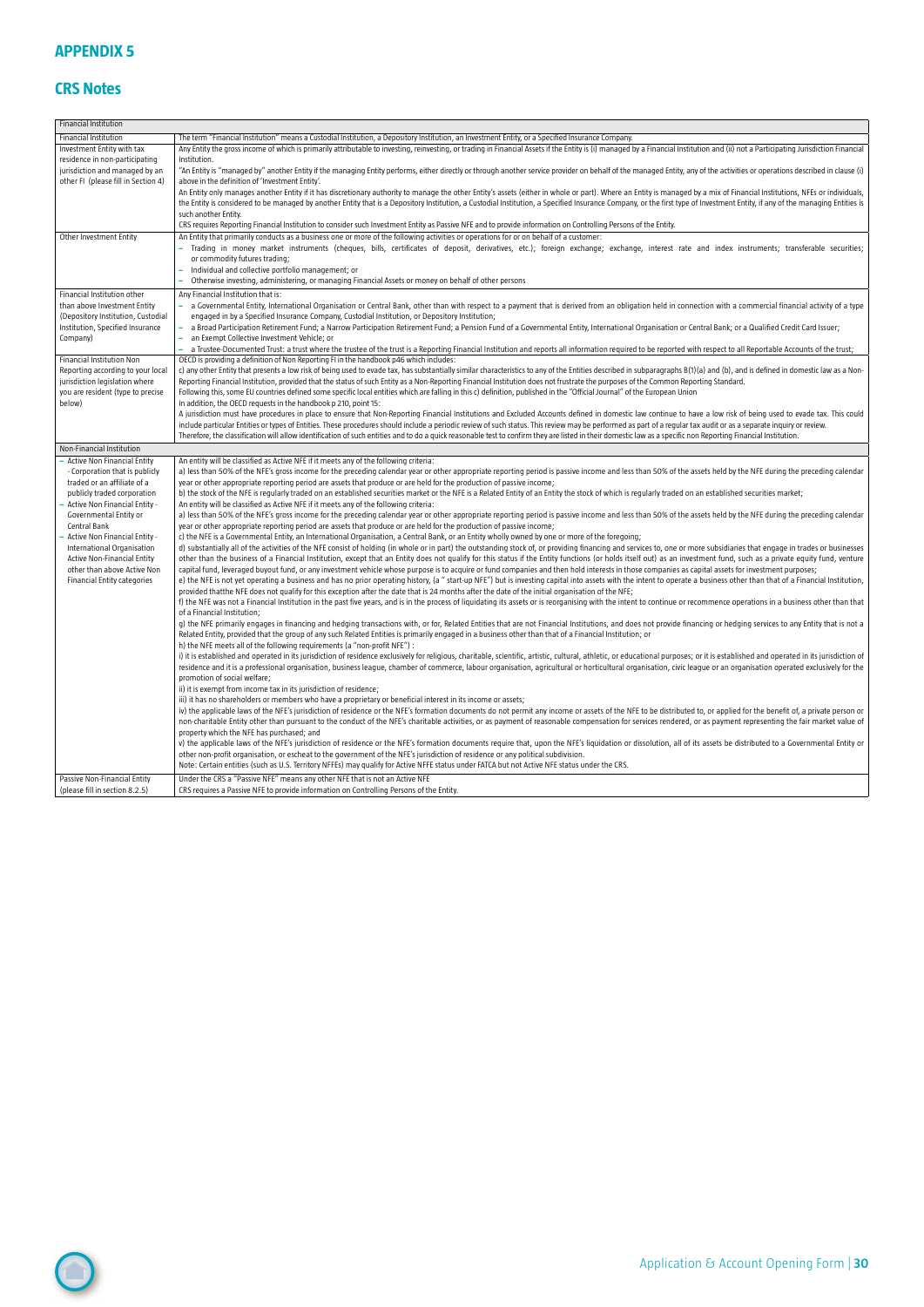# <span id="page-30-0"></span>**General Tax Notes**

# **The term "Controlling Persons" means for CRS and IGA Jurisdiction**

(a) The Natural person(s), if any, who ultimately has a controlling ownership interest in a legal person;

(b) to the extent that there is doubt under (a) as to whether the person(s) with the controlling ownership interest is the beneficial owner(s) or where no natural person exerts control through ownership interests, the identity of the natural person(s) (if any) exercising control of the legal person or arrangement through other means;

(c) where no natural person is identified under (a) or (b) above, the identity of the relevant natural person who holds the position of senior managing official.

2- In the case of a trust, such term means the settlor(s), the trustee(s), the protector(s) (if any), the beneficiary(ies) or class(es) of beneficiaries, and any other natural person(s) exercising ultimate effective control over the trust,

3- In the case of a legal arrangement other than a trust, such term means persons in equivalent or similar positions.

4- The term "Controlling Persons" must be interpreted in a manner consistent with the Financial Action Task Force Recommendations

5- For FI based in a country without an IGA, a passive NFFE has to identify its US substantial Owner(s) which can be an entity, according to the definition of the Internal Revenue Code (section U.S. Code › Title 26 › Subtitle A › Chapter 4 › § 1473)

### **Power of Attorney – if self-certification completed with POA – please provide a copy of the POA.**

### **Reporting and taxation for US Persons**

Should an investor present US Indicia, the Transfer Agent will request Form W8 or Form W9 to be provided by the investor. Should the investor provide form W8, the investor will be exempt from US Withholding tax and 1099-B reporting. Should the investor provide form W9, the investor will be subject to 1099-B reporting. In the absence of form W8 or W9, the investor will be subject to 1099-B reporting and backup withholding tax (BUWHT) will be deducted from all payments.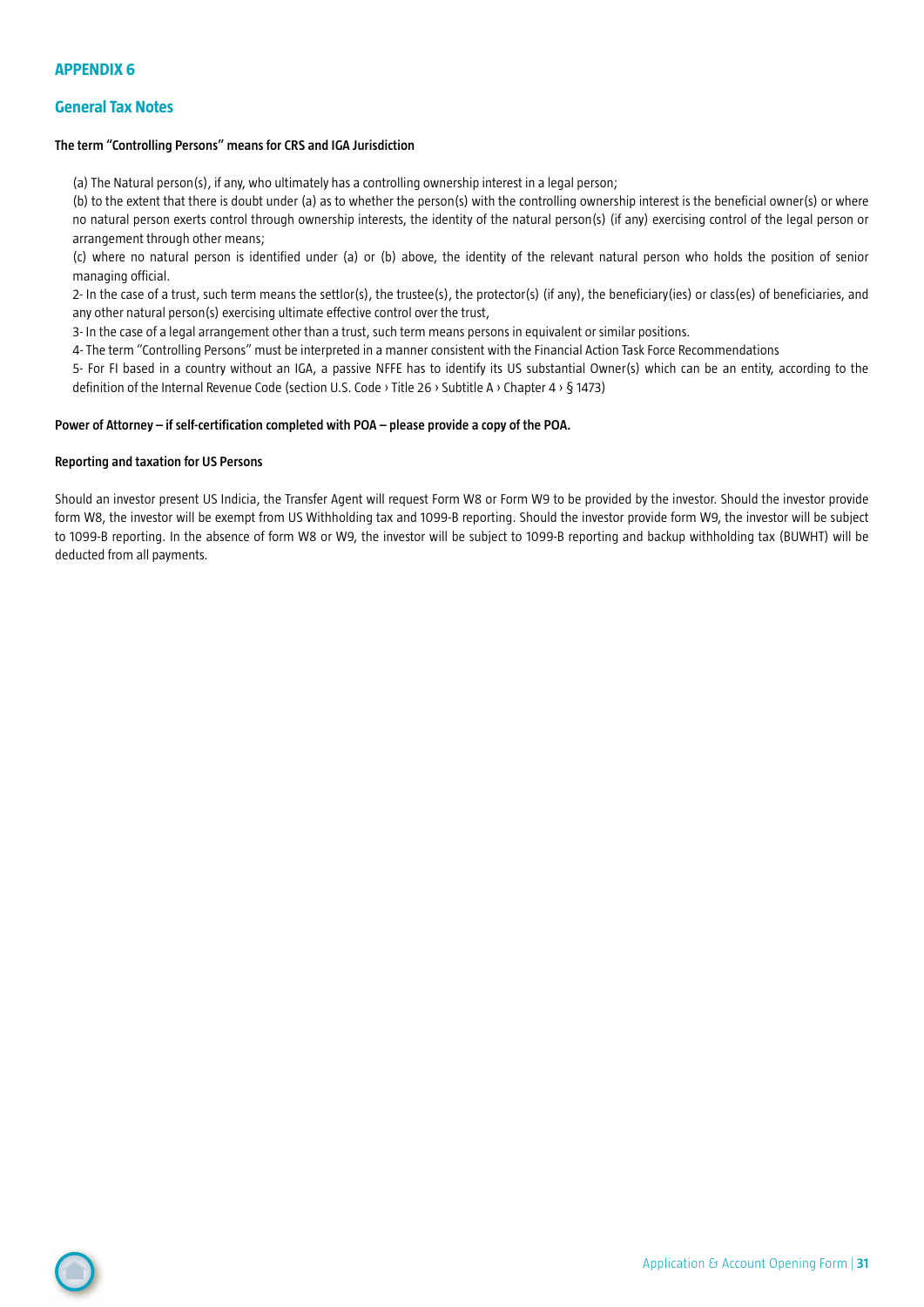#### <span id="page-31-0"></span>**SWIFT Set Up Form**

If you would like to be setup for SWIFT for subsequent investments and/or reporting, please complete the details below. Please note that testing may be required to establish dealing and reporting connections. Please provide the contact details for the person whom we may contact to facilitate this:

Please tick and complete the applicable details below. If an item is not applicable (e.g. for DN if you are a 15022 SWIFT user), please indicate that it is not applicable.

ISO 15022 = SWIFT FIN / SWIFT MT ISO 20022 = SWIFT XML / SWIFT NET / SWIFT MX

| SWIFT Dealing Methodology:   | ISO 15022 | ISO 20022 |
|------------------------------|-----------|-----------|
| SWIFT Reporting Methodology: | ISO 15022 | ISO 20022 |

| <b>BIC TEST:</b>                                          | <b>BIC LIVE:</b> |  |  |
|-----------------------------------------------------------|------------------|--|--|
|                                                           |                  |  |  |
|                                                           |                  |  |  |
| DN TEST:                                                  | DN LIVE:         |  |  |
|                                                           |                  |  |  |
|                                                           |                  |  |  |
| SWIFT Contact Name and contact details for initial setup: |                  |  |  |
|                                                           |                  |  |  |
|                                                           |                  |  |  |

#### **SWIFT Reporting Preference**

ISO 15022 SWIFT Reporting Methodology will deliver MT535s messages. ISO 20022 SWIFT Reporting Methodology will deliver semt.003.001.02 messages. In both cases: Zero holdings will not be reported and only settled amounts will be shown

|           | Daily | Weekly | Monthly | nnuallv.<br><u>ruuw</u> |
|-----------|-------|--------|---------|-------------------------|
| Frequency |       |        |         |                         |

### **SWIFT Dealing Behaviour**

If SWIFT Dealing is required and a connection is not already established, please complete the table below to facilitate initial testing.

| <b>Transaction Type</b>   | <b>Units</b> | Cash / Consideration | Different Currency from Fun (FX / Cross currency |
|---------------------------|--------------|----------------------|--------------------------------------------------|
|                           |              |                      | Switch)                                          |
| <b>BUY / Subscription</b> |              |                      |                                                  |
|                           |              |                      |                                                  |
| SELL / Redemption         |              |                      |                                                  |
|                           |              |                      |                                                  |
| <b>SWITCH</b>             |              |                      |                                                  |
|                           |              |                      |                                                  |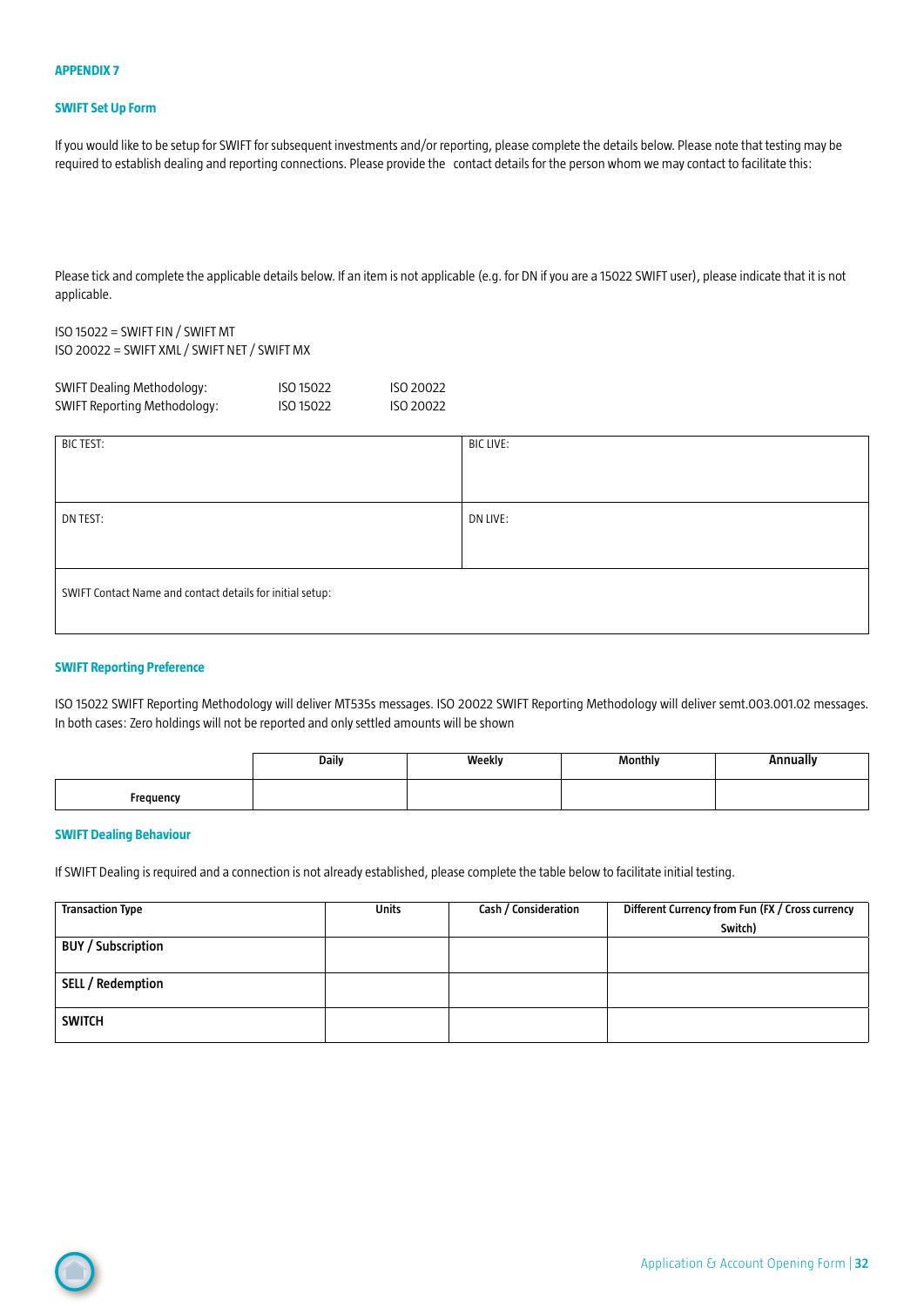# **Connection Details**

 $\bigcap$ 

Please note that our DN is the same in a Test and Live environment and will route based on the SWIFT service: Swift.if.ia!p / Swift.if.ia. If SWIFT dealing is required and a connection does not currently exist we will contact the contact person on the details provided above or you can send an email to [automation.implementation.group@jpmorgan.com](mailto:automation.implementation.group%40jpmorgan.com?subject=).

| TEST BIC    | LIVE BIC           | DN                           |
|-------------|--------------------|------------------------------|
| ZYBKLULOROB | <b>CHASLULAROB</b> | ou=robeco,o=chaslula,o=swift |